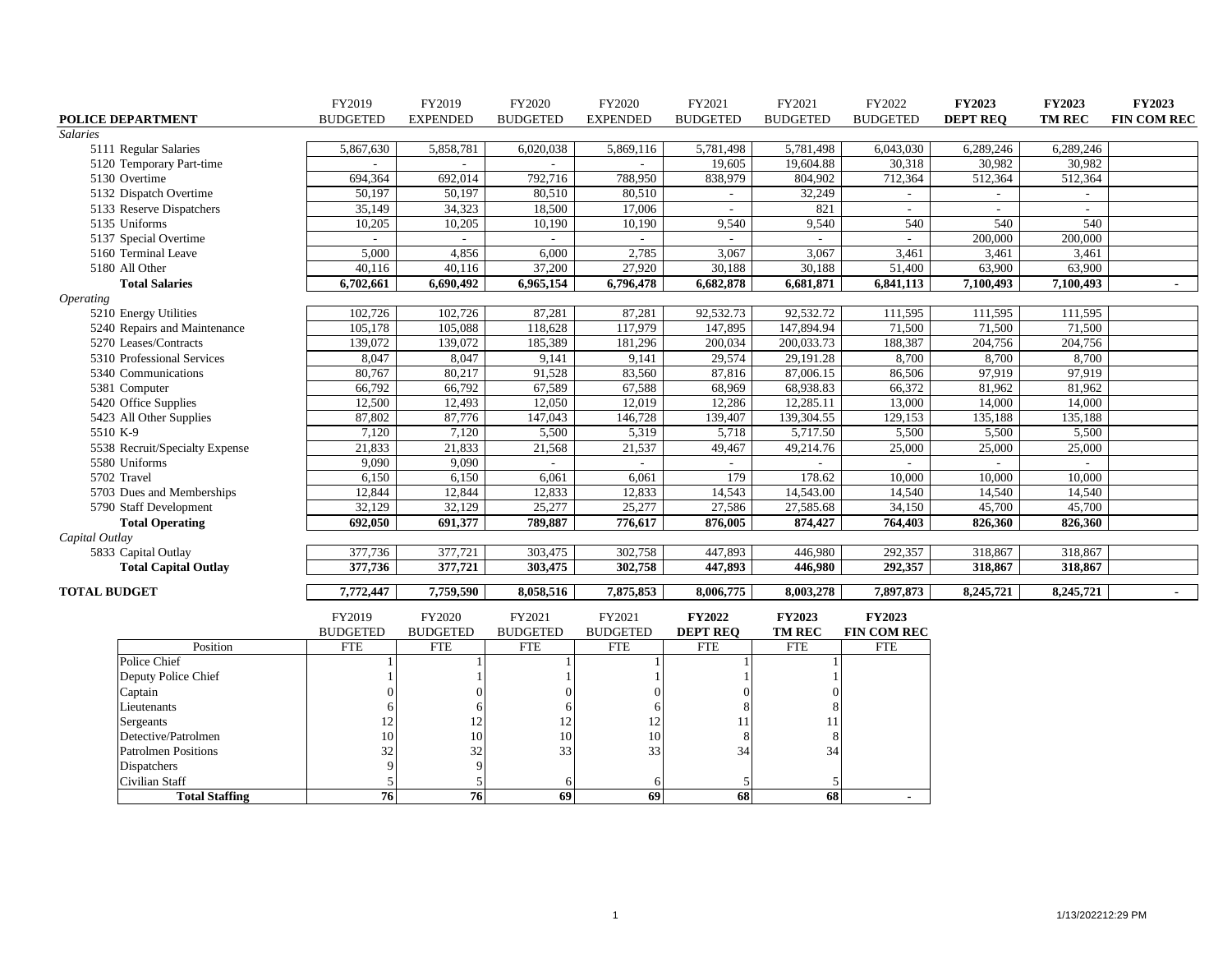| <b>FISCAL YEAR 2023</b>                                 |  |
|---------------------------------------------------------|--|
| POLICE DEPARTMENT SALARY INFORMATION DEPARTMENT REOUEST |  |

|                                                                                   | <b>OLIGE DEL ART</b> |                         |           |                    |               | <br>Education |               | Longevity |             | Holiday |                     |
|-----------------------------------------------------------------------------------|----------------------|-------------------------|-----------|--------------------|---------------|---------------|---------------|-----------|-------------|---------|---------------------|
| Name                                                                              | Position             | Step                    | Ann. Date | <b>Base Salary</b> | $\%$          |               | $\%$          | PAY       | Shift Diff. |         | <b>Total Salary</b> |
|                                                                                   |                      |                         |           |                    |               |               |               |           |             | Pay     |                     |
| <b>Sworn Personnel</b>                                                            |                      |                         |           |                    |               |               |               |           |             |         |                     |
| Ryan Columbus step increase                                                       | Chief                | 8                       | 07/31/00  | 128,929            | 25%           | 32,232        | 9.75%         | 15,713    |             | 8.163   | 185,038             |
| John Voto G12                                                                     | Deputy Chief         | 10                      | 10/23/96  | 124,358            | 25%           | 31,089        | 12.25%        | 19,042    |             | 8,053   | 182,543             |
| John Voto G12 +3.5% wage deferral                                                 | Deputy Chief         | 10                      | 10/23/21  | 4,353              | 25%           |               | 1,088 12.25%  | 666       |             | 282     | 6,389               |
| Admin Captain (Stipend)<br>Alysia Columbus                                        |                      |                         |           |                    | 0%            |               | 0.00%         |           |             |         |                     |
|                                                                                   | Lieutenant           | $\overline{2}$          | 04/22/08  | 73.179             | 25%           | 18,295        | 5.50%         | 5.031     |             | 4.454   | 100,959             |
| Alysia Columbus (10 weeks long increase)                                          | Lieutenant           | $\overline{a}$          | 04/22/23  | 17,341             | 25%           | 4,335         | 8.25%         | 1,788     |             | 1,083   | 24,548              |
| Patrick Connor                                                                    | Lieutenant           | $\overline{2}$          | 06/14/10  | 90,520             | 25%           | 22,630        | 5.50%         | 6,223     | 8,953       | 5,923   | 134,249             |
| <b>Brian Farnum</b>                                                               | Detective Lieutenan  | $\overline{a}$          | 08/02/04  | 90,520             | 25%           | 22,630        | 8.25%         | 9,335     |             | 5,653   | 128,138             |
| Robert Field                                                                      | Lieutenant           | $\overline{2}$          | 10/23/96  | 90,520             | 25%           | 22.630        | 12.25%        | 13,861    |             | 5,862   | 132,873             |
| Scott Gaynor                                                                      | Lieutenant           | $\mathfrak{D}$          | 05/22/95  | 90,520             | 25%           | 22,630        | 12.25%        | 13,861    | 4,763       | 6,082   | 137,856             |
|                                                                                   | Lieutenant           | $\,2$                   | 05/22/95  | 3,168              | 25%           | 792           | 12.25%        | 485       | 167         | 213     | 4,825               |
| Scott Gaynor + 3.5% wage deferral<br>Patrick Harrington                           | Sergeant             | $\,2$                   | 02/24/03  | 58,960             | 25%           | 14,740        | 8.25%         | 6.080     | 5,983       | 3,958   | 89,721              |
|                                                                                   |                      | $\overline{a}$          | 02/24/23  |                    | 25%           | 7,890         | 9.75%         | 3,846     |             |         |                     |
| Patrick Harrington (18.2 weeks long increase)                                     | Sergeant             |                         |           | 31,561             |               |               |               |           | 3,247       | 2,148   | 48,693              |
| Robert Stephens                                                                   | Lieutenant           | $\overline{2}$          | 10/23/96  | 90,520             | 25%           | 22,630        | 12.25%        | 13,861    |             | 5,862   | 132,873             |
| Robert Stephens +3.5% wage deferral                                               | Lieutenant           | $\mathfrak{D}$          | 10/23/96  | 3.168              | 25%           | 792           | 12.25%        | 485       |             | 205     | 4,651               |
| James Williams                                                                    | Lieutenant           | $\,2$                   | 10/23/96  | 90,520             | 25%           | 22,630        | 12.25%        | 13,861    |             | 5,862   | 132,873             |
| <b>Thomas Cooke</b>                                                               | Sergeant             | $\mathcal{L}$           | 03/18/02  | 76,945             |               |               | 9.75%         | 7,502     | 3,167       | 4,044   | 91,658              |
| Matthew Donovan (47.2 weeks)                                                      | Patrolman            | $\overline{c}$          | 05/29/18  | 69,575             | 20%           | 13,915        |               |           | 3,131       | 3,998   | 90,619              |
| Matthew Donovan (5 weeks long increase)                                           | Patrolman            | $\,2\,$                 | 05/29/23  | 7,370              | 20%           | 1,474         | 3.00%         | 265       | 342         | 436     | 9,887               |
| Michael Donovan                                                                   | Detective Sergeant   | $\overline{2}$          | 04/22/08  | 62,205             | 20%           | 12,441        | 5.50%         | 4,106     |             | 3,635   | 82,386              |
| Michael Donovan (10 weeks long increase)                                          | Detective Sergeant   | $\sqrt{2}$              | 01/21/23  | 14,740             | 20%           | 2,948         | 8.25%         | 1,459     |             | 884     | 20,032              |
| Shane Gallagher                                                                   | Sergeant             | <sup>2</sup>            | 01/13/14  | 76,945             | 25%           | 19,236        | 3.00%         | 2,885     |             | 4.572   | 103,639             |
| Ryan Hunt (15.2 weeks)                                                            | Sergeant             | $\mathbf{1}$            | 10/30/17  | 21,553             |               |               |               |           | 1,616       | 1,069   | 24,239              |
| Ryan Hunt (2.2 weeks step increase)                                               | Sergeant             | $\overline{2}$          | 10/30/17  | 3,243              |               |               |               |           | 243         | 161     | 3,647               |
| Ryan Hunt (34.8 weeks long increase)                                              | Sergean              | $\overline{2}$          | 10/30/22  | 51,297             |               |               | 3.00%         | 1,539     | 3,963       | 2,621   | 59,420              |
|                                                                                   |                      |                         |           |                    | 25%           |               | 8.25%         | 7,935     |             |         | 117,091             |
| Joseph Kelley                                                                     | Sergeant             | $\overline{2}$          | 02/23/04  | 76,945             |               | 19,236        |               |           | 7,809       | 5,166   |                     |
| Michael McLaughlin                                                                | Detective Sergeant   | $\overline{2}$          | 11/14/11  | 76,945             | 20%           | 15.389        | 5.50%         | 5.078     | 4.384       | 4.698   | 106 495             |
| Michael Newcomb                                                                   | Sergeant             | $\overline{c}$          | 06/14/10  | 76,945             | 25%           | 19,236        | 5.50%         | 5,290     | 3,805       | 4,859   | 110,136             |
| Dennis Peterson, Jr.                                                              | Sergeant             | $\,2\,$                 | 02/23/04  | 76,945             | 20%           | 15,389        | 8.25%         | 7,618     | 7,496       | 4,959   | 112,407             |
| <b>Steve Torres</b>                                                               | Sergeant             | $\overline{c}$          | 03/06/00  | 76,945             | 25%           | 19,236        | 9.75%         | 9,378     |             | 4,872   | 110,431             |
| Colin Trelegan                                                                    | Sergeant             | $\overline{c}$          | 05/02/16  | 76,945             | 25%           | 19.236        | 3.00%         | 2,885     | 3,715       | 4.744   | 107,526             |
|                                                                                   |                      |                         |           |                    |               | Education     |               | Longevity |             | Holiday |                     |
| Name                                                                              | <b>Position</b>      | Step                    | Ann. Date |                    | $\frac{0}{2}$ |               | $\frac{6}{9}$ | PAY       | Shift Diff. | Pay     | <b>Total Salary</b> |
| <b>Sworn Personnel</b>                                                            |                      |                         |           |                    |               |               |               |           |             |         |                     |
| Christopher Byrne                                                                 | Detective            | $\overline{4}$          | 11/14/11  | 65.437             | 25%           | 16359         | 5.50%         | 4.499     | 3.236       | 4,132   | 93,663              |
| Michael Maccario                                                                  | Detective            | $\overline{4}$          | 10/03/16  | 65,437             | 20%           | 13,087        | 3.00%         | 2,356     |             | 3,733   | 84,612              |
| Joseph Mendonca                                                                   | Patrolman            | $\sqrt{4}$              | 05/23/16  | 65,437             | 20%           | 13,087        | 3.00%         | 2,356     | 3,033       | 3,873   | 87,785              |
| Peter Regan (34 weeks)                                                            | Detective            | $\,4$                   | 02/24/03  | 42,622             | 20%           | 8,524         | 8.25%         | 4,220     | 2,076       | 2,651   | 60,093              |
| Peter Regan +3.5% wage deferral (34 weeks)                                        | Detective            | $\overline{4}$          | 02/24/03  |                    | 20%           | 286           | 8.25%         | 141       | $70\,$      | 89      | 2,013               |
|                                                                                   |                      | $\overline{4}$          | 02/24/23  | 1,428              | 20%           |               |               |           |             | 1,439   |                     |
| Peter Regan (18.2 weeks)                                                          | Detective            | $\overline{4}$          |           | 22,815             |               | 4,563         | 9.75%         | 2,669     | 1,127<br>39 | 50      | 32,613              |
| Peter Regan +3.5% wage deferral + longevity increase(18.2 weeks)                  | Detective            |                         | 02/24/23  | 799                | 20%           | 160           | 9.75%         | 93        |             |         | 1,141               |
| Andrew Richardson                                                                 | Detective            | $\overline{4}$          | 06/06/11  | 65,437             |               |               | 5.50%         | 3,599     | 2,589       | 3,306   | 74,930              |
| Matthew Rowe                                                                      | Detective            | $\boldsymbol{4}$        | 06/03/14  | 65,437             | 25%           | 16,359        | 3.00%         | 2,454     | 3,159       | 4,034   | 91,443              |
| Kaitlin Vasconcellos (48.2 weeks)                                                 | Detective            | $\overline{4}$          | 06/03/13  | 60.422             | 25%           | 15.106        | 3.00%         | 2,266     | 2.917       | 3.725   | 84,436              |
| Kaitlin Vasconcellos (4 weeks longevity increase)                                 | Detective            | $\sqrt{4}$              | 06/03/23  | 5,014              | 25%           | 1,254         | 5.50%         | 345       | 2,480       | 420     | 9,512               |
| Christopher Adams                                                                 | Patrolman            | $\overline{4}$          | 05/18/15  | 65,437             | 25%           | 16,359        | 3.00%         | 2,454     |             | 3,888   | 88,138              |
| Joshua Barbera                                                                    | Patrolman            | $\overline{4}$          | 05/20/19  | 65,437             | 25%           | 16,359        |               |           |             | 3,775   | 85,571              |
| Christopher Bettano                                                               | Patrolman            | $\overline{4}$          | 11/18/19  | 65,440             | 20%           | 13,088        |               |           | 5,890       | 3,896   | 88,313              |
| Robert Bjorkgren                                                                  | Patrolman            | $\overline{4}$          | 10/20/03  | 65.437             | 20%           | 13,087        | 8.25%         | 6.478     | 3.188       | 4.070   | 92.260              |
| Karen Capuano (34 weeks)                                                          | Patrolman            | $\overline{4}$          | 02/24/03  | 42,622             |               |               | 8.25%         | 3,516     | 1,730       | 2.209   | 50,077              |
| Karen Capuano (18.2 weeks longevity increase)                                     | Patrolman            | $\sqrt{4}$              | 02/24/03  | 22,815             |               |               | 9.75%         | 2,224     | 939         | 1,199   | 27,178              |
|                                                                                   | Patrolman            | $\overline{3}$          | 01/13/20  | 2,172              |               |               |               |           | 163         | 108     | 2,442               |
| Nicholas Ciaremella (1.8 weeks)<br>Nicholas Ciaremella (50.4 weeks step increase) | Patrolman            | $\overline{4}$          | 07/13/22  | 63.180             |               |               |               |           | 4.739       | 3,135   | 71,053              |
| Thomas Contalonis (36.6 weeks)                                                    | Patrolman            | $\overline{\mathbf{3}}$ | 07/27/20  | 44,159             |               |               |               |           | 3,312       | 2,191   | 49,662              |
|                                                                                   |                      |                         |           |                    |               |               |               |           |             |         |                     |
| Thomas Contalonis (22 weeks step increase)                                        | Patrolman            | $\overline{4}$          | 01/27/23  | 27,579             |               |               |               |           | 2,068       | 1,368   | 31,015              |
| Andrew Donovan (36.6 weeks)                                                       | Patrolman            | $\mathbf{3}$            | 07/27/20  | 44,159             | 20%           | 8,832         |               |           | 3,974       | 2,629   | 59,594              |
| Andrew Donovan (22 weeks step increase)                                           | Patrolman            | $\overline{4}$          | 01/27/23  | 27,579             | 20%           | 5,516         |               |           | 2,482       | 1,642   | 37,218              |
| David Duffy                                                                       | Patrolman            | $\overline{4}$          | 11/14/11  | 65,437             | 25%           | 16,359        | 5.50%         | 4,499     | 6,472       | 4,282   | 97,048              |
| Nicholas Gamble                                                                   | Patrolman            | $\overline{4}$          | 06/07/21  | 65,437             |               |               |               |           | 4,908       | 3,247   | 73,591              |
| Kayla Gordon (47.2 weeks)                                                         | Patrolman            | $\boldsymbol{4}$        | 05/29/18  | 59,169             | 20%           | 11,834        |               |           |             | 3,277   | 74,279              |
| Kayla Gordon (5 weeks longevity increase)                                         | Patrolman            | $\overline{4}$          | 05/29/23  | 6,268              | 20%           | 1,254         | 3.00%         | 226       |             | 358     | 8,105               |
| Eric Hanley (10.2 weeks)                                                          | Patrolman            | $\overline{4}$          | 09/09/02  | 12,786             | 25%           | 3.197         | 8.25%         | 1,319     |             | 799     | 18,100              |
| Eric Hanley (42 weeks longevity increase)                                         | Patrolman            | $\overline{4}$          | 09/09/22  | 52,650             | 25%           | 13,163        | 9.75%         | 6,417     |             | 3,334   | 75,563              |
| Dennis Kelleher                                                                   | Patrolman            | $\sqrt{4}$              | 11/15/21  | 65,437             | 20%           | 13,087        |               |           |             | 3,624   | 82,148              |
| Peter Knoops                                                                      | Patrolman            | $\,4$                   | 11/16/20  | 65,437             | 20%           | 13,087        |               |           | 5,889       | 3,896   | 88,309              |
| Dana LaPointe                                                                     | Patrolman            | $\overline{4}$          | 04/10/17  | 65,437             |               |               | 3.00%         | 1.963     | 5.055       | 3.344   | 75.799              |
|                                                                                   |                      | $\overline{4}$          | 06/14/10  |                    |               |               |               | 4,319     |             | 3,967   |                     |
| Christopher Lefebvre                                                              | Patrolman            |                         |           | 65,437             | 20%           | 13,087        | 5.50%         |           | 3,107       |         | 89,916              |
| Chy Lim (45.2 weeks)                                                              | Patrolman            | $\overline{2}$          | 11/16/20  | 49,429             |               |               |               |           |             | 2,281   | 51,711              |
| Chy Lim (7 weeks step increase)                                                   | Patrolmar            | $\overline{\mathbf{3}}$ | 05/16/22  | 8,446              |               |               |               |           |             | 390     | 8,835               |
| Justin Lindhal (47.2 weeks)                                                       | Patrolman            | $\overline{4}$          | 05/29/18  | 59,169             | 20%           | 11,834        |               |           |             | 3,277   | 74,279              |
| Justin Lindhal (5 weeks)                                                          | Patrolman            | $\overline{4}$          | 05/29/23  | 6.268              | 20%           | 1.254         | 3.00%         | 226       |             | 358     | 8.105               |
| Markus McMahon                                                                    | Patrolman            | $\overline{4}$          | 11/26/01  | 65,437             | 20%           | 13,087        | 9.75%         | 7,656     |             | 3,978   | 90,157              |
| David Miano                                                                       | Patrolman            | $\,4\,$                 | 09/27/04  | 65,437             |               |               | 8.25%         | 5,399     | 5,313       | 3,515   | 79,662              |
| Paul Morris                                                                       | Patrolman            | $\overline{4}$          | 06/06/11  | 65,437             |               |               | 5.50%         | 3,599     | 5,178       | 3,425   | 77,638              |
| Peter Murray (1.8 weeks)                                                          | Patrolman            | $\overline{3}$          | 01/13/20  | 2.172              | 20%           | 434           |               |           | 195         | 129     | 2.931               |
| Peter Murray (50.4 weeks step increase)                                           | Patrolman            | $\overline{4}$          | 07/13/22  | 64,183             | 20%           | 12.837        |               |           | 5,776       | 3,821   | 86,617              |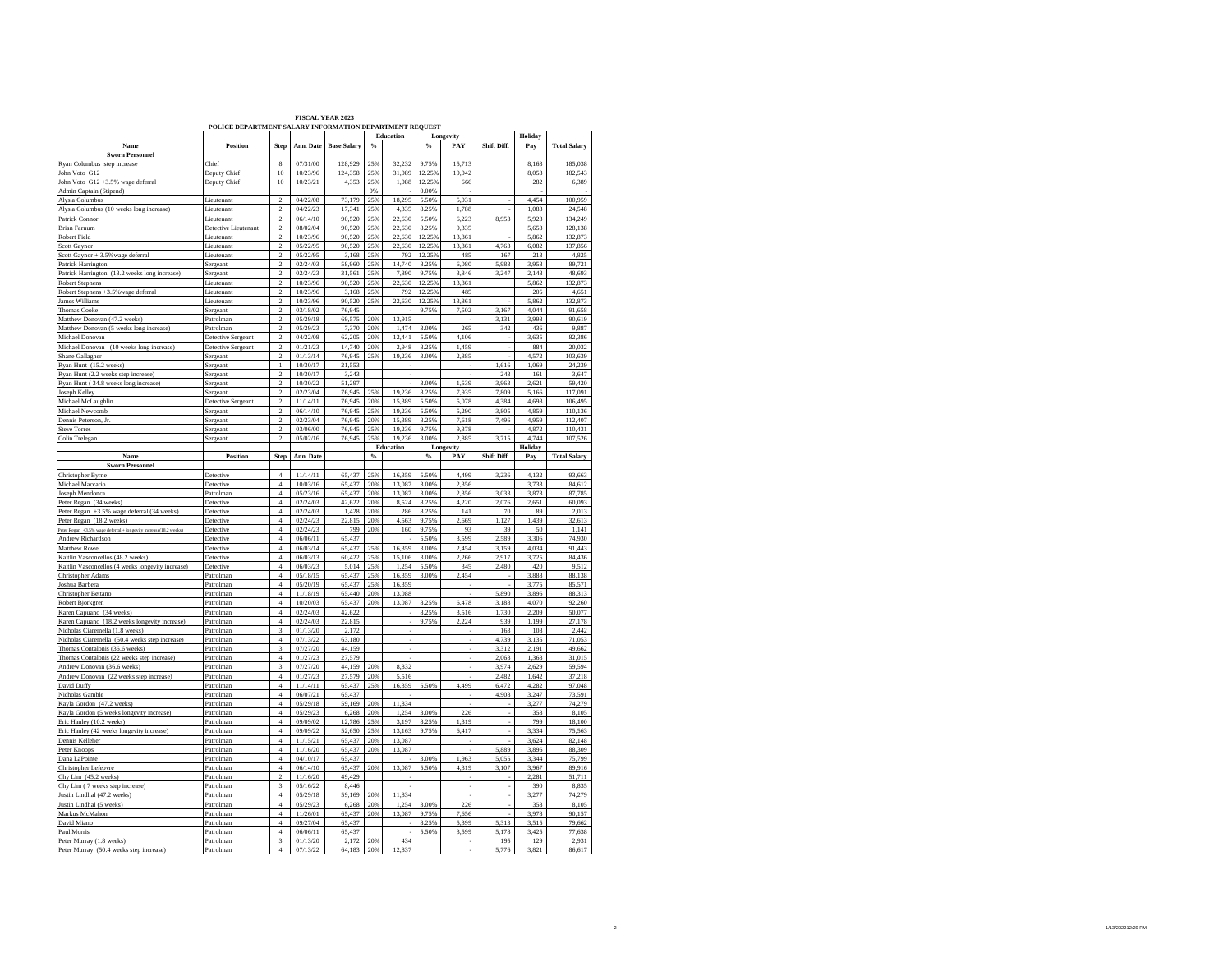|                                                                                                                                                                                    |                                  |                      |                      |                            |            | <b>Education</b> |       | Longevity |                | Holiday        |                     |
|------------------------------------------------------------------------------------------------------------------------------------------------------------------------------------|----------------------------------|----------------------|----------------------|----------------------------|------------|------------------|-------|-----------|----------------|----------------|---------------------|
| Name                                                                                                                                                                               | Position                         | <b>Step</b>          | Ann. Date            |                            | $\%$       |                  | $\%$  | PAY       | Shift Diff.    | Pay            | <b>Total Salary</b> |
| <b>Sworn Personnel</b>                                                                                                                                                             |                                  |                      |                      |                            |            |                  |       |           |                |                |                     |
| Paul Nicosia (1 week)                                                                                                                                                              | Patrolman                        | $\overline{4}$       | 10/07/07             | 1.254                      | 20%        | 251              | 5.50% | 83        |                | 73             | 1.660               |
| Paul Nicosia (51.2 weeks longevity increase)                                                                                                                                       | Patrolman                        | $\,4\,$              | 10/07/22             | 64,183                     | 20%        | 12,837           | 8.25% | 6,354     |                | 3.848          | 87,222              |
| Kimberly O'Keefe (10.2 weeks)                                                                                                                                                      | Patrolman                        | $\overline{4}$       | 09/09/02             | 12,786                     | 20%        | 557              | 8.25% | 1,266     |                | 767            | 17,376              |
| Kimberly O'Keefe (42 weeks longevity increase)                                                                                                                                     | Patrolman                        | $\overline{4}$       | 09/09/22             | 52,650                     | 20%        | 10,530           | 9.75% | 6,160     |                | 3,200          | 72,541              |
| Michael Pelrine (46.2 weeks)                                                                                                                                                       | Patrolman                        | 3<br>$\overline{4}$  | 11/02/20<br>07/02/22 | 55,742                     | 20%<br>20% | 11,148<br>1.504  |       |           | 5,017<br>677   | 3,319<br>448   | 75,225<br>10.150    |
| Michael Pelrine (6 weeks step increase)                                                                                                                                            | Patrolman                        | $\overline{3}$       |                      | 7,521                      |            |                  |       |           |                |                |                     |
| Sangvarak Peou (22.6 weeks)                                                                                                                                                        | Patrolman<br>Patrolman           | $\ddot{4}$           | 06/07/21<br>12/07/22 | 27,268<br>37,106           | 25%<br>25% | 6,817<br>9,276   |       |           | 1,278<br>1,739 | 1,632<br>2,221 | 36,995<br>50,343    |
| Sangvarak Peou (29.6 weeks step increase)<br>Arthur Piccolo (10.2 weeks)                                                                                                           | Patrolman                        | 4                    | 09/09/02             | 12.786                     | 10%        | 1.279            | 8.25% | 1.160     | 571            | 729            | 16.525              |
| Arthur Piccolo (42 weeks longevity increase)                                                                                                                                       | Patrolman                        | $\overline{4}$       | 09/09/22             | 52,650                     | 10%        | 5,265            | 9.75% | 5,647     | 2,384          | 3,044          | 68,989              |
| Douglas Pratt                                                                                                                                                                      | Patrolman                        | $\overline{4}$       | 01/18/04             | 65,437                     | 20%        | 13,087           | 8.25% | 6,478     |                | 3,923          | 88,925              |
| Stephen Quinn                                                                                                                                                                      | Patrolman                        | $\overline{4}$       | 12/08/14             | 65,437                     | 25%        | 16,359           | 3.00% | 2.454     | 3.159          | 4.034          | 91.443              |
| James Ryser (45 weeks)                                                                                                                                                             | Patrolman                        | $\sqrt{4}$           | 05/12/08             | 56,411                     | 20%        | 11,282           | 5.50% | 3,723     |                | 3,296          | 74,712              |
| James Ryser (7.2 weeks longevity increase)                                                                                                                                         | Patrolman                        | $\overline{4}$       | 05/12/23             | 9.026                      | 20%        | 1.805            | 8.25% | 894       |                | 541            | 12.266              |
| Christopher Scott (16.2 weeks)                                                                                                                                                     | Patrolman                        | $\overline{4}$       | 10/21/02             | 20,308                     | 10%        | 2,031            | 8.25% | 1,843     |                | 1.116          | 25,298              |
| Christopher Scott (36 weeks longevity increase)                                                                                                                                    | Patrolman                        | $\overline{4}$       | 10/21/22             | 45,129                     | 10%        | 4,513            | 9.75% | 4,840     |                | 2,515          | 56,996              |
| Lauren Strong (30.2 weeks)                                                                                                                                                         | Patrolman                        | $\mathbf{\hat{z}}$   | 07/27/20             | 36,437                     | 25%        | 9.109            |       |           | 3,416          | 2,260          | 51,222              |
| Lauren Strong (22 weeks step increase)                                                                                                                                             | Patrolman                        | $\overline{4}$       | 01/27/23             | 27,579                     | 25%        | 6,895            |       |           | 2,585          | 1,710          | 38,769              |
| Ryan Sughrue (5.4 weeks)                                                                                                                                                           | Patrolman                        | $\overline{c}$       | 02/08/21             | 6,515                      | 20%        | 1,303            |       |           | 586            | 388            | 8,793               |
| Ryan Sughrue (46.8 weeks step increase)                                                                                                                                            | Patrolman                        | $\overline{3}$       | 08/08/22             | 58,667                     | 20%        | 11.733           |       |           | 5.280          | 3.493          | 79,174              |
| Michael Vasconcellos (36.2 weeks)                                                                                                                                                  | Patrolman                        | $\overline{4}$       | 09/11/13             | 65,437                     | 20%        | 13,087           | 3.00% | 2,356     | 6,066          | 4,013          | 90,958              |
| Jennie Welch (28 weeks)                                                                                                                                                            | Patrolman                        |                      | 01/13/03             | 35,100                     | 25%        | 8,775            | 8.25% | 3,620     |                | 2,192          | 49,687              |
| Jennie Welch (24.2 weeks longevity increase)                                                                                                                                       | Patrolman                        | $\overline{4}$       | 01/13/23             | 30,336                     | 25%        | 7,584            | 9.75% | 3,697     |                | 1,921          | 43.539              |
| Reduction For School Resource Officer #1                                                                                                                                           |                                  |                      |                      |                            |            |                  |       |           |                |                | (73,986)            |
| Reduction For School Resource Officer #2                                                                                                                                           |                                  |                      |                      |                            |            |                  |       |           |                |                | σ                   |
| Reduction For School Resource Officer #3                                                                                                                                           |                                  |                      |                      |                            |            |                  |       |           |                |                | (67, 303)           |
| <b>Total Sworn Personnel</b>                                                                                                                                                       | 63                               |                      |                      | 4,585,210                  |            | 860,339          |       | 305,946   | 186,646        | 274,068        | 5,998,687           |
|                                                                                                                                                                                    |                                  |                      |                      |                            |            |                  |       |           |                |                |                     |
|                                                                                                                                                                                    |                                  |                      |                      |                            |            | <b>Education</b> |       | Longevity |                | Holiday        |                     |
| Name                                                                                                                                                                               | Position                         |                      |                      | Step Ann. Date Base Salary |            | $%$ PAY          | $\%$  | PAY       | Shift Diff.    | Pay            | <b>Total Salary</b> |
| Civiian Personnel: The following employees are adminsitrative support.                                                                                                             |                                  | 10                   | 05/20/19             |                            |            |                  |       |           |                |                |                     |
| Laura Custanc                                                                                                                                                                      | Exec. Secretary                  |                      |                      | 68.690                     |            |                  |       |           |                |                | 68,690              |
| Patricia Stotik                                                                                                                                                                    | Adm Assistant                    | $10\,$               | 09/18/95             | 63,557                     |            |                  |       | 3,200     |                |                | 66,757              |
| Marcia Vitale                                                                                                                                                                      | Adm Assistant                    | 10<br>$\mathfrak{D}$ | 12/03/18<br>09/08/20 | 62,998<br>39,909           |            |                  |       |           |                |                | 62,998<br>39,909    |
| JoAnn Harris (B2/2)                                                                                                                                                                | Principal Clerk                  | $\overline{4}$       |                      |                            |            |                  |       |           |                |                |                     |
| Unifilled as of December 6, 2021<br><b>Total Civilian Personnel</b>                                                                                                                | <b>Building Maintenance</b><br>5 |                      | 11/23/20             | 52,206                     |            |                  |       |           |                |                | 52,206<br>290,559   |
|                                                                                                                                                                                    |                                  |                      |                      |                            |            |                  |       |           |                |                |                     |
|                                                                                                                                                                                    |                                  |                      |                      |                            |            |                  |       |           |                |                |                     |
| <b>Total Regular Salaries</b>                                                                                                                                                      | 68                               |                      |                      | 4,585,210                  |            | 860,339          |       | 305,946   | 186,646        | 274,068        | 6,289,246           |
|                                                                                                                                                                                    |                                  |                      |                      |                            |            |                  |       |           |                |                |                     |
| <b>Temporary Part-time:</b>                                                                                                                                                        |                                  |                      |                      |                            |            |                  |       |           |                |                |                     |
| Adrianna Schafer                                                                                                                                                                   | Desk/Records Clerk               | 1/2                  |                      | 15.491                     |            |                  |       |           |                |                | 15.491              |
| <b>Arline Boone</b>                                                                                                                                                                | Desk/Records Clerk               | 1/2                  |                      | 15,491                     |            |                  |       |           |                |                | 15,491              |
|                                                                                                                                                                                    |                                  |                      |                      |                            |            |                  |       |           |                |                |                     |
| <b>Total Temporary Part-time</b>                                                                                                                                                   |                                  |                      |                      |                            |            |                  |       |           |                |                | 30,982              |
|                                                                                                                                                                                    |                                  |                      |                      |                            |            |                  |       |           |                |                |                     |
| Overtime: This account provides funding for vacation and sick replacement, court time, firearms training, Town Meeting/elections, and other overtime                               |                                  |                      |                      |                            |            |                  |       |           |                |                | 512,364             |
| associated with natural disasters, call backs, hold overs, special investigations, personal days, training, staff development, and occupational sick leave.                        |                                  |                      |                      |                            |            |                  |       |           |                |                |                     |
|                                                                                                                                                                                    |                                  |                      |                      |                            |            |                  |       |           |                |                |                     |
| Uniforms:                                                                                                                                                                          |                                  |                      |                      |                            |            |                  |       |           |                |                |                     |
| Custodian: The funds in this account will provide for the purchase of uniforms for one custodian                                                                                   |                                  |                      |                      |                            |            |                  |       |           |                |                |                     |
| <b>Total Uniform</b>                                                                                                                                                               |                                  |                      |                      |                            |            |                  |       |           |                |                |                     |
|                                                                                                                                                                                    |                                  |                      |                      |                            |            |                  |       |           |                |                | 540                 |
|                                                                                                                                                                                    |                                  |                      |                      |                            |            |                  |       |           |                |                |                     |
| Training Overtime: This account is used to pay officers for the numerous mandatory training sessions (Firearms, Defensice Tactics,                                                 |                                  |                      |                      |                            |            |                  |       |           |                |                | 200,000             |
| Active Shooter and Officer Wellness                                                                                                                                                |                                  |                      |                      |                            |            |                  |       |           |                |                |                     |
| <b>Terminal Leave:</b>                                                                                                                                                             |                                  |                      |                      |                            |            |                  |       |           |                |                |                     |
| Sick Leave Bonus: An expenditure of \$3,461 will be necessary under Article 24 of the Superior Officer's contractual agreement and the PRRB                                        |                                  |                      |                      |                            |            |                  |       |           |                |                |                     |
| agreement to fund the sick leave bonus program which provides for the payment of one to five days to those officers who use little or no sick tim                                  |                                  |                      |                      |                            |            |                  |       |           |                |                |                     |
|                                                                                                                                                                                    |                                  |                      |                      |                            |            |                  |       |           |                |                |                     |
|                                                                                                                                                                                    |                                  |                      |                      |                            |            |                  |       |           |                |                |                     |
| <b>Total Terminal Leave</b>                                                                                                                                                        |                                  |                      |                      |                            |            |                  |       |           |                |                | 3,461               |
|                                                                                                                                                                                    |                                  |                      |                      |                            |            |                  |       |           |                |                |                     |
| All Other:                                                                                                                                                                         |                                  |                      |                      |                            |            |                  |       |           |                |                |                     |
| Fingerprint/Photography/Detectives/Training Stipends: The funds in this account will be utilized to pay detectives for fingerprinting and photography duties as well as            |                                  |                      |                      |                            |            |                  |       |           |                |                | 22,700              |
| officers assigned to process gun permits in accordance with the, Chapter 41, Section 108I of the Massachusetts General Laws                                                        |                                  |                      |                      |                            |            |                  |       |           |                |                |                     |
| This account also provides stipends to detectivess and lead training instructors as outlined in the collective bargaining agreeements.                                             |                                  |                      |                      |                            |            |                  |       |           |                |                |                     |
|                                                                                                                                                                                    |                                  |                      |                      |                            |            |                  |       |           |                |                |                     |
| Temorary Assumption of Duties: This provides the funds necessary to comply with Article 9 of the NEPBA and Article 10 of the Superior Officer's Contract<br><b>Total All Other</b> |                                  |                      |                      |                            |            |                  |       |           |                |                | 41,200<br>63,900    |
|                                                                                                                                                                                    |                                  |                      |                      |                            |            |                  |       |           |                |                |                     |
| <b>TOTAL SALARIES</b>                                                                                                                                                              |                                  |                      |                      |                            |            |                  |       |           |                |                | 7,100,493           |
| Sick Leave Bonus: An expenditure of \$3,461 will be necessary under Article 24 of the Superior Officer's contractual agreement and the PRRB                                        |                                  |                      |                      |                            |            |                  |       |           |                |                |                     |
| agreement to fund the sick leave bonus program which provides for the payment of one to five days to those officers who use little or no sick time                                 |                                  |                      |                      |                            |            |                  |       |           |                |                |                     |
|                                                                                                                                                                                    |                                  |                      |                      |                            |            |                  |       |           |                |                |                     |
|                                                                                                                                                                                    |                                  |                      |                      |                            |            |                  |       |           |                |                |                     |
| <b>Total Terminal Leave</b>                                                                                                                                                        |                                  |                      |                      |                            |            |                  |       |           |                |                |                     |
|                                                                                                                                                                                    |                                  |                      |                      |                            |            |                  |       |           |                |                |                     |
| All Other:                                                                                                                                                                         |                                  |                      |                      |                            |            |                  |       |           |                |                |                     |
| Fingerprint and Photography: The funds in this account will be utilized to pay detectives for fingerprinting and photography duties as well as the four                            |                                  |                      |                      |                            |            |                  |       |           |                |                |                     |
| officers assigned to process gun permits in accordance with the, Chapter 41, Section 108I of the Massachusetts General Laws                                                        |                                  |                      |                      |                            |            |                  |       |           |                |                |                     |
|                                                                                                                                                                                    |                                  |                      |                      |                            |            |                  |       |           |                |                |                     |
| Temorary Assumption of Duties: This provides the funds necessary to comply with Article 9 of the NEPBA and Article 10 of the Superior Officer's Contract                           |                                  |                      |                      |                            |            |                  |       |           |                |                |                     |
| <b>Total All Other</b>                                                                                                                                                             |                                  |                      |                      |                            |            |                  |       |           |                |                |                     |
| <b>TOTAL SALARIES</b>                                                                                                                                                              |                                  |                      |                      |                            |            |                  |       |           |                |                | 44,661              |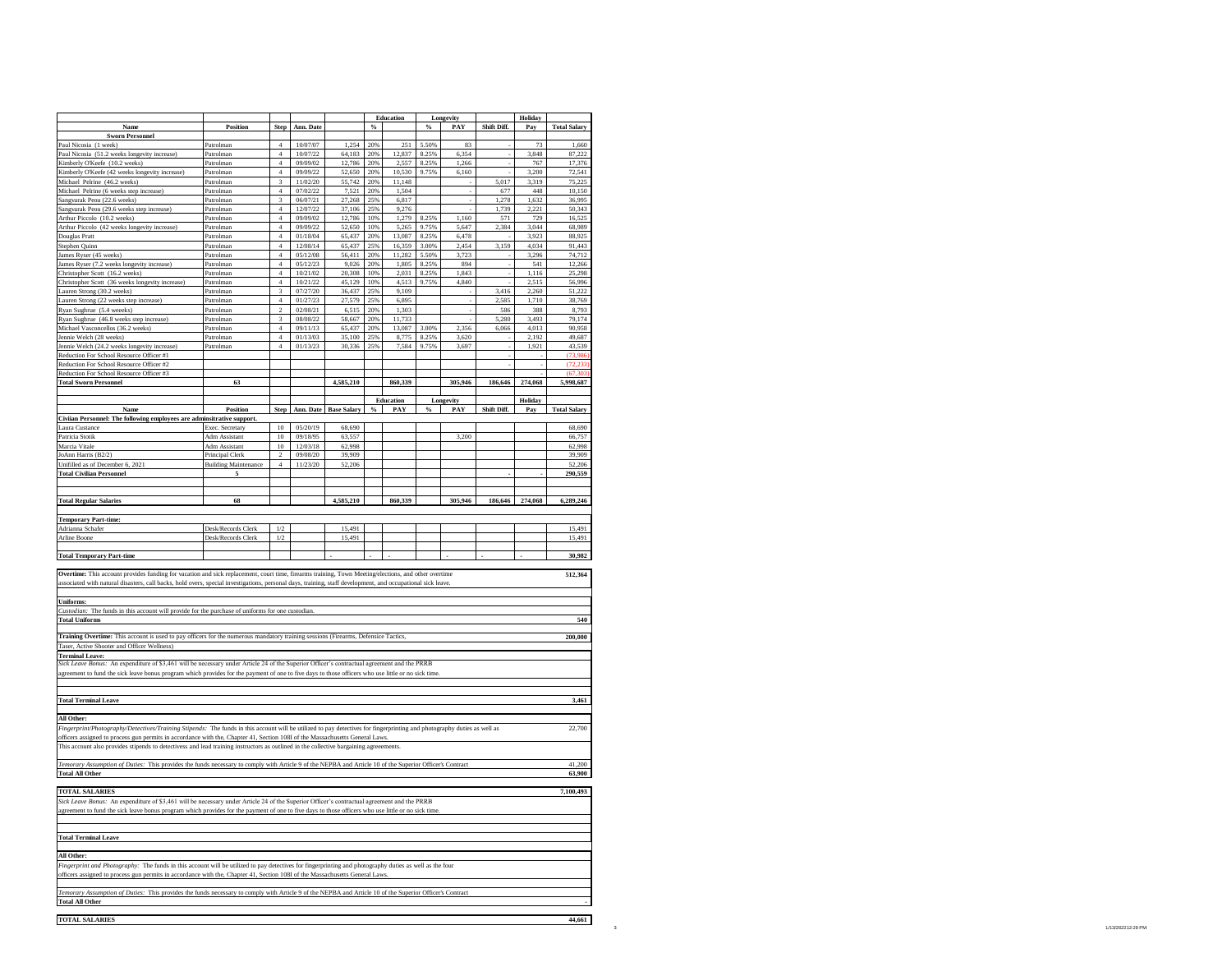|                                                                                              | POLICE DEPARTMENT SALARY INFORMATION DEPARTMENT REQUEST |                                           |                      |                    |               |                  |                  |                  |              |                |                     |
|----------------------------------------------------------------------------------------------|---------------------------------------------------------|-------------------------------------------|----------------------|--------------------|---------------|------------------|------------------|------------------|--------------|----------------|---------------------|
|                                                                                              |                                                         |                                           |                      |                    |               | <b>Education</b> |                  | Longevity        |              | Holiday        |                     |
| Name                                                                                         | Position                                                | Step                                      | Ann. Date            | <b>Base Salary</b> | %             |                  | $\%$             | PAY              | Shift Diff.  | Pay            | <b>Total Salary</b> |
| <b>Sworn Personnel</b><br>Ryan Columbus step increase                                        | Chief                                                   | 8                                         | 07/31/00             | 128,929            | 25%           | 32,232           | 9.75%            | 15,713           |              | 8,163          | 185,038             |
| John Voto G12                                                                                | Deputy Chief                                            | 10                                        | 10/23/96             | 124.358            | 25%           | 31.089           | 12.25%           | 19.042           |              | 8.053          | 182.543             |
| John Voto G12 +3.5% wage deferral                                                            | Deputy Chief                                            | $10\,$                                    | 10/23/21             | 4,353              | 25%           | 1,088            | 12.25%           | 666              |              | 282            | 6,389               |
| Admin Captain (Stipend)                                                                      |                                                         |                                           |                      |                    | 0%            |                  | 0.00%            |                  |              |                |                     |
| Alysia Columbus                                                                              | Lieutenant                                              | $\overline{c}$                            | 04/22/08             | 73,179             | 25%           | 18.295           | 5.50%            | 5.031            |              | 4.454          | 100.959             |
| Alysia Columbus (10 weeks long increase)                                                     | Lieutenant                                              | $\overline{\mathbf{c}}$                   | 04/22/23             | 17,341             | 25%           | 4,335            | 8.25%            | 1,788            |              | 1,083          | 24,548              |
| Patrick Connor                                                                               | Lieutenant                                              | $\,2$                                     | 06/14/10             | 90,520             | 25%           | 22,630           | 5.50%            | 6,223            | 8.953        | 5,923          | 134,249             |
| <b>Brian Farnum</b>                                                                          | Detective Lieutenant                                    | $\overline{2}$                            | 08/02/04             | 90,520             | 25%           | 22,630           | 8.25%            | 9.335            |              | 5,653          | 128,138             |
| <b>Robert Field</b>                                                                          | Lieutenant                                              | $\overline{c}$<br>$\overline{c}$          | 10/23/96<br>05/22/95 | 90,520             | 25%<br>25%    | 22.630           | 12.25%<br>12.25% | 13.861<br>13.861 | 4,763        | 5.862<br>6.082 | 132,873             |
| Scott Gaynor<br>Scott Gaynor + 3.5% wage deferral                                            | Lieutenant<br>Lieutenant                                | $\overline{\mathcal{L}}$                  | 05/22/95             | 90,520<br>3.168    | 25%           | 22,630<br>792    | 12.25%           | 485              | 167          | 213            | 137,856<br>4,825    |
| Patrick Harrington                                                                           | Sergeant                                                | $\overline{a}$                            | 02/24/03             | 58,960             | 25%           | 14,740           | 8.25%            | 6,080            | 5,983        | 3,958          | 89,721              |
| Patrick Harrington (18.2 weeks long increase)                                                | Sergeant                                                | $\overline{a}$                            | 02/24/23             | 31,561             | 25%           | 7,890            | 9.75%            | 3.846            | 3,247        | 2,148          | 48,693              |
| <b>Robert Stephens</b>                                                                       | Lieutenant                                              | $\overline{a}$                            | 10/23/96             | 90.520             | 25%           | 22,630           | 12.25%           | 13.861           |              | 5.862          | 132.873             |
| Robert Stephens +3.5% wage deferral                                                          | Lieutenant                                              | $\,2$                                     | 10/23/96             | 3,168              | 25%           | 792              | 12.25%           | 485              |              | 205            | 4,651               |
| James Williams                                                                               | Lieutenant                                              | $\,2$                                     | 10/23/96             | 90,520             | 25%           | 22,630           | 12.25%           | 13,861           |              | 5,862          | 132,873             |
| <b>Thomas Cooke</b>                                                                          | Sergeant                                                | $\overline{2}$                            | 03/18/02             | 76.945             |               |                  | 9.75%            | 7,502            | 3.167        | 4,044          | 91,658              |
| Matthew Donovan (47.2 weeks)                                                                 | Patrolman                                               | $\overline{a}$                            | 05/29/18             | 69,575             | 20%           | 13,915           |                  |                  | 3,131        | 3,998          | 90,619              |
| Matthew Donovan (5 weeks long increase)<br>Michael Donovan                                   | Patrolman<br>Detective Sergeant                         | $\,2$<br>$\,2\,$                          | 05/29/23<br>04/22/08 | 7,370<br>62,205    | 20%<br>20%    | 1,474<br>12,441  | 3.00%<br>5.50%   | 265<br>4,106     | 342          | 436<br>3,635   | 9,887<br>82,386     |
| Michael Donovan (10 weeks long increase)                                                     | Detective Sergeant                                      | $\overline{a}$                            | 01/21/23             | 14,740             | 20%           | 2,948            | 8.25%            | 1,459            |              | 884            | 20.032              |
| Shane Gallagher                                                                              | Sergeant                                                | $\mathbf 2$                               | 01/13/14             | 76,945             | 25%           | 19,236           | 3.00%            | 2,885            |              | 4,572          | 103,639             |
| Ryan Hunt (15.2 weeks)                                                                       | Sergeant                                                | $\,$ $\,$                                 | 10/30/17             | 21,553             |               |                  |                  |                  | 1,616        | 1,069          | 24,239              |
| Ryan Hunt (2.2 weeks step increase)                                                          | Sergeant                                                | $\overline{c}$                            | 10/30/17             | 3.243              |               |                  |                  |                  | 243          | 161            | 3.647               |
| Ryan Hunt (34.8 weeks long increase)                                                         | Sergeant                                                | $\overline{a}$                            | 10/30/22             | 51.297             |               |                  | 3.00%            | 1.539            | 3.963        | 2.621          | 59.420              |
| Joseph Kelley                                                                                | Sergeant                                                | $\overline{a}$                            | 02/23/04             | 76,945             | 25%           | 19,236           | 8.25%            | 7.935            | 7.809        | 5.166          | 117,091             |
| Michael McLaughlin                                                                           | Detective Sergeant                                      | $\overline{c}$                            | 11/14/11             | 76.945             | 20%           | 15.389           | 5.50%            | 5.078            | 4.384        | 4.698          | 106,495             |
| Michael Newcomb                                                                              | Sergeant                                                | $\,2$                                     | 06/14/10             | 76,945             | 25%           | 19,236           | 5.50%            | 5,290            | 3,805        | 4,859          | 110,136             |
| Dennis Peterson, Jr<br>Steve Torres                                                          | Sergeant<br>Sergeant                                    | $\overline{\mathbf{c}}$<br>$\overline{2}$ | 02/23/04<br>03/06/00 | 76,945<br>76,945   | 20%<br>25%    | 15,389<br>19.236 | 8.25%<br>9.75%   | 7,618<br>9.378   | 7,496        | 4,959<br>4.872 | 112,407<br>110.431  |
| Colin Trelegar                                                                               | Sergeant                                                | $\,2$                                     | 05/02/16             | 76,945             | 25%           | 19.236           | 3.00%            | 2.885            | 3,715        | 4.744          | 107.526             |
|                                                                                              |                                                         |                                           |                      |                    |               | Education        |                  | Longevity        |              | Holiday        |                     |
| Name                                                                                         | Position                                                | <b>Step</b>                               | Ann. Date            |                    | $\frac{6}{5}$ |                  | $\frac{1}{2}$    | PAY              | Shift Diff.  | Pay            | <b>Total Salary</b> |
| <b>Sworn Personnel</b>                                                                       |                                                         |                                           |                      |                    |               |                  |                  |                  |              |                |                     |
| Christopher Byrne                                                                            | Detective                                               | $\overline{4}$                            | 11/14/11             | 65,437             | 25%           | 16,359           | 5.50%            | 4.499            | 3,236        | 4,132          | 93,663              |
| Michael Maccario                                                                             | Detective                                               | $\overline{4}$                            | 10/03/16             | 65.437             | 20%           | 13.087           | 3.00%            | 2.356            |              | 3,733          | 84,612              |
| Joseph Mendonca                                                                              | Patrolman                                               | $\overline{4}$                            | 05/23/16             | 65,437             | 20%           | 13,087           | 3.00%            | 356              | 3,033        | 3.873          | 87,785              |
| Peter Regan (34 weeks)<br>Peter Regan +3.5% wage deferral (34 weeks)                         | Detective<br>Detective                                  | $\overline{4}$<br>$\overline{4}$          | 02/24/03<br>02/24/03 | 42,622<br>1.428    | 20%<br>20%    | 8,524<br>286     | 8.25%<br>8.25%   | 4,220<br>141     | 2,076<br>70  | 2,651          | 60,093<br>2,013     |
|                                                                                              |                                                         |                                           |                      |                    |               |                  |                  |                  |              |                |                     |
|                                                                                              |                                                         |                                           |                      |                    |               |                  |                  |                  |              | 89             |                     |
| Peter Regan (18.2 weeks)                                                                     | Detective                                               | $\overline{4}$                            | 02/24/23             | 22,815             | 20%           | 4,563            | 9.75%            | 2,669<br>93      | 1,127        | 1,439          | 32,613              |
| Peter Regan +3.5% wage deferral + longevity increase(18.2 weeks)<br><b>Andrew Richardson</b> | Detective<br>Detective                                  | $\,4\,$<br>$\overline{4}$                 | 02/24/23<br>06/06/11 | 799                | 20%           | 160              | 9.75%<br>5.50%   | 3,599            | 39<br>2.589  | 50<br>3.306    | 1,141<br>74.930     |
| Matthew Rowe                                                                                 | Detective                                               | $\overline{\mathbf{4}}$                   | 06/03/14             | 65,437<br>65,437   | 25%           | 16,359           | 3.00%            | 2,454            | 3,159        | 4,034          | 91,443              |
| Kaitlin Vasconcellos (48.2 weeks)                                                            | Detective                                               | $\overline{4}$                            | 06/03/13             | 60,422             | 25%           | 15,106           | 3.00%            | 2,266            | 2,917        | 3,725          | 84,436              |
| Kaitlin Vasconcellos (4 weeks longevity increase)                                            | Detective                                               | $\overline{4}$                            | 06/03/23             | 5.014              | 25%           | 1,254            | 5.50%            | 345              | 2,480        | 420            | 9,512               |
| Christopher Adams                                                                            | Patrolman                                               | $\overline{4}$                            | 05/18/15             | 65,437             | 25%           | 16,359           | 3.00%            | 2,454            |              | 3,888          | 88,138              |
| Joshua Barbera                                                                               | Patrolman                                               | $\overline{4}$                            | 05/20/19             | 65,437             | 25%           | 16,359           |                  |                  |              | 3,775          | 85,571              |
| Christopher Bettano                                                                          | Patrolman                                               | $\overline{4}$                            | 11/18/19             | 65.440             | 20%           | 13,088           |                  |                  | 5.890        | 3,896          | 88.313              |
| Robert Bjorkgren                                                                             | Patrolman                                               | $\overline{4}$                            | 10/20/03             | 65,437             | 20%           | 13,087           | 8.25%            | 6,478            | 3,188        | 4,070          | 92,260              |
| Karen Capuano (34 weeks)                                                                     | Patrolman<br>Patrolman                                  | $\overline{4}$<br>$\overline{4}$          | 02/24/03<br>02/24/03 | 42,622<br>22.815   |               |                  | 8.25%<br>9.75%   | 3,516<br>2.224   | 1,730<br>939 | 2,209<br>1.199 | 50,077<br>27.178    |
| Karen Capuano (18.2 weeks longevity increase)<br>Nicholas Ciaremella (1.8 weeks)             | Patrolman                                               | 3                                         | 01/13/20             | 2,172              |               |                  |                  |                  | 163          | 108            | 2,442               |
| Nicholas Ciaremella (50.4 weeks step increase)                                               | Patrolman                                               | $4\,$                                     | 07/13/22             | 63,180             |               |                  |                  |                  | 4,739        | 3,135          | 71,053              |
| Thomas Contalonis (36.6 weeks)                                                               | Patrolman                                               | 3                                         | 07/27/20             | 44,159             |               |                  |                  |                  | 3,312        | 2.191          | 49,662              |
| Thomas Contalonis (22 weeks step increase)                                                   | Patrolman                                               | $\overline{4}$                            | 01/27/23             | 27,579             |               |                  |                  |                  | 2.068        | 1,368          | 31,015              |
| Andrew Donovan (36.6 weeks)                                                                  | Patrolman                                               | 3                                         | 07/27/20             | 44,159             | 20%           | 8,832            |                  |                  | 3,974        | 2,629          | 59,594              |
| Andrew Donovan (22 weeks step increase)                                                      | Patrolman                                               | $\overline{4}$                            | 01/27/23             | 27,579             | 20%           | 5,516            |                  |                  | 2,482        | 1,642          | 37,218              |
| David Duffy                                                                                  | Patrolman                                               | $\overline{4}$                            | 11/14/11             | 65,437             | 25%           | 16,359           | 5.50%            | 4,499            | 6,472        | 4.282          | 97,048              |
| Nicholas Gamble                                                                              | Patrolman<br>Patrolman                                  | $\overline{4}$                            | 06/07/21<br>05/29/18 | 65,437<br>59.169   | 20%           | 11.834           |                  |                  | 4,908        | 3,247          | 73,591              |
| Kayla Gordon (47.2 weeks)                                                                    | Patrolman                                               | $\overline{4}$                            |                      | 6,268              |               |                  | 3.00%            |                  |              | 3,277          | 74,279              |
| Kayla Gordon (5 weeks longevity increase)<br>Eric Hanley (10.2 weeks)                        | Patrolman                                               | $\overline{4}$<br>$\overline{4}$          | 05/29/23<br>09/09/02 | 12,786             | 20%<br>25%    | 1,254<br>3,197   | 8.25%            | 226<br>1,319     |              | 358<br>799     | 8,105<br>18,100     |
| Eric Hanley (42 weeks longevity increase)                                                    | Patrolman                                               | $\overline{4}$                            | 09/09/22             | 52.650             | 25%           | 13,163           | 9.75%            | 6,417            |              | 3,334          | 75,563              |
| Dennis Kelleher                                                                              | Patrolman                                               | $\overline{4}$                            | 11/15/21             | 65,437             | 20%           | 13,087           |                  |                  |              | 3,624          | 82,148              |
| Peter Knoops                                                                                 | Patrolman                                               | $\overline{4}$                            | 11/16/20             | 65,437             | 20%           | 13,087           |                  |                  | 5.889        | 3.896          | 88,309              |
| Dana LaPointe                                                                                | Patrolman                                               | $\overline{4}$                            | 04/10/17             | 65,437             |               |                  | 3.00%            | 1.963            | 5.055        | 3,344          | 75.799              |
| Christopher Lefebvre                                                                         | Patrolman                                               | $\overline{4}$                            | 06/14/10             | 65,437             | 20%           | 13,087           | 5.50%            | 4,319            | 3.107        | 3,967          | 89.916              |
| Chy Lim (45.2 weeks)                                                                         | Patrolman                                               | $\,2$                                     | 11/16/20             | 49,429             |               |                  |                  |                  |              | 2,281          | 51,711              |
| Chy Lim (7 weeks step increase)                                                              | Patrolman                                               | 3                                         | 05/16/22             | 8,446              | 20%           |                  |                  |                  |              | 390            | 8,835               |
| Justin Lindhal (47.2 weeks)<br>Justin Lindhal (5 weeks)                                      | Patrolman<br>Patrolman                                  | $\overline{4}$<br>$\overline{4}$          | 05/29/18<br>05/29/23 | 59.169<br>6.268    | 20%           | 11.834<br>1,254  | 3.00%            | 226              |              | 3,277<br>358   | 74.279<br>8,105     |
| Markus McMahon                                                                               | Patrolman                                               | $\overline{4}$                            | 11/26/01             | 65,437             | 20%           | 13,087           | 9.75%            | 7,656            |              | 3,978          | 90,157              |
| David Miano                                                                                  | Patrolman                                               | $\overline{4}$                            | 09/27/04             | 65,437             |               |                  | 8.25%            | 5,399            | 5,313        | 3,515          | 79,662              |
| Paul Morris                                                                                  | Patrolman                                               | $\overline{4}$                            | 06/06/11             | 65.437             |               |                  | 5.50%            | 3,599            | 5,178        | 3,425          | 77,638              |
| Peter Murray (1.8 weeks)<br>Peter Murray (50.4 weeks step increase)                          | Patrolman<br>Patrolman                                  | 3<br>$\overline{4}$                       | 01/13/20<br>07/13/22 | 2.172<br>64,183    | 20%<br>20%    | 434<br>12,837    |                  |                  | 195<br>5,776 | 129<br>3,821   | 2.931<br>86,617     |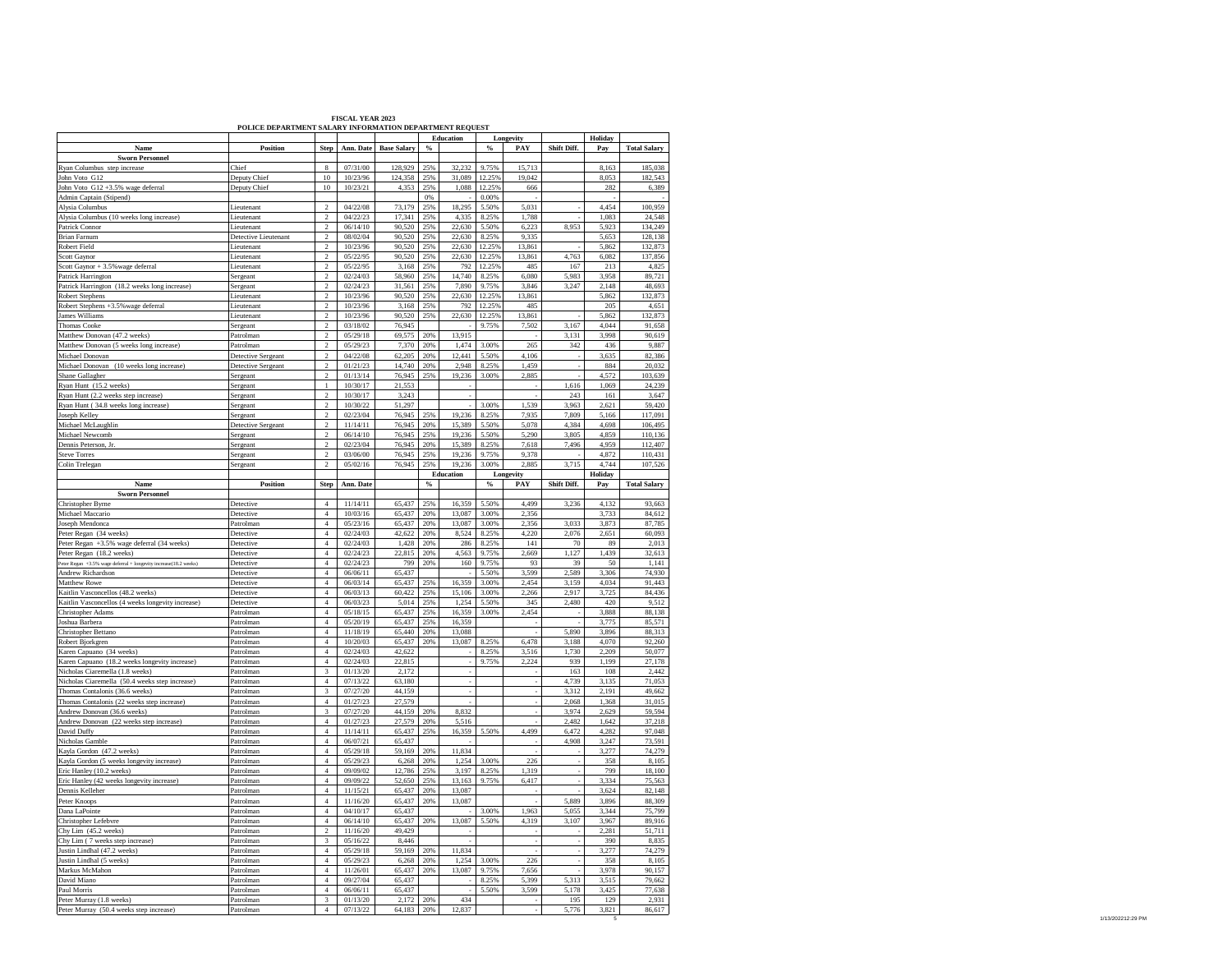| Position<br>Shift Diff.<br>Ann. Date<br>$\%$<br>%<br>PAY<br>Pay<br><b>Total Salary</b><br>Name<br><b>Step</b><br><b>Sworn Personnel</b><br>$\overline{4}$<br>10/07/07<br>1,254<br>20%<br>251<br>5.50%<br>83<br>73<br>Patrolman<br>1.660<br>Paul Nicosia (51.2 weeks longevity increase)<br>$\overline{4}$<br>10/07/22<br>64,183<br>20%<br>12,837<br>8.25%<br>6,354<br>3,848<br>87,222<br>Patrolman<br>Kimberly O'Keefe (10.2 weeks)<br>$\overline{4}$<br>09/09/02<br>12,786<br>20%<br>2,557<br>8.25%<br>1,266<br>767<br>17,376<br>Patrolman<br>Kimberly O'Keefe (42 weeks longevity increase)<br>$\overline{4}$<br>09/09/22<br>52,650<br>20%<br>10,530<br>9.75%<br>6,160<br>3,200<br>72,541<br>Patrolman<br>75,225<br>Michael Pelrine (46.2 weeks)<br>3<br>11/02/20<br>55,742<br>20%<br>11,148<br>5,017<br>3,319<br>Patrolman<br>Michael Pelrine (6 weeks step increase)<br>$\overline{4}$<br>07/02/22<br>7,521<br>20%<br>1,504<br>677<br>448<br>10,150<br>Patrolman<br>1,278<br>Sangvarak Peou (22.6 weeks)<br>Patrolman<br>3<br>06/07/21<br>27,268<br>25%<br>6,817<br>1,632<br>36,995<br>$\overline{4}$<br>Sangvarak Peou (29.6 weeks step increase)<br>Patrolman<br>12/07/22<br>37,106<br>25%<br>9,276<br>1,739<br>2,221<br>50,343<br>$\overline{4}$<br>1,160<br>729<br>16,525<br>Arthur Piccolo (10.2 weeks)<br>Patrolman<br>09/09/02<br>12,786<br>10%<br>1,279<br>8.25%<br>571<br>$\overline{4}$<br>2,384<br>Arthur Piccolo (42 weeks longevity increase)<br>Patrolman<br>09/09/22<br>52,650<br>10%<br>5,265<br>9.75%<br>5,647<br>3,044<br>68,989<br>$\overline{4}$<br>01/18/04<br>65,437<br>6,478<br>3,923<br>88,925<br>Douglas Pratt<br>Patrolman<br>20%<br>13,087<br>8.25%<br>$\overline{4}$<br>3,159<br>4,034<br>91,443<br>Stephen Quinn<br>Patrolman<br>12/08/14<br>65,437<br>25%<br>16,359<br>3.00%<br>2,454<br>$\overline{4}$<br>James Ryser (45 weeks)<br>05/12/08<br>56,411<br>20%<br>11,282<br>5.50%<br>3,723<br>3,296<br>74,712<br>Patrolman<br>$\overline{4}$<br>James Ryser (7.2 weeks longevity increase)<br>05/12/23<br>9,026<br>20%<br>1,805<br>8.25%<br>894<br>541<br>12,266<br>Patrolman<br>$\overline{4}$<br>1,843<br>1,116<br>25,298<br>Christopher Scott (16.2 weeks)<br>10/21/02<br>20,308<br>10%<br>2,031<br>8.25%<br>Patrolman<br>$\overline{4}$<br>45,129<br>4,840<br>2,515<br>56,996<br>Christopher Scott (36 weeks longevity increase)<br>10/21/22<br>10%<br>4,513<br>9.75%<br>Patrolman<br>3<br>07/27/20<br>36,437<br>25%<br>3,416<br>2,260<br>51,222<br>auren Strong (30.2 weeks)<br>Patrolman<br>9.109<br>$\overline{4}$<br>01/27/23<br>27,579<br>25%<br>6,895<br>2,585<br>1,710<br>38,769<br>auren Strong (22 weeks step increase)<br>Patrolman<br>$\overline{2}$<br>1,303<br>Ryan Sughrue (5.4 weeeks)<br>02/08/21<br>6,515<br>20%<br>586<br>388<br>8,793<br>Patrolman<br>3<br>11,733<br>5,280<br>3,493<br>79,174<br>Ryan Sughrue (46.8 weeks step increase)<br>08/08/22<br>58,667<br>20%<br>Patrolman<br>$\overline{4}$<br>2,356<br>09/11/13<br>65,437<br>13,087<br>3.00%<br>4,013<br>90,958<br>Michael Vasconcellos (36.2 weeks)<br>20%<br>6,066<br>Patrolman<br>$\overline{4}$<br>01/13/03<br>35,100<br>25%<br>2,192<br>49,687<br>Jennie Welch (28 weeks)<br>8,775<br>8.25%<br>3,620<br>Patrolman<br>$\overline{4}$<br>01/13/23<br>30,336<br>25%<br>9.75%<br>3,697<br>1,921<br>43,539<br>Jennie Welch (24.2 weeks longevity increase)<br>7,584<br>Patrolman<br>Reduction For School Resource Officer #1<br>(73.986<br>Reduction For School Resource Officer #2<br>(72, 233)<br>(67, 303)<br>Reduction For School Resource Officer #3<br><b>Total Sworn Personnel</b><br>63<br>4,585,210<br>860,339<br>305,946<br>274,068<br>5,998,687<br>186,646<br>Holiday<br><b>Education</b><br>Longevity<br>Name<br>Position<br>Ann. Date<br><b>Base Salary</b><br>$\%$<br>$\%$<br>PAY<br>Shift Diff.<br><b>Total Salary</b><br>Step<br>PAY<br>Pay<br>Civiian Personnel: The following employees are adminsitrative support.<br>Exec. Secretary<br>10<br>05/20/19<br>68,690<br>68,690<br>aura Custance<br>Adm Assistant<br>10<br>09/18/95<br>63,557<br>3,200<br>66,757<br>$10\,$<br>12/03/18<br>62,998<br>62,998<br><b>Adm Assistant</b><br>39,909<br>Principal Clerk<br>$\,2$<br>09/08/20<br>39,909<br>11/23/20<br>Unifilled as of December 6, 2021<br><b>Building Maintenance</b><br>$\overline{4}$<br>52,206<br>52,206<br>290,559<br><b>Total Civilian Personnel</b><br>5<br><b>Total Regular Salaries</b><br>860,339<br>305,946<br>68<br>4,585,210<br>186,646<br>274,068<br>6,289,246<br><b>Temporary Part-time:</b><br>$1/2$<br>Adrianna Schafer<br>Desk/Records Clerk<br>15,491<br>15,491<br>$1/2\,$<br>15,491<br>15,491<br>Arline Boone<br>Desk/Records Clerk<br>30,982<br>512,364<br>Overtime: This account provides funding for vacation and sick replacement, court time, firearms training, Town Meeting/elections, and other overtime<br>associated with natural disasters, call backs, hold overs, special investigations, personal days, training, staff development, and occupational sick leave.<br><b>Uniforms:</b><br>Custodian: The funds in this account will provide for the purchase of uniforms for one custodian.<br><b>Total Uniforms</b><br>540<br>Training Overtime: This account is used to pay officers for the numerous mandatory training sessions (Firearms, Defensice Tactics,<br>200,000<br>Taser, Active Shooter and Officer Wellness)<br><b>Terminal Leave:</b><br>Sick Leave Bonus: An expenditure of \$3,461 will be necessary under Article 24 of the Superior Officer's contractual agreement and the PRRB<br>agreement to fund the sick leave bonus program which provides for the payment of one to five days to those officers who use little or no sick time.<br>3,461<br>Fingerprint/Photography/Detectives/Training Stipends: The funds in this account will be utilized to pay detectives for fingerprinting and photography duties as well as<br>22,700<br>officers assigned to process gun permits in accordance with the, Chapter 41, Section 108I of the Massachusetts General Laws.<br>This account also provides stipends to detectivess and lead training instructors as outlined in the collective bargaining agreeements.<br>Temorary Assumption of Duties: This provides the funds necessary to comply with Article 9 of the NEPBA and Article 10 of the Superior Officer's Contract<br>41,200<br><b>Total All Other</b><br>63,900<br><b>TOTAL SALARIES</b><br>7,100,493 |                                  |  |  | <b>Education</b> | Longevity | Holiday |  |
|---------------------------------------------------------------------------------------------------------------------------------------------------------------------------------------------------------------------------------------------------------------------------------------------------------------------------------------------------------------------------------------------------------------------------------------------------------------------------------------------------------------------------------------------------------------------------------------------------------------------------------------------------------------------------------------------------------------------------------------------------------------------------------------------------------------------------------------------------------------------------------------------------------------------------------------------------------------------------------------------------------------------------------------------------------------------------------------------------------------------------------------------------------------------------------------------------------------------------------------------------------------------------------------------------------------------------------------------------------------------------------------------------------------------------------------------------------------------------------------------------------------------------------------------------------------------------------------------------------------------------------------------------------------------------------------------------------------------------------------------------------------------------------------------------------------------------------------------------------------------------------------------------------------------------------------------------------------------------------------------------------------------------------------------------------------------------------------------------------------------------------------------------------------------------------------------------------------------------------------------------------------------------------------------------------------------------------------------------------------------------------------------------------------------------------------------------------------------------------------------------------------------------------------------------------------------------------------------------------------------------------------------------------------------------------------------------------------------------------------------------------------------------------------------------------------------------------------------------------------------------------------------------------------------------------------------------------------------------------------------------------------------------------------------------------------------------------------------------------------------------------------------------------------------------------------------------------------------------------------------------------------------------------------------------------------------------------------------------------------------------------------------------------------------------------------------------------------------------------------------------------------------------------------------------------------------------------------------------------------------------------------------------------------------------------------------------------------------------------------------------------------------------------------------------------------------------------------------------------------------------------------------------------------------------------------------------------------------------------------------------------------------------------------------------------------------------------------------------------------------------------------------------------------------------------------------------------------------------------------------------------------------------------------------------------------------------------------------------------------------------------------------------------------------------------------------------------------------------------------------------------------------------------------------------------------------------------------------------------------------------------------------------------------------------------------------------------------------------------------------------------------------------------------------------------------------------------------------------------------------------------------------------------------------------------------------------------------------------------------------------------------------------------------------------------------------------------------------------------------------------------------------------------------------------------------------------------------------------------------------------------------------------------------------------------------------------------------------------------------------------------------------------------------------------------------------------------------------------------------------------------------------------------------------------------------------------------------------------------------------------------------------------------------------------------------------------------------------------------------------------------------------------------------------------------------------------------------------------------------------------------------------------------------------------------------------------------------------------------------------------------------------------------------------------------------------------------------------------------------------------------------------------------------------------------------------------------------------------------------------------------------------------------------------------------------------------------------------------------------------------------------------------------------------------------------------------------------|----------------------------------|--|--|------------------|-----------|---------|--|
|                                                                                                                                                                                                                                                                                                                                                                                                                                                                                                                                                                                                                                                                                                                                                                                                                                                                                                                                                                                                                                                                                                                                                                                                                                                                                                                                                                                                                                                                                                                                                                                                                                                                                                                                                                                                                                                                                                                                                                                                                                                                                                                                                                                                                                                                                                                                                                                                                                                                                                                                                                                                                                                                                                                                                                                                                                                                                                                                                                                                                                                                                                                                                                                                                                                                                                                                                                                                                                                                                                                                                                                                                                                                                                                                                                                                                                                                                                                                                                                                                                                                                                                                                                                                                                                                                                                                                                                                                                                                                                                                                                                                                                                                                                                                                                                                                                                                                                                                                                                                                                                                                                                                                                                                                                                                                                                                                                                                                                                                                                                                                                                                                                                                                                                                                                                                                                                                                                                                                                                                                                                                                                                                                                                                                                                                                                                                                                                                                                                               |                                  |  |  |                  |           |         |  |
|                                                                                                                                                                                                                                                                                                                                                                                                                                                                                                                                                                                                                                                                                                                                                                                                                                                                                                                                                                                                                                                                                                                                                                                                                                                                                                                                                                                                                                                                                                                                                                                                                                                                                                                                                                                                                                                                                                                                                                                                                                                                                                                                                                                                                                                                                                                                                                                                                                                                                                                                                                                                                                                                                                                                                                                                                                                                                                                                                                                                                                                                                                                                                                                                                                                                                                                                                                                                                                                                                                                                                                                                                                                                                                                                                                                                                                                                                                                                                                                                                                                                                                                                                                                                                                                                                                                                                                                                                                                                                                                                                                                                                                                                                                                                                                                                                                                                                                                                                                                                                                                                                                                                                                                                                                                                                                                                                                                                                                                                                                                                                                                                                                                                                                                                                                                                                                                                                                                                                                                                                                                                                                                                                                                                                                                                                                                                                                                                                                                               |                                  |  |  |                  |           |         |  |
|                                                                                                                                                                                                                                                                                                                                                                                                                                                                                                                                                                                                                                                                                                                                                                                                                                                                                                                                                                                                                                                                                                                                                                                                                                                                                                                                                                                                                                                                                                                                                                                                                                                                                                                                                                                                                                                                                                                                                                                                                                                                                                                                                                                                                                                                                                                                                                                                                                                                                                                                                                                                                                                                                                                                                                                                                                                                                                                                                                                                                                                                                                                                                                                                                                                                                                                                                                                                                                                                                                                                                                                                                                                                                                                                                                                                                                                                                                                                                                                                                                                                                                                                                                                                                                                                                                                                                                                                                                                                                                                                                                                                                                                                                                                                                                                                                                                                                                                                                                                                                                                                                                                                                                                                                                                                                                                                                                                                                                                                                                                                                                                                                                                                                                                                                                                                                                                                                                                                                                                                                                                                                                                                                                                                                                                                                                                                                                                                                                                               | Paul Nicosia (1 week)            |  |  |                  |           |         |  |
|                                                                                                                                                                                                                                                                                                                                                                                                                                                                                                                                                                                                                                                                                                                                                                                                                                                                                                                                                                                                                                                                                                                                                                                                                                                                                                                                                                                                                                                                                                                                                                                                                                                                                                                                                                                                                                                                                                                                                                                                                                                                                                                                                                                                                                                                                                                                                                                                                                                                                                                                                                                                                                                                                                                                                                                                                                                                                                                                                                                                                                                                                                                                                                                                                                                                                                                                                                                                                                                                                                                                                                                                                                                                                                                                                                                                                                                                                                                                                                                                                                                                                                                                                                                                                                                                                                                                                                                                                                                                                                                                                                                                                                                                                                                                                                                                                                                                                                                                                                                                                                                                                                                                                                                                                                                                                                                                                                                                                                                                                                                                                                                                                                                                                                                                                                                                                                                                                                                                                                                                                                                                                                                                                                                                                                                                                                                                                                                                                                                               |                                  |  |  |                  |           |         |  |
|                                                                                                                                                                                                                                                                                                                                                                                                                                                                                                                                                                                                                                                                                                                                                                                                                                                                                                                                                                                                                                                                                                                                                                                                                                                                                                                                                                                                                                                                                                                                                                                                                                                                                                                                                                                                                                                                                                                                                                                                                                                                                                                                                                                                                                                                                                                                                                                                                                                                                                                                                                                                                                                                                                                                                                                                                                                                                                                                                                                                                                                                                                                                                                                                                                                                                                                                                                                                                                                                                                                                                                                                                                                                                                                                                                                                                                                                                                                                                                                                                                                                                                                                                                                                                                                                                                                                                                                                                                                                                                                                                                                                                                                                                                                                                                                                                                                                                                                                                                                                                                                                                                                                                                                                                                                                                                                                                                                                                                                                                                                                                                                                                                                                                                                                                                                                                                                                                                                                                                                                                                                                                                                                                                                                                                                                                                                                                                                                                                                               |                                  |  |  |                  |           |         |  |
|                                                                                                                                                                                                                                                                                                                                                                                                                                                                                                                                                                                                                                                                                                                                                                                                                                                                                                                                                                                                                                                                                                                                                                                                                                                                                                                                                                                                                                                                                                                                                                                                                                                                                                                                                                                                                                                                                                                                                                                                                                                                                                                                                                                                                                                                                                                                                                                                                                                                                                                                                                                                                                                                                                                                                                                                                                                                                                                                                                                                                                                                                                                                                                                                                                                                                                                                                                                                                                                                                                                                                                                                                                                                                                                                                                                                                                                                                                                                                                                                                                                                                                                                                                                                                                                                                                                                                                                                                                                                                                                                                                                                                                                                                                                                                                                                                                                                                                                                                                                                                                                                                                                                                                                                                                                                                                                                                                                                                                                                                                                                                                                                                                                                                                                                                                                                                                                                                                                                                                                                                                                                                                                                                                                                                                                                                                                                                                                                                                                               |                                  |  |  |                  |           |         |  |
|                                                                                                                                                                                                                                                                                                                                                                                                                                                                                                                                                                                                                                                                                                                                                                                                                                                                                                                                                                                                                                                                                                                                                                                                                                                                                                                                                                                                                                                                                                                                                                                                                                                                                                                                                                                                                                                                                                                                                                                                                                                                                                                                                                                                                                                                                                                                                                                                                                                                                                                                                                                                                                                                                                                                                                                                                                                                                                                                                                                                                                                                                                                                                                                                                                                                                                                                                                                                                                                                                                                                                                                                                                                                                                                                                                                                                                                                                                                                                                                                                                                                                                                                                                                                                                                                                                                                                                                                                                                                                                                                                                                                                                                                                                                                                                                                                                                                                                                                                                                                                                                                                                                                                                                                                                                                                                                                                                                                                                                                                                                                                                                                                                                                                                                                                                                                                                                                                                                                                                                                                                                                                                                                                                                                                                                                                                                                                                                                                                                               |                                  |  |  |                  |           |         |  |
|                                                                                                                                                                                                                                                                                                                                                                                                                                                                                                                                                                                                                                                                                                                                                                                                                                                                                                                                                                                                                                                                                                                                                                                                                                                                                                                                                                                                                                                                                                                                                                                                                                                                                                                                                                                                                                                                                                                                                                                                                                                                                                                                                                                                                                                                                                                                                                                                                                                                                                                                                                                                                                                                                                                                                                                                                                                                                                                                                                                                                                                                                                                                                                                                                                                                                                                                                                                                                                                                                                                                                                                                                                                                                                                                                                                                                                                                                                                                                                                                                                                                                                                                                                                                                                                                                                                                                                                                                                                                                                                                                                                                                                                                                                                                                                                                                                                                                                                                                                                                                                                                                                                                                                                                                                                                                                                                                                                                                                                                                                                                                                                                                                                                                                                                                                                                                                                                                                                                                                                                                                                                                                                                                                                                                                                                                                                                                                                                                                                               |                                  |  |  |                  |           |         |  |
|                                                                                                                                                                                                                                                                                                                                                                                                                                                                                                                                                                                                                                                                                                                                                                                                                                                                                                                                                                                                                                                                                                                                                                                                                                                                                                                                                                                                                                                                                                                                                                                                                                                                                                                                                                                                                                                                                                                                                                                                                                                                                                                                                                                                                                                                                                                                                                                                                                                                                                                                                                                                                                                                                                                                                                                                                                                                                                                                                                                                                                                                                                                                                                                                                                                                                                                                                                                                                                                                                                                                                                                                                                                                                                                                                                                                                                                                                                                                                                                                                                                                                                                                                                                                                                                                                                                                                                                                                                                                                                                                                                                                                                                                                                                                                                                                                                                                                                                                                                                                                                                                                                                                                                                                                                                                                                                                                                                                                                                                                                                                                                                                                                                                                                                                                                                                                                                                                                                                                                                                                                                                                                                                                                                                                                                                                                                                                                                                                                                               |                                  |  |  |                  |           |         |  |
|                                                                                                                                                                                                                                                                                                                                                                                                                                                                                                                                                                                                                                                                                                                                                                                                                                                                                                                                                                                                                                                                                                                                                                                                                                                                                                                                                                                                                                                                                                                                                                                                                                                                                                                                                                                                                                                                                                                                                                                                                                                                                                                                                                                                                                                                                                                                                                                                                                                                                                                                                                                                                                                                                                                                                                                                                                                                                                                                                                                                                                                                                                                                                                                                                                                                                                                                                                                                                                                                                                                                                                                                                                                                                                                                                                                                                                                                                                                                                                                                                                                                                                                                                                                                                                                                                                                                                                                                                                                                                                                                                                                                                                                                                                                                                                                                                                                                                                                                                                                                                                                                                                                                                                                                                                                                                                                                                                                                                                                                                                                                                                                                                                                                                                                                                                                                                                                                                                                                                                                                                                                                                                                                                                                                                                                                                                                                                                                                                                                               |                                  |  |  |                  |           |         |  |
|                                                                                                                                                                                                                                                                                                                                                                                                                                                                                                                                                                                                                                                                                                                                                                                                                                                                                                                                                                                                                                                                                                                                                                                                                                                                                                                                                                                                                                                                                                                                                                                                                                                                                                                                                                                                                                                                                                                                                                                                                                                                                                                                                                                                                                                                                                                                                                                                                                                                                                                                                                                                                                                                                                                                                                                                                                                                                                                                                                                                                                                                                                                                                                                                                                                                                                                                                                                                                                                                                                                                                                                                                                                                                                                                                                                                                                                                                                                                                                                                                                                                                                                                                                                                                                                                                                                                                                                                                                                                                                                                                                                                                                                                                                                                                                                                                                                                                                                                                                                                                                                                                                                                                                                                                                                                                                                                                                                                                                                                                                                                                                                                                                                                                                                                                                                                                                                                                                                                                                                                                                                                                                                                                                                                                                                                                                                                                                                                                                                               |                                  |  |  |                  |           |         |  |
|                                                                                                                                                                                                                                                                                                                                                                                                                                                                                                                                                                                                                                                                                                                                                                                                                                                                                                                                                                                                                                                                                                                                                                                                                                                                                                                                                                                                                                                                                                                                                                                                                                                                                                                                                                                                                                                                                                                                                                                                                                                                                                                                                                                                                                                                                                                                                                                                                                                                                                                                                                                                                                                                                                                                                                                                                                                                                                                                                                                                                                                                                                                                                                                                                                                                                                                                                                                                                                                                                                                                                                                                                                                                                                                                                                                                                                                                                                                                                                                                                                                                                                                                                                                                                                                                                                                                                                                                                                                                                                                                                                                                                                                                                                                                                                                                                                                                                                                                                                                                                                                                                                                                                                                                                                                                                                                                                                                                                                                                                                                                                                                                                                                                                                                                                                                                                                                                                                                                                                                                                                                                                                                                                                                                                                                                                                                                                                                                                                                               |                                  |  |  |                  |           |         |  |
|                                                                                                                                                                                                                                                                                                                                                                                                                                                                                                                                                                                                                                                                                                                                                                                                                                                                                                                                                                                                                                                                                                                                                                                                                                                                                                                                                                                                                                                                                                                                                                                                                                                                                                                                                                                                                                                                                                                                                                                                                                                                                                                                                                                                                                                                                                                                                                                                                                                                                                                                                                                                                                                                                                                                                                                                                                                                                                                                                                                                                                                                                                                                                                                                                                                                                                                                                                                                                                                                                                                                                                                                                                                                                                                                                                                                                                                                                                                                                                                                                                                                                                                                                                                                                                                                                                                                                                                                                                                                                                                                                                                                                                                                                                                                                                                                                                                                                                                                                                                                                                                                                                                                                                                                                                                                                                                                                                                                                                                                                                                                                                                                                                                                                                                                                                                                                                                                                                                                                                                                                                                                                                                                                                                                                                                                                                                                                                                                                                                               |                                  |  |  |                  |           |         |  |
|                                                                                                                                                                                                                                                                                                                                                                                                                                                                                                                                                                                                                                                                                                                                                                                                                                                                                                                                                                                                                                                                                                                                                                                                                                                                                                                                                                                                                                                                                                                                                                                                                                                                                                                                                                                                                                                                                                                                                                                                                                                                                                                                                                                                                                                                                                                                                                                                                                                                                                                                                                                                                                                                                                                                                                                                                                                                                                                                                                                                                                                                                                                                                                                                                                                                                                                                                                                                                                                                                                                                                                                                                                                                                                                                                                                                                                                                                                                                                                                                                                                                                                                                                                                                                                                                                                                                                                                                                                                                                                                                                                                                                                                                                                                                                                                                                                                                                                                                                                                                                                                                                                                                                                                                                                                                                                                                                                                                                                                                                                                                                                                                                                                                                                                                                                                                                                                                                                                                                                                                                                                                                                                                                                                                                                                                                                                                                                                                                                                               |                                  |  |  |                  |           |         |  |
|                                                                                                                                                                                                                                                                                                                                                                                                                                                                                                                                                                                                                                                                                                                                                                                                                                                                                                                                                                                                                                                                                                                                                                                                                                                                                                                                                                                                                                                                                                                                                                                                                                                                                                                                                                                                                                                                                                                                                                                                                                                                                                                                                                                                                                                                                                                                                                                                                                                                                                                                                                                                                                                                                                                                                                                                                                                                                                                                                                                                                                                                                                                                                                                                                                                                                                                                                                                                                                                                                                                                                                                                                                                                                                                                                                                                                                                                                                                                                                                                                                                                                                                                                                                                                                                                                                                                                                                                                                                                                                                                                                                                                                                                                                                                                                                                                                                                                                                                                                                                                                                                                                                                                                                                                                                                                                                                                                                                                                                                                                                                                                                                                                                                                                                                                                                                                                                                                                                                                                                                                                                                                                                                                                                                                                                                                                                                                                                                                                                               |                                  |  |  |                  |           |         |  |
|                                                                                                                                                                                                                                                                                                                                                                                                                                                                                                                                                                                                                                                                                                                                                                                                                                                                                                                                                                                                                                                                                                                                                                                                                                                                                                                                                                                                                                                                                                                                                                                                                                                                                                                                                                                                                                                                                                                                                                                                                                                                                                                                                                                                                                                                                                                                                                                                                                                                                                                                                                                                                                                                                                                                                                                                                                                                                                                                                                                                                                                                                                                                                                                                                                                                                                                                                                                                                                                                                                                                                                                                                                                                                                                                                                                                                                                                                                                                                                                                                                                                                                                                                                                                                                                                                                                                                                                                                                                                                                                                                                                                                                                                                                                                                                                                                                                                                                                                                                                                                                                                                                                                                                                                                                                                                                                                                                                                                                                                                                                                                                                                                                                                                                                                                                                                                                                                                                                                                                                                                                                                                                                                                                                                                                                                                                                                                                                                                                                               |                                  |  |  |                  |           |         |  |
|                                                                                                                                                                                                                                                                                                                                                                                                                                                                                                                                                                                                                                                                                                                                                                                                                                                                                                                                                                                                                                                                                                                                                                                                                                                                                                                                                                                                                                                                                                                                                                                                                                                                                                                                                                                                                                                                                                                                                                                                                                                                                                                                                                                                                                                                                                                                                                                                                                                                                                                                                                                                                                                                                                                                                                                                                                                                                                                                                                                                                                                                                                                                                                                                                                                                                                                                                                                                                                                                                                                                                                                                                                                                                                                                                                                                                                                                                                                                                                                                                                                                                                                                                                                                                                                                                                                                                                                                                                                                                                                                                                                                                                                                                                                                                                                                                                                                                                                                                                                                                                                                                                                                                                                                                                                                                                                                                                                                                                                                                                                                                                                                                                                                                                                                                                                                                                                                                                                                                                                                                                                                                                                                                                                                                                                                                                                                                                                                                                                               |                                  |  |  |                  |           |         |  |
|                                                                                                                                                                                                                                                                                                                                                                                                                                                                                                                                                                                                                                                                                                                                                                                                                                                                                                                                                                                                                                                                                                                                                                                                                                                                                                                                                                                                                                                                                                                                                                                                                                                                                                                                                                                                                                                                                                                                                                                                                                                                                                                                                                                                                                                                                                                                                                                                                                                                                                                                                                                                                                                                                                                                                                                                                                                                                                                                                                                                                                                                                                                                                                                                                                                                                                                                                                                                                                                                                                                                                                                                                                                                                                                                                                                                                                                                                                                                                                                                                                                                                                                                                                                                                                                                                                                                                                                                                                                                                                                                                                                                                                                                                                                                                                                                                                                                                                                                                                                                                                                                                                                                                                                                                                                                                                                                                                                                                                                                                                                                                                                                                                                                                                                                                                                                                                                                                                                                                                                                                                                                                                                                                                                                                                                                                                                                                                                                                                                               |                                  |  |  |                  |           |         |  |
|                                                                                                                                                                                                                                                                                                                                                                                                                                                                                                                                                                                                                                                                                                                                                                                                                                                                                                                                                                                                                                                                                                                                                                                                                                                                                                                                                                                                                                                                                                                                                                                                                                                                                                                                                                                                                                                                                                                                                                                                                                                                                                                                                                                                                                                                                                                                                                                                                                                                                                                                                                                                                                                                                                                                                                                                                                                                                                                                                                                                                                                                                                                                                                                                                                                                                                                                                                                                                                                                                                                                                                                                                                                                                                                                                                                                                                                                                                                                                                                                                                                                                                                                                                                                                                                                                                                                                                                                                                                                                                                                                                                                                                                                                                                                                                                                                                                                                                                                                                                                                                                                                                                                                                                                                                                                                                                                                                                                                                                                                                                                                                                                                                                                                                                                                                                                                                                                                                                                                                                                                                                                                                                                                                                                                                                                                                                                                                                                                                                               |                                  |  |  |                  |           |         |  |
|                                                                                                                                                                                                                                                                                                                                                                                                                                                                                                                                                                                                                                                                                                                                                                                                                                                                                                                                                                                                                                                                                                                                                                                                                                                                                                                                                                                                                                                                                                                                                                                                                                                                                                                                                                                                                                                                                                                                                                                                                                                                                                                                                                                                                                                                                                                                                                                                                                                                                                                                                                                                                                                                                                                                                                                                                                                                                                                                                                                                                                                                                                                                                                                                                                                                                                                                                                                                                                                                                                                                                                                                                                                                                                                                                                                                                                                                                                                                                                                                                                                                                                                                                                                                                                                                                                                                                                                                                                                                                                                                                                                                                                                                                                                                                                                                                                                                                                                                                                                                                                                                                                                                                                                                                                                                                                                                                                                                                                                                                                                                                                                                                                                                                                                                                                                                                                                                                                                                                                                                                                                                                                                                                                                                                                                                                                                                                                                                                                                               |                                  |  |  |                  |           |         |  |
|                                                                                                                                                                                                                                                                                                                                                                                                                                                                                                                                                                                                                                                                                                                                                                                                                                                                                                                                                                                                                                                                                                                                                                                                                                                                                                                                                                                                                                                                                                                                                                                                                                                                                                                                                                                                                                                                                                                                                                                                                                                                                                                                                                                                                                                                                                                                                                                                                                                                                                                                                                                                                                                                                                                                                                                                                                                                                                                                                                                                                                                                                                                                                                                                                                                                                                                                                                                                                                                                                                                                                                                                                                                                                                                                                                                                                                                                                                                                                                                                                                                                                                                                                                                                                                                                                                                                                                                                                                                                                                                                                                                                                                                                                                                                                                                                                                                                                                                                                                                                                                                                                                                                                                                                                                                                                                                                                                                                                                                                                                                                                                                                                                                                                                                                                                                                                                                                                                                                                                                                                                                                                                                                                                                                                                                                                                                                                                                                                                                               |                                  |  |  |                  |           |         |  |
|                                                                                                                                                                                                                                                                                                                                                                                                                                                                                                                                                                                                                                                                                                                                                                                                                                                                                                                                                                                                                                                                                                                                                                                                                                                                                                                                                                                                                                                                                                                                                                                                                                                                                                                                                                                                                                                                                                                                                                                                                                                                                                                                                                                                                                                                                                                                                                                                                                                                                                                                                                                                                                                                                                                                                                                                                                                                                                                                                                                                                                                                                                                                                                                                                                                                                                                                                                                                                                                                                                                                                                                                                                                                                                                                                                                                                                                                                                                                                                                                                                                                                                                                                                                                                                                                                                                                                                                                                                                                                                                                                                                                                                                                                                                                                                                                                                                                                                                                                                                                                                                                                                                                                                                                                                                                                                                                                                                                                                                                                                                                                                                                                                                                                                                                                                                                                                                                                                                                                                                                                                                                                                                                                                                                                                                                                                                                                                                                                                                               |                                  |  |  |                  |           |         |  |
|                                                                                                                                                                                                                                                                                                                                                                                                                                                                                                                                                                                                                                                                                                                                                                                                                                                                                                                                                                                                                                                                                                                                                                                                                                                                                                                                                                                                                                                                                                                                                                                                                                                                                                                                                                                                                                                                                                                                                                                                                                                                                                                                                                                                                                                                                                                                                                                                                                                                                                                                                                                                                                                                                                                                                                                                                                                                                                                                                                                                                                                                                                                                                                                                                                                                                                                                                                                                                                                                                                                                                                                                                                                                                                                                                                                                                                                                                                                                                                                                                                                                                                                                                                                                                                                                                                                                                                                                                                                                                                                                                                                                                                                                                                                                                                                                                                                                                                                                                                                                                                                                                                                                                                                                                                                                                                                                                                                                                                                                                                                                                                                                                                                                                                                                                                                                                                                                                                                                                                                                                                                                                                                                                                                                                                                                                                                                                                                                                                                               |                                  |  |  |                  |           |         |  |
|                                                                                                                                                                                                                                                                                                                                                                                                                                                                                                                                                                                                                                                                                                                                                                                                                                                                                                                                                                                                                                                                                                                                                                                                                                                                                                                                                                                                                                                                                                                                                                                                                                                                                                                                                                                                                                                                                                                                                                                                                                                                                                                                                                                                                                                                                                                                                                                                                                                                                                                                                                                                                                                                                                                                                                                                                                                                                                                                                                                                                                                                                                                                                                                                                                                                                                                                                                                                                                                                                                                                                                                                                                                                                                                                                                                                                                                                                                                                                                                                                                                                                                                                                                                                                                                                                                                                                                                                                                                                                                                                                                                                                                                                                                                                                                                                                                                                                                                                                                                                                                                                                                                                                                                                                                                                                                                                                                                                                                                                                                                                                                                                                                                                                                                                                                                                                                                                                                                                                                                                                                                                                                                                                                                                                                                                                                                                                                                                                                                               |                                  |  |  |                  |           |         |  |
|                                                                                                                                                                                                                                                                                                                                                                                                                                                                                                                                                                                                                                                                                                                                                                                                                                                                                                                                                                                                                                                                                                                                                                                                                                                                                                                                                                                                                                                                                                                                                                                                                                                                                                                                                                                                                                                                                                                                                                                                                                                                                                                                                                                                                                                                                                                                                                                                                                                                                                                                                                                                                                                                                                                                                                                                                                                                                                                                                                                                                                                                                                                                                                                                                                                                                                                                                                                                                                                                                                                                                                                                                                                                                                                                                                                                                                                                                                                                                                                                                                                                                                                                                                                                                                                                                                                                                                                                                                                                                                                                                                                                                                                                                                                                                                                                                                                                                                                                                                                                                                                                                                                                                                                                                                                                                                                                                                                                                                                                                                                                                                                                                                                                                                                                                                                                                                                                                                                                                                                                                                                                                                                                                                                                                                                                                                                                                                                                                                                               |                                  |  |  |                  |           |         |  |
|                                                                                                                                                                                                                                                                                                                                                                                                                                                                                                                                                                                                                                                                                                                                                                                                                                                                                                                                                                                                                                                                                                                                                                                                                                                                                                                                                                                                                                                                                                                                                                                                                                                                                                                                                                                                                                                                                                                                                                                                                                                                                                                                                                                                                                                                                                                                                                                                                                                                                                                                                                                                                                                                                                                                                                                                                                                                                                                                                                                                                                                                                                                                                                                                                                                                                                                                                                                                                                                                                                                                                                                                                                                                                                                                                                                                                                                                                                                                                                                                                                                                                                                                                                                                                                                                                                                                                                                                                                                                                                                                                                                                                                                                                                                                                                                                                                                                                                                                                                                                                                                                                                                                                                                                                                                                                                                                                                                                                                                                                                                                                                                                                                                                                                                                                                                                                                                                                                                                                                                                                                                                                                                                                                                                                                                                                                                                                                                                                                                               |                                  |  |  |                  |           |         |  |
|                                                                                                                                                                                                                                                                                                                                                                                                                                                                                                                                                                                                                                                                                                                                                                                                                                                                                                                                                                                                                                                                                                                                                                                                                                                                                                                                                                                                                                                                                                                                                                                                                                                                                                                                                                                                                                                                                                                                                                                                                                                                                                                                                                                                                                                                                                                                                                                                                                                                                                                                                                                                                                                                                                                                                                                                                                                                                                                                                                                                                                                                                                                                                                                                                                                                                                                                                                                                                                                                                                                                                                                                                                                                                                                                                                                                                                                                                                                                                                                                                                                                                                                                                                                                                                                                                                                                                                                                                                                                                                                                                                                                                                                                                                                                                                                                                                                                                                                                                                                                                                                                                                                                                                                                                                                                                                                                                                                                                                                                                                                                                                                                                                                                                                                                                                                                                                                                                                                                                                                                                                                                                                                                                                                                                                                                                                                                                                                                                                                               |                                  |  |  |                  |           |         |  |
|                                                                                                                                                                                                                                                                                                                                                                                                                                                                                                                                                                                                                                                                                                                                                                                                                                                                                                                                                                                                                                                                                                                                                                                                                                                                                                                                                                                                                                                                                                                                                                                                                                                                                                                                                                                                                                                                                                                                                                                                                                                                                                                                                                                                                                                                                                                                                                                                                                                                                                                                                                                                                                                                                                                                                                                                                                                                                                                                                                                                                                                                                                                                                                                                                                                                                                                                                                                                                                                                                                                                                                                                                                                                                                                                                                                                                                                                                                                                                                                                                                                                                                                                                                                                                                                                                                                                                                                                                                                                                                                                                                                                                                                                                                                                                                                                                                                                                                                                                                                                                                                                                                                                                                                                                                                                                                                                                                                                                                                                                                                                                                                                                                                                                                                                                                                                                                                                                                                                                                                                                                                                                                                                                                                                                                                                                                                                                                                                                                                               |                                  |  |  |                  |           |         |  |
|                                                                                                                                                                                                                                                                                                                                                                                                                                                                                                                                                                                                                                                                                                                                                                                                                                                                                                                                                                                                                                                                                                                                                                                                                                                                                                                                                                                                                                                                                                                                                                                                                                                                                                                                                                                                                                                                                                                                                                                                                                                                                                                                                                                                                                                                                                                                                                                                                                                                                                                                                                                                                                                                                                                                                                                                                                                                                                                                                                                                                                                                                                                                                                                                                                                                                                                                                                                                                                                                                                                                                                                                                                                                                                                                                                                                                                                                                                                                                                                                                                                                                                                                                                                                                                                                                                                                                                                                                                                                                                                                                                                                                                                                                                                                                                                                                                                                                                                                                                                                                                                                                                                                                                                                                                                                                                                                                                                                                                                                                                                                                                                                                                                                                                                                                                                                                                                                                                                                                                                                                                                                                                                                                                                                                                                                                                                                                                                                                                                               |                                  |  |  |                  |           |         |  |
|                                                                                                                                                                                                                                                                                                                                                                                                                                                                                                                                                                                                                                                                                                                                                                                                                                                                                                                                                                                                                                                                                                                                                                                                                                                                                                                                                                                                                                                                                                                                                                                                                                                                                                                                                                                                                                                                                                                                                                                                                                                                                                                                                                                                                                                                                                                                                                                                                                                                                                                                                                                                                                                                                                                                                                                                                                                                                                                                                                                                                                                                                                                                                                                                                                                                                                                                                                                                                                                                                                                                                                                                                                                                                                                                                                                                                                                                                                                                                                                                                                                                                                                                                                                                                                                                                                                                                                                                                                                                                                                                                                                                                                                                                                                                                                                                                                                                                                                                                                                                                                                                                                                                                                                                                                                                                                                                                                                                                                                                                                                                                                                                                                                                                                                                                                                                                                                                                                                                                                                                                                                                                                                                                                                                                                                                                                                                                                                                                                                               |                                  |  |  |                  |           |         |  |
|                                                                                                                                                                                                                                                                                                                                                                                                                                                                                                                                                                                                                                                                                                                                                                                                                                                                                                                                                                                                                                                                                                                                                                                                                                                                                                                                                                                                                                                                                                                                                                                                                                                                                                                                                                                                                                                                                                                                                                                                                                                                                                                                                                                                                                                                                                                                                                                                                                                                                                                                                                                                                                                                                                                                                                                                                                                                                                                                                                                                                                                                                                                                                                                                                                                                                                                                                                                                                                                                                                                                                                                                                                                                                                                                                                                                                                                                                                                                                                                                                                                                                                                                                                                                                                                                                                                                                                                                                                                                                                                                                                                                                                                                                                                                                                                                                                                                                                                                                                                                                                                                                                                                                                                                                                                                                                                                                                                                                                                                                                                                                                                                                                                                                                                                                                                                                                                                                                                                                                                                                                                                                                                                                                                                                                                                                                                                                                                                                                                               |                                  |  |  |                  |           |         |  |
|                                                                                                                                                                                                                                                                                                                                                                                                                                                                                                                                                                                                                                                                                                                                                                                                                                                                                                                                                                                                                                                                                                                                                                                                                                                                                                                                                                                                                                                                                                                                                                                                                                                                                                                                                                                                                                                                                                                                                                                                                                                                                                                                                                                                                                                                                                                                                                                                                                                                                                                                                                                                                                                                                                                                                                                                                                                                                                                                                                                                                                                                                                                                                                                                                                                                                                                                                                                                                                                                                                                                                                                                                                                                                                                                                                                                                                                                                                                                                                                                                                                                                                                                                                                                                                                                                                                                                                                                                                                                                                                                                                                                                                                                                                                                                                                                                                                                                                                                                                                                                                                                                                                                                                                                                                                                                                                                                                                                                                                                                                                                                                                                                                                                                                                                                                                                                                                                                                                                                                                                                                                                                                                                                                                                                                                                                                                                                                                                                                                               |                                  |  |  |                  |           |         |  |
|                                                                                                                                                                                                                                                                                                                                                                                                                                                                                                                                                                                                                                                                                                                                                                                                                                                                                                                                                                                                                                                                                                                                                                                                                                                                                                                                                                                                                                                                                                                                                                                                                                                                                                                                                                                                                                                                                                                                                                                                                                                                                                                                                                                                                                                                                                                                                                                                                                                                                                                                                                                                                                                                                                                                                                                                                                                                                                                                                                                                                                                                                                                                                                                                                                                                                                                                                                                                                                                                                                                                                                                                                                                                                                                                                                                                                                                                                                                                                                                                                                                                                                                                                                                                                                                                                                                                                                                                                                                                                                                                                                                                                                                                                                                                                                                                                                                                                                                                                                                                                                                                                                                                                                                                                                                                                                                                                                                                                                                                                                                                                                                                                                                                                                                                                                                                                                                                                                                                                                                                                                                                                                                                                                                                                                                                                                                                                                                                                                                               | Patricia Stotik                  |  |  |                  |           |         |  |
|                                                                                                                                                                                                                                                                                                                                                                                                                                                                                                                                                                                                                                                                                                                                                                                                                                                                                                                                                                                                                                                                                                                                                                                                                                                                                                                                                                                                                                                                                                                                                                                                                                                                                                                                                                                                                                                                                                                                                                                                                                                                                                                                                                                                                                                                                                                                                                                                                                                                                                                                                                                                                                                                                                                                                                                                                                                                                                                                                                                                                                                                                                                                                                                                                                                                                                                                                                                                                                                                                                                                                                                                                                                                                                                                                                                                                                                                                                                                                                                                                                                                                                                                                                                                                                                                                                                                                                                                                                                                                                                                                                                                                                                                                                                                                                                                                                                                                                                                                                                                                                                                                                                                                                                                                                                                                                                                                                                                                                                                                                                                                                                                                                                                                                                                                                                                                                                                                                                                                                                                                                                                                                                                                                                                                                                                                                                                                                                                                                                               | Marcia Vitale                    |  |  |                  |           |         |  |
|                                                                                                                                                                                                                                                                                                                                                                                                                                                                                                                                                                                                                                                                                                                                                                                                                                                                                                                                                                                                                                                                                                                                                                                                                                                                                                                                                                                                                                                                                                                                                                                                                                                                                                                                                                                                                                                                                                                                                                                                                                                                                                                                                                                                                                                                                                                                                                                                                                                                                                                                                                                                                                                                                                                                                                                                                                                                                                                                                                                                                                                                                                                                                                                                                                                                                                                                                                                                                                                                                                                                                                                                                                                                                                                                                                                                                                                                                                                                                                                                                                                                                                                                                                                                                                                                                                                                                                                                                                                                                                                                                                                                                                                                                                                                                                                                                                                                                                                                                                                                                                                                                                                                                                                                                                                                                                                                                                                                                                                                                                                                                                                                                                                                                                                                                                                                                                                                                                                                                                                                                                                                                                                                                                                                                                                                                                                                                                                                                                                               | JoAnn Harris (B2/2)              |  |  |                  |           |         |  |
|                                                                                                                                                                                                                                                                                                                                                                                                                                                                                                                                                                                                                                                                                                                                                                                                                                                                                                                                                                                                                                                                                                                                                                                                                                                                                                                                                                                                                                                                                                                                                                                                                                                                                                                                                                                                                                                                                                                                                                                                                                                                                                                                                                                                                                                                                                                                                                                                                                                                                                                                                                                                                                                                                                                                                                                                                                                                                                                                                                                                                                                                                                                                                                                                                                                                                                                                                                                                                                                                                                                                                                                                                                                                                                                                                                                                                                                                                                                                                                                                                                                                                                                                                                                                                                                                                                                                                                                                                                                                                                                                                                                                                                                                                                                                                                                                                                                                                                                                                                                                                                                                                                                                                                                                                                                                                                                                                                                                                                                                                                                                                                                                                                                                                                                                                                                                                                                                                                                                                                                                                                                                                                                                                                                                                                                                                                                                                                                                                                                               |                                  |  |  |                  |           |         |  |
|                                                                                                                                                                                                                                                                                                                                                                                                                                                                                                                                                                                                                                                                                                                                                                                                                                                                                                                                                                                                                                                                                                                                                                                                                                                                                                                                                                                                                                                                                                                                                                                                                                                                                                                                                                                                                                                                                                                                                                                                                                                                                                                                                                                                                                                                                                                                                                                                                                                                                                                                                                                                                                                                                                                                                                                                                                                                                                                                                                                                                                                                                                                                                                                                                                                                                                                                                                                                                                                                                                                                                                                                                                                                                                                                                                                                                                                                                                                                                                                                                                                                                                                                                                                                                                                                                                                                                                                                                                                                                                                                                                                                                                                                                                                                                                                                                                                                                                                                                                                                                                                                                                                                                                                                                                                                                                                                                                                                                                                                                                                                                                                                                                                                                                                                                                                                                                                                                                                                                                                                                                                                                                                                                                                                                                                                                                                                                                                                                                                               |                                  |  |  |                  |           |         |  |
|                                                                                                                                                                                                                                                                                                                                                                                                                                                                                                                                                                                                                                                                                                                                                                                                                                                                                                                                                                                                                                                                                                                                                                                                                                                                                                                                                                                                                                                                                                                                                                                                                                                                                                                                                                                                                                                                                                                                                                                                                                                                                                                                                                                                                                                                                                                                                                                                                                                                                                                                                                                                                                                                                                                                                                                                                                                                                                                                                                                                                                                                                                                                                                                                                                                                                                                                                                                                                                                                                                                                                                                                                                                                                                                                                                                                                                                                                                                                                                                                                                                                                                                                                                                                                                                                                                                                                                                                                                                                                                                                                                                                                                                                                                                                                                                                                                                                                                                                                                                                                                                                                                                                                                                                                                                                                                                                                                                                                                                                                                                                                                                                                                                                                                                                                                                                                                                                                                                                                                                                                                                                                                                                                                                                                                                                                                                                                                                                                                                               |                                  |  |  |                  |           |         |  |
|                                                                                                                                                                                                                                                                                                                                                                                                                                                                                                                                                                                                                                                                                                                                                                                                                                                                                                                                                                                                                                                                                                                                                                                                                                                                                                                                                                                                                                                                                                                                                                                                                                                                                                                                                                                                                                                                                                                                                                                                                                                                                                                                                                                                                                                                                                                                                                                                                                                                                                                                                                                                                                                                                                                                                                                                                                                                                                                                                                                                                                                                                                                                                                                                                                                                                                                                                                                                                                                                                                                                                                                                                                                                                                                                                                                                                                                                                                                                                                                                                                                                                                                                                                                                                                                                                                                                                                                                                                                                                                                                                                                                                                                                                                                                                                                                                                                                                                                                                                                                                                                                                                                                                                                                                                                                                                                                                                                                                                                                                                                                                                                                                                                                                                                                                                                                                                                                                                                                                                                                                                                                                                                                                                                                                                                                                                                                                                                                                                                               |                                  |  |  |                  |           |         |  |
|                                                                                                                                                                                                                                                                                                                                                                                                                                                                                                                                                                                                                                                                                                                                                                                                                                                                                                                                                                                                                                                                                                                                                                                                                                                                                                                                                                                                                                                                                                                                                                                                                                                                                                                                                                                                                                                                                                                                                                                                                                                                                                                                                                                                                                                                                                                                                                                                                                                                                                                                                                                                                                                                                                                                                                                                                                                                                                                                                                                                                                                                                                                                                                                                                                                                                                                                                                                                                                                                                                                                                                                                                                                                                                                                                                                                                                                                                                                                                                                                                                                                                                                                                                                                                                                                                                                                                                                                                                                                                                                                                                                                                                                                                                                                                                                                                                                                                                                                                                                                                                                                                                                                                                                                                                                                                                                                                                                                                                                                                                                                                                                                                                                                                                                                                                                                                                                                                                                                                                                                                                                                                                                                                                                                                                                                                                                                                                                                                                                               |                                  |  |  |                  |           |         |  |
|                                                                                                                                                                                                                                                                                                                                                                                                                                                                                                                                                                                                                                                                                                                                                                                                                                                                                                                                                                                                                                                                                                                                                                                                                                                                                                                                                                                                                                                                                                                                                                                                                                                                                                                                                                                                                                                                                                                                                                                                                                                                                                                                                                                                                                                                                                                                                                                                                                                                                                                                                                                                                                                                                                                                                                                                                                                                                                                                                                                                                                                                                                                                                                                                                                                                                                                                                                                                                                                                                                                                                                                                                                                                                                                                                                                                                                                                                                                                                                                                                                                                                                                                                                                                                                                                                                                                                                                                                                                                                                                                                                                                                                                                                                                                                                                                                                                                                                                                                                                                                                                                                                                                                                                                                                                                                                                                                                                                                                                                                                                                                                                                                                                                                                                                                                                                                                                                                                                                                                                                                                                                                                                                                                                                                                                                                                                                                                                                                                                               |                                  |  |  |                  |           |         |  |
|                                                                                                                                                                                                                                                                                                                                                                                                                                                                                                                                                                                                                                                                                                                                                                                                                                                                                                                                                                                                                                                                                                                                                                                                                                                                                                                                                                                                                                                                                                                                                                                                                                                                                                                                                                                                                                                                                                                                                                                                                                                                                                                                                                                                                                                                                                                                                                                                                                                                                                                                                                                                                                                                                                                                                                                                                                                                                                                                                                                                                                                                                                                                                                                                                                                                                                                                                                                                                                                                                                                                                                                                                                                                                                                                                                                                                                                                                                                                                                                                                                                                                                                                                                                                                                                                                                                                                                                                                                                                                                                                                                                                                                                                                                                                                                                                                                                                                                                                                                                                                                                                                                                                                                                                                                                                                                                                                                                                                                                                                                                                                                                                                                                                                                                                                                                                                                                                                                                                                                                                                                                                                                                                                                                                                                                                                                                                                                                                                                                               |                                  |  |  |                  |           |         |  |
|                                                                                                                                                                                                                                                                                                                                                                                                                                                                                                                                                                                                                                                                                                                                                                                                                                                                                                                                                                                                                                                                                                                                                                                                                                                                                                                                                                                                                                                                                                                                                                                                                                                                                                                                                                                                                                                                                                                                                                                                                                                                                                                                                                                                                                                                                                                                                                                                                                                                                                                                                                                                                                                                                                                                                                                                                                                                                                                                                                                                                                                                                                                                                                                                                                                                                                                                                                                                                                                                                                                                                                                                                                                                                                                                                                                                                                                                                                                                                                                                                                                                                                                                                                                                                                                                                                                                                                                                                                                                                                                                                                                                                                                                                                                                                                                                                                                                                                                                                                                                                                                                                                                                                                                                                                                                                                                                                                                                                                                                                                                                                                                                                                                                                                                                                                                                                                                                                                                                                                                                                                                                                                                                                                                                                                                                                                                                                                                                                                                               |                                  |  |  |                  |           |         |  |
|                                                                                                                                                                                                                                                                                                                                                                                                                                                                                                                                                                                                                                                                                                                                                                                                                                                                                                                                                                                                                                                                                                                                                                                                                                                                                                                                                                                                                                                                                                                                                                                                                                                                                                                                                                                                                                                                                                                                                                                                                                                                                                                                                                                                                                                                                                                                                                                                                                                                                                                                                                                                                                                                                                                                                                                                                                                                                                                                                                                                                                                                                                                                                                                                                                                                                                                                                                                                                                                                                                                                                                                                                                                                                                                                                                                                                                                                                                                                                                                                                                                                                                                                                                                                                                                                                                                                                                                                                                                                                                                                                                                                                                                                                                                                                                                                                                                                                                                                                                                                                                                                                                                                                                                                                                                                                                                                                                                                                                                                                                                                                                                                                                                                                                                                                                                                                                                                                                                                                                                                                                                                                                                                                                                                                                                                                                                                                                                                                                                               |                                  |  |  |                  |           |         |  |
|                                                                                                                                                                                                                                                                                                                                                                                                                                                                                                                                                                                                                                                                                                                                                                                                                                                                                                                                                                                                                                                                                                                                                                                                                                                                                                                                                                                                                                                                                                                                                                                                                                                                                                                                                                                                                                                                                                                                                                                                                                                                                                                                                                                                                                                                                                                                                                                                                                                                                                                                                                                                                                                                                                                                                                                                                                                                                                                                                                                                                                                                                                                                                                                                                                                                                                                                                                                                                                                                                                                                                                                                                                                                                                                                                                                                                                                                                                                                                                                                                                                                                                                                                                                                                                                                                                                                                                                                                                                                                                                                                                                                                                                                                                                                                                                                                                                                                                                                                                                                                                                                                                                                                                                                                                                                                                                                                                                                                                                                                                                                                                                                                                                                                                                                                                                                                                                                                                                                                                                                                                                                                                                                                                                                                                                                                                                                                                                                                                                               | <b>Total Temporary Part-time</b> |  |  |                  |           |         |  |
|                                                                                                                                                                                                                                                                                                                                                                                                                                                                                                                                                                                                                                                                                                                                                                                                                                                                                                                                                                                                                                                                                                                                                                                                                                                                                                                                                                                                                                                                                                                                                                                                                                                                                                                                                                                                                                                                                                                                                                                                                                                                                                                                                                                                                                                                                                                                                                                                                                                                                                                                                                                                                                                                                                                                                                                                                                                                                                                                                                                                                                                                                                                                                                                                                                                                                                                                                                                                                                                                                                                                                                                                                                                                                                                                                                                                                                                                                                                                                                                                                                                                                                                                                                                                                                                                                                                                                                                                                                                                                                                                                                                                                                                                                                                                                                                                                                                                                                                                                                                                                                                                                                                                                                                                                                                                                                                                                                                                                                                                                                                                                                                                                                                                                                                                                                                                                                                                                                                                                                                                                                                                                                                                                                                                                                                                                                                                                                                                                                                               |                                  |  |  |                  |           |         |  |
|                                                                                                                                                                                                                                                                                                                                                                                                                                                                                                                                                                                                                                                                                                                                                                                                                                                                                                                                                                                                                                                                                                                                                                                                                                                                                                                                                                                                                                                                                                                                                                                                                                                                                                                                                                                                                                                                                                                                                                                                                                                                                                                                                                                                                                                                                                                                                                                                                                                                                                                                                                                                                                                                                                                                                                                                                                                                                                                                                                                                                                                                                                                                                                                                                                                                                                                                                                                                                                                                                                                                                                                                                                                                                                                                                                                                                                                                                                                                                                                                                                                                                                                                                                                                                                                                                                                                                                                                                                                                                                                                                                                                                                                                                                                                                                                                                                                                                                                                                                                                                                                                                                                                                                                                                                                                                                                                                                                                                                                                                                                                                                                                                                                                                                                                                                                                                                                                                                                                                                                                                                                                                                                                                                                                                                                                                                                                                                                                                                                               |                                  |  |  |                  |           |         |  |
|                                                                                                                                                                                                                                                                                                                                                                                                                                                                                                                                                                                                                                                                                                                                                                                                                                                                                                                                                                                                                                                                                                                                                                                                                                                                                                                                                                                                                                                                                                                                                                                                                                                                                                                                                                                                                                                                                                                                                                                                                                                                                                                                                                                                                                                                                                                                                                                                                                                                                                                                                                                                                                                                                                                                                                                                                                                                                                                                                                                                                                                                                                                                                                                                                                                                                                                                                                                                                                                                                                                                                                                                                                                                                                                                                                                                                                                                                                                                                                                                                                                                                                                                                                                                                                                                                                                                                                                                                                                                                                                                                                                                                                                                                                                                                                                                                                                                                                                                                                                                                                                                                                                                                                                                                                                                                                                                                                                                                                                                                                                                                                                                                                                                                                                                                                                                                                                                                                                                                                                                                                                                                                                                                                                                                                                                                                                                                                                                                                                               |                                  |  |  |                  |           |         |  |
|                                                                                                                                                                                                                                                                                                                                                                                                                                                                                                                                                                                                                                                                                                                                                                                                                                                                                                                                                                                                                                                                                                                                                                                                                                                                                                                                                                                                                                                                                                                                                                                                                                                                                                                                                                                                                                                                                                                                                                                                                                                                                                                                                                                                                                                                                                                                                                                                                                                                                                                                                                                                                                                                                                                                                                                                                                                                                                                                                                                                                                                                                                                                                                                                                                                                                                                                                                                                                                                                                                                                                                                                                                                                                                                                                                                                                                                                                                                                                                                                                                                                                                                                                                                                                                                                                                                                                                                                                                                                                                                                                                                                                                                                                                                                                                                                                                                                                                                                                                                                                                                                                                                                                                                                                                                                                                                                                                                                                                                                                                                                                                                                                                                                                                                                                                                                                                                                                                                                                                                                                                                                                                                                                                                                                                                                                                                                                                                                                                                               |                                  |  |  |                  |           |         |  |
|                                                                                                                                                                                                                                                                                                                                                                                                                                                                                                                                                                                                                                                                                                                                                                                                                                                                                                                                                                                                                                                                                                                                                                                                                                                                                                                                                                                                                                                                                                                                                                                                                                                                                                                                                                                                                                                                                                                                                                                                                                                                                                                                                                                                                                                                                                                                                                                                                                                                                                                                                                                                                                                                                                                                                                                                                                                                                                                                                                                                                                                                                                                                                                                                                                                                                                                                                                                                                                                                                                                                                                                                                                                                                                                                                                                                                                                                                                                                                                                                                                                                                                                                                                                                                                                                                                                                                                                                                                                                                                                                                                                                                                                                                                                                                                                                                                                                                                                                                                                                                                                                                                                                                                                                                                                                                                                                                                                                                                                                                                                                                                                                                                                                                                                                                                                                                                                                                                                                                                                                                                                                                                                                                                                                                                                                                                                                                                                                                                                               |                                  |  |  |                  |           |         |  |
|                                                                                                                                                                                                                                                                                                                                                                                                                                                                                                                                                                                                                                                                                                                                                                                                                                                                                                                                                                                                                                                                                                                                                                                                                                                                                                                                                                                                                                                                                                                                                                                                                                                                                                                                                                                                                                                                                                                                                                                                                                                                                                                                                                                                                                                                                                                                                                                                                                                                                                                                                                                                                                                                                                                                                                                                                                                                                                                                                                                                                                                                                                                                                                                                                                                                                                                                                                                                                                                                                                                                                                                                                                                                                                                                                                                                                                                                                                                                                                                                                                                                                                                                                                                                                                                                                                                                                                                                                                                                                                                                                                                                                                                                                                                                                                                                                                                                                                                                                                                                                                                                                                                                                                                                                                                                                                                                                                                                                                                                                                                                                                                                                                                                                                                                                                                                                                                                                                                                                                                                                                                                                                                                                                                                                                                                                                                                                                                                                                                               |                                  |  |  |                  |           |         |  |
|                                                                                                                                                                                                                                                                                                                                                                                                                                                                                                                                                                                                                                                                                                                                                                                                                                                                                                                                                                                                                                                                                                                                                                                                                                                                                                                                                                                                                                                                                                                                                                                                                                                                                                                                                                                                                                                                                                                                                                                                                                                                                                                                                                                                                                                                                                                                                                                                                                                                                                                                                                                                                                                                                                                                                                                                                                                                                                                                                                                                                                                                                                                                                                                                                                                                                                                                                                                                                                                                                                                                                                                                                                                                                                                                                                                                                                                                                                                                                                                                                                                                                                                                                                                                                                                                                                                                                                                                                                                                                                                                                                                                                                                                                                                                                                                                                                                                                                                                                                                                                                                                                                                                                                                                                                                                                                                                                                                                                                                                                                                                                                                                                                                                                                                                                                                                                                                                                                                                                                                                                                                                                                                                                                                                                                                                                                                                                                                                                                                               |                                  |  |  |                  |           |         |  |
|                                                                                                                                                                                                                                                                                                                                                                                                                                                                                                                                                                                                                                                                                                                                                                                                                                                                                                                                                                                                                                                                                                                                                                                                                                                                                                                                                                                                                                                                                                                                                                                                                                                                                                                                                                                                                                                                                                                                                                                                                                                                                                                                                                                                                                                                                                                                                                                                                                                                                                                                                                                                                                                                                                                                                                                                                                                                                                                                                                                                                                                                                                                                                                                                                                                                                                                                                                                                                                                                                                                                                                                                                                                                                                                                                                                                                                                                                                                                                                                                                                                                                                                                                                                                                                                                                                                                                                                                                                                                                                                                                                                                                                                                                                                                                                                                                                                                                                                                                                                                                                                                                                                                                                                                                                                                                                                                                                                                                                                                                                                                                                                                                                                                                                                                                                                                                                                                                                                                                                                                                                                                                                                                                                                                                                                                                                                                                                                                                                                               |                                  |  |  |                  |           |         |  |
|                                                                                                                                                                                                                                                                                                                                                                                                                                                                                                                                                                                                                                                                                                                                                                                                                                                                                                                                                                                                                                                                                                                                                                                                                                                                                                                                                                                                                                                                                                                                                                                                                                                                                                                                                                                                                                                                                                                                                                                                                                                                                                                                                                                                                                                                                                                                                                                                                                                                                                                                                                                                                                                                                                                                                                                                                                                                                                                                                                                                                                                                                                                                                                                                                                                                                                                                                                                                                                                                                                                                                                                                                                                                                                                                                                                                                                                                                                                                                                                                                                                                                                                                                                                                                                                                                                                                                                                                                                                                                                                                                                                                                                                                                                                                                                                                                                                                                                                                                                                                                                                                                                                                                                                                                                                                                                                                                                                                                                                                                                                                                                                                                                                                                                                                                                                                                                                                                                                                                                                                                                                                                                                                                                                                                                                                                                                                                                                                                                                               |                                  |  |  |                  |           |         |  |
|                                                                                                                                                                                                                                                                                                                                                                                                                                                                                                                                                                                                                                                                                                                                                                                                                                                                                                                                                                                                                                                                                                                                                                                                                                                                                                                                                                                                                                                                                                                                                                                                                                                                                                                                                                                                                                                                                                                                                                                                                                                                                                                                                                                                                                                                                                                                                                                                                                                                                                                                                                                                                                                                                                                                                                                                                                                                                                                                                                                                                                                                                                                                                                                                                                                                                                                                                                                                                                                                                                                                                                                                                                                                                                                                                                                                                                                                                                                                                                                                                                                                                                                                                                                                                                                                                                                                                                                                                                                                                                                                                                                                                                                                                                                                                                                                                                                                                                                                                                                                                                                                                                                                                                                                                                                                                                                                                                                                                                                                                                                                                                                                                                                                                                                                                                                                                                                                                                                                                                                                                                                                                                                                                                                                                                                                                                                                                                                                                                                               |                                  |  |  |                  |           |         |  |
|                                                                                                                                                                                                                                                                                                                                                                                                                                                                                                                                                                                                                                                                                                                                                                                                                                                                                                                                                                                                                                                                                                                                                                                                                                                                                                                                                                                                                                                                                                                                                                                                                                                                                                                                                                                                                                                                                                                                                                                                                                                                                                                                                                                                                                                                                                                                                                                                                                                                                                                                                                                                                                                                                                                                                                                                                                                                                                                                                                                                                                                                                                                                                                                                                                                                                                                                                                                                                                                                                                                                                                                                                                                                                                                                                                                                                                                                                                                                                                                                                                                                                                                                                                                                                                                                                                                                                                                                                                                                                                                                                                                                                                                                                                                                                                                                                                                                                                                                                                                                                                                                                                                                                                                                                                                                                                                                                                                                                                                                                                                                                                                                                                                                                                                                                                                                                                                                                                                                                                                                                                                                                                                                                                                                                                                                                                                                                                                                                                                               |                                  |  |  |                  |           |         |  |
|                                                                                                                                                                                                                                                                                                                                                                                                                                                                                                                                                                                                                                                                                                                                                                                                                                                                                                                                                                                                                                                                                                                                                                                                                                                                                                                                                                                                                                                                                                                                                                                                                                                                                                                                                                                                                                                                                                                                                                                                                                                                                                                                                                                                                                                                                                                                                                                                                                                                                                                                                                                                                                                                                                                                                                                                                                                                                                                                                                                                                                                                                                                                                                                                                                                                                                                                                                                                                                                                                                                                                                                                                                                                                                                                                                                                                                                                                                                                                                                                                                                                                                                                                                                                                                                                                                                                                                                                                                                                                                                                                                                                                                                                                                                                                                                                                                                                                                                                                                                                                                                                                                                                                                                                                                                                                                                                                                                                                                                                                                                                                                                                                                                                                                                                                                                                                                                                                                                                                                                                                                                                                                                                                                                                                                                                                                                                                                                                                                                               |                                  |  |  |                  |           |         |  |
|                                                                                                                                                                                                                                                                                                                                                                                                                                                                                                                                                                                                                                                                                                                                                                                                                                                                                                                                                                                                                                                                                                                                                                                                                                                                                                                                                                                                                                                                                                                                                                                                                                                                                                                                                                                                                                                                                                                                                                                                                                                                                                                                                                                                                                                                                                                                                                                                                                                                                                                                                                                                                                                                                                                                                                                                                                                                                                                                                                                                                                                                                                                                                                                                                                                                                                                                                                                                                                                                                                                                                                                                                                                                                                                                                                                                                                                                                                                                                                                                                                                                                                                                                                                                                                                                                                                                                                                                                                                                                                                                                                                                                                                                                                                                                                                                                                                                                                                                                                                                                                                                                                                                                                                                                                                                                                                                                                                                                                                                                                                                                                                                                                                                                                                                                                                                                                                                                                                                                                                                                                                                                                                                                                                                                                                                                                                                                                                                                                                               |                                  |  |  |                  |           |         |  |
|                                                                                                                                                                                                                                                                                                                                                                                                                                                                                                                                                                                                                                                                                                                                                                                                                                                                                                                                                                                                                                                                                                                                                                                                                                                                                                                                                                                                                                                                                                                                                                                                                                                                                                                                                                                                                                                                                                                                                                                                                                                                                                                                                                                                                                                                                                                                                                                                                                                                                                                                                                                                                                                                                                                                                                                                                                                                                                                                                                                                                                                                                                                                                                                                                                                                                                                                                                                                                                                                                                                                                                                                                                                                                                                                                                                                                                                                                                                                                                                                                                                                                                                                                                                                                                                                                                                                                                                                                                                                                                                                                                                                                                                                                                                                                                                                                                                                                                                                                                                                                                                                                                                                                                                                                                                                                                                                                                                                                                                                                                                                                                                                                                                                                                                                                                                                                                                                                                                                                                                                                                                                                                                                                                                                                                                                                                                                                                                                                                                               |                                  |  |  |                  |           |         |  |
|                                                                                                                                                                                                                                                                                                                                                                                                                                                                                                                                                                                                                                                                                                                                                                                                                                                                                                                                                                                                                                                                                                                                                                                                                                                                                                                                                                                                                                                                                                                                                                                                                                                                                                                                                                                                                                                                                                                                                                                                                                                                                                                                                                                                                                                                                                                                                                                                                                                                                                                                                                                                                                                                                                                                                                                                                                                                                                                                                                                                                                                                                                                                                                                                                                                                                                                                                                                                                                                                                                                                                                                                                                                                                                                                                                                                                                                                                                                                                                                                                                                                                                                                                                                                                                                                                                                                                                                                                                                                                                                                                                                                                                                                                                                                                                                                                                                                                                                                                                                                                                                                                                                                                                                                                                                                                                                                                                                                                                                                                                                                                                                                                                                                                                                                                                                                                                                                                                                                                                                                                                                                                                                                                                                                                                                                                                                                                                                                                                                               | <b>Total Terminal Leave</b>      |  |  |                  |           |         |  |
|                                                                                                                                                                                                                                                                                                                                                                                                                                                                                                                                                                                                                                                                                                                                                                                                                                                                                                                                                                                                                                                                                                                                                                                                                                                                                                                                                                                                                                                                                                                                                                                                                                                                                                                                                                                                                                                                                                                                                                                                                                                                                                                                                                                                                                                                                                                                                                                                                                                                                                                                                                                                                                                                                                                                                                                                                                                                                                                                                                                                                                                                                                                                                                                                                                                                                                                                                                                                                                                                                                                                                                                                                                                                                                                                                                                                                                                                                                                                                                                                                                                                                                                                                                                                                                                                                                                                                                                                                                                                                                                                                                                                                                                                                                                                                                                                                                                                                                                                                                                                                                                                                                                                                                                                                                                                                                                                                                                                                                                                                                                                                                                                                                                                                                                                                                                                                                                                                                                                                                                                                                                                                                                                                                                                                                                                                                                                                                                                                                                               |                                  |  |  |                  |           |         |  |
|                                                                                                                                                                                                                                                                                                                                                                                                                                                                                                                                                                                                                                                                                                                                                                                                                                                                                                                                                                                                                                                                                                                                                                                                                                                                                                                                                                                                                                                                                                                                                                                                                                                                                                                                                                                                                                                                                                                                                                                                                                                                                                                                                                                                                                                                                                                                                                                                                                                                                                                                                                                                                                                                                                                                                                                                                                                                                                                                                                                                                                                                                                                                                                                                                                                                                                                                                                                                                                                                                                                                                                                                                                                                                                                                                                                                                                                                                                                                                                                                                                                                                                                                                                                                                                                                                                                                                                                                                                                                                                                                                                                                                                                                                                                                                                                                                                                                                                                                                                                                                                                                                                                                                                                                                                                                                                                                                                                                                                                                                                                                                                                                                                                                                                                                                                                                                                                                                                                                                                                                                                                                                                                                                                                                                                                                                                                                                                                                                                                               | All Other:                       |  |  |                  |           |         |  |
|                                                                                                                                                                                                                                                                                                                                                                                                                                                                                                                                                                                                                                                                                                                                                                                                                                                                                                                                                                                                                                                                                                                                                                                                                                                                                                                                                                                                                                                                                                                                                                                                                                                                                                                                                                                                                                                                                                                                                                                                                                                                                                                                                                                                                                                                                                                                                                                                                                                                                                                                                                                                                                                                                                                                                                                                                                                                                                                                                                                                                                                                                                                                                                                                                                                                                                                                                                                                                                                                                                                                                                                                                                                                                                                                                                                                                                                                                                                                                                                                                                                                                                                                                                                                                                                                                                                                                                                                                                                                                                                                                                                                                                                                                                                                                                                                                                                                                                                                                                                                                                                                                                                                                                                                                                                                                                                                                                                                                                                                                                                                                                                                                                                                                                                                                                                                                                                                                                                                                                                                                                                                                                                                                                                                                                                                                                                                                                                                                                                               |                                  |  |  |                  |           |         |  |
|                                                                                                                                                                                                                                                                                                                                                                                                                                                                                                                                                                                                                                                                                                                                                                                                                                                                                                                                                                                                                                                                                                                                                                                                                                                                                                                                                                                                                                                                                                                                                                                                                                                                                                                                                                                                                                                                                                                                                                                                                                                                                                                                                                                                                                                                                                                                                                                                                                                                                                                                                                                                                                                                                                                                                                                                                                                                                                                                                                                                                                                                                                                                                                                                                                                                                                                                                                                                                                                                                                                                                                                                                                                                                                                                                                                                                                                                                                                                                                                                                                                                                                                                                                                                                                                                                                                                                                                                                                                                                                                                                                                                                                                                                                                                                                                                                                                                                                                                                                                                                                                                                                                                                                                                                                                                                                                                                                                                                                                                                                                                                                                                                                                                                                                                                                                                                                                                                                                                                                                                                                                                                                                                                                                                                                                                                                                                                                                                                                                               |                                  |  |  |                  |           |         |  |
|                                                                                                                                                                                                                                                                                                                                                                                                                                                                                                                                                                                                                                                                                                                                                                                                                                                                                                                                                                                                                                                                                                                                                                                                                                                                                                                                                                                                                                                                                                                                                                                                                                                                                                                                                                                                                                                                                                                                                                                                                                                                                                                                                                                                                                                                                                                                                                                                                                                                                                                                                                                                                                                                                                                                                                                                                                                                                                                                                                                                                                                                                                                                                                                                                                                                                                                                                                                                                                                                                                                                                                                                                                                                                                                                                                                                                                                                                                                                                                                                                                                                                                                                                                                                                                                                                                                                                                                                                                                                                                                                                                                                                                                                                                                                                                                                                                                                                                                                                                                                                                                                                                                                                                                                                                                                                                                                                                                                                                                                                                                                                                                                                                                                                                                                                                                                                                                                                                                                                                                                                                                                                                                                                                                                                                                                                                                                                                                                                                                               |                                  |  |  |                  |           |         |  |
|                                                                                                                                                                                                                                                                                                                                                                                                                                                                                                                                                                                                                                                                                                                                                                                                                                                                                                                                                                                                                                                                                                                                                                                                                                                                                                                                                                                                                                                                                                                                                                                                                                                                                                                                                                                                                                                                                                                                                                                                                                                                                                                                                                                                                                                                                                                                                                                                                                                                                                                                                                                                                                                                                                                                                                                                                                                                                                                                                                                                                                                                                                                                                                                                                                                                                                                                                                                                                                                                                                                                                                                                                                                                                                                                                                                                                                                                                                                                                                                                                                                                                                                                                                                                                                                                                                                                                                                                                                                                                                                                                                                                                                                                                                                                                                                                                                                                                                                                                                                                                                                                                                                                                                                                                                                                                                                                                                                                                                                                                                                                                                                                                                                                                                                                                                                                                                                                                                                                                                                                                                                                                                                                                                                                                                                                                                                                                                                                                                                               |                                  |  |  |                  |           |         |  |
|                                                                                                                                                                                                                                                                                                                                                                                                                                                                                                                                                                                                                                                                                                                                                                                                                                                                                                                                                                                                                                                                                                                                                                                                                                                                                                                                                                                                                                                                                                                                                                                                                                                                                                                                                                                                                                                                                                                                                                                                                                                                                                                                                                                                                                                                                                                                                                                                                                                                                                                                                                                                                                                                                                                                                                                                                                                                                                                                                                                                                                                                                                                                                                                                                                                                                                                                                                                                                                                                                                                                                                                                                                                                                                                                                                                                                                                                                                                                                                                                                                                                                                                                                                                                                                                                                                                                                                                                                                                                                                                                                                                                                                                                                                                                                                                                                                                                                                                                                                                                                                                                                                                                                                                                                                                                                                                                                                                                                                                                                                                                                                                                                                                                                                                                                                                                                                                                                                                                                                                                                                                                                                                                                                                                                                                                                                                                                                                                                                                               |                                  |  |  |                  |           |         |  |
|                                                                                                                                                                                                                                                                                                                                                                                                                                                                                                                                                                                                                                                                                                                                                                                                                                                                                                                                                                                                                                                                                                                                                                                                                                                                                                                                                                                                                                                                                                                                                                                                                                                                                                                                                                                                                                                                                                                                                                                                                                                                                                                                                                                                                                                                                                                                                                                                                                                                                                                                                                                                                                                                                                                                                                                                                                                                                                                                                                                                                                                                                                                                                                                                                                                                                                                                                                                                                                                                                                                                                                                                                                                                                                                                                                                                                                                                                                                                                                                                                                                                                                                                                                                                                                                                                                                                                                                                                                                                                                                                                                                                                                                                                                                                                                                                                                                                                                                                                                                                                                                                                                                                                                                                                                                                                                                                                                                                                                                                                                                                                                                                                                                                                                                                                                                                                                                                                                                                                                                                                                                                                                                                                                                                                                                                                                                                                                                                                                                               |                                  |  |  |                  |           |         |  |
|                                                                                                                                                                                                                                                                                                                                                                                                                                                                                                                                                                                                                                                                                                                                                                                                                                                                                                                                                                                                                                                                                                                                                                                                                                                                                                                                                                                                                                                                                                                                                                                                                                                                                                                                                                                                                                                                                                                                                                                                                                                                                                                                                                                                                                                                                                                                                                                                                                                                                                                                                                                                                                                                                                                                                                                                                                                                                                                                                                                                                                                                                                                                                                                                                                                                                                                                                                                                                                                                                                                                                                                                                                                                                                                                                                                                                                                                                                                                                                                                                                                                                                                                                                                                                                                                                                                                                                                                                                                                                                                                                                                                                                                                                                                                                                                                                                                                                                                                                                                                                                                                                                                                                                                                                                                                                                                                                                                                                                                                                                                                                                                                                                                                                                                                                                                                                                                                                                                                                                                                                                                                                                                                                                                                                                                                                                                                                                                                                                                               |                                  |  |  |                  |           |         |  |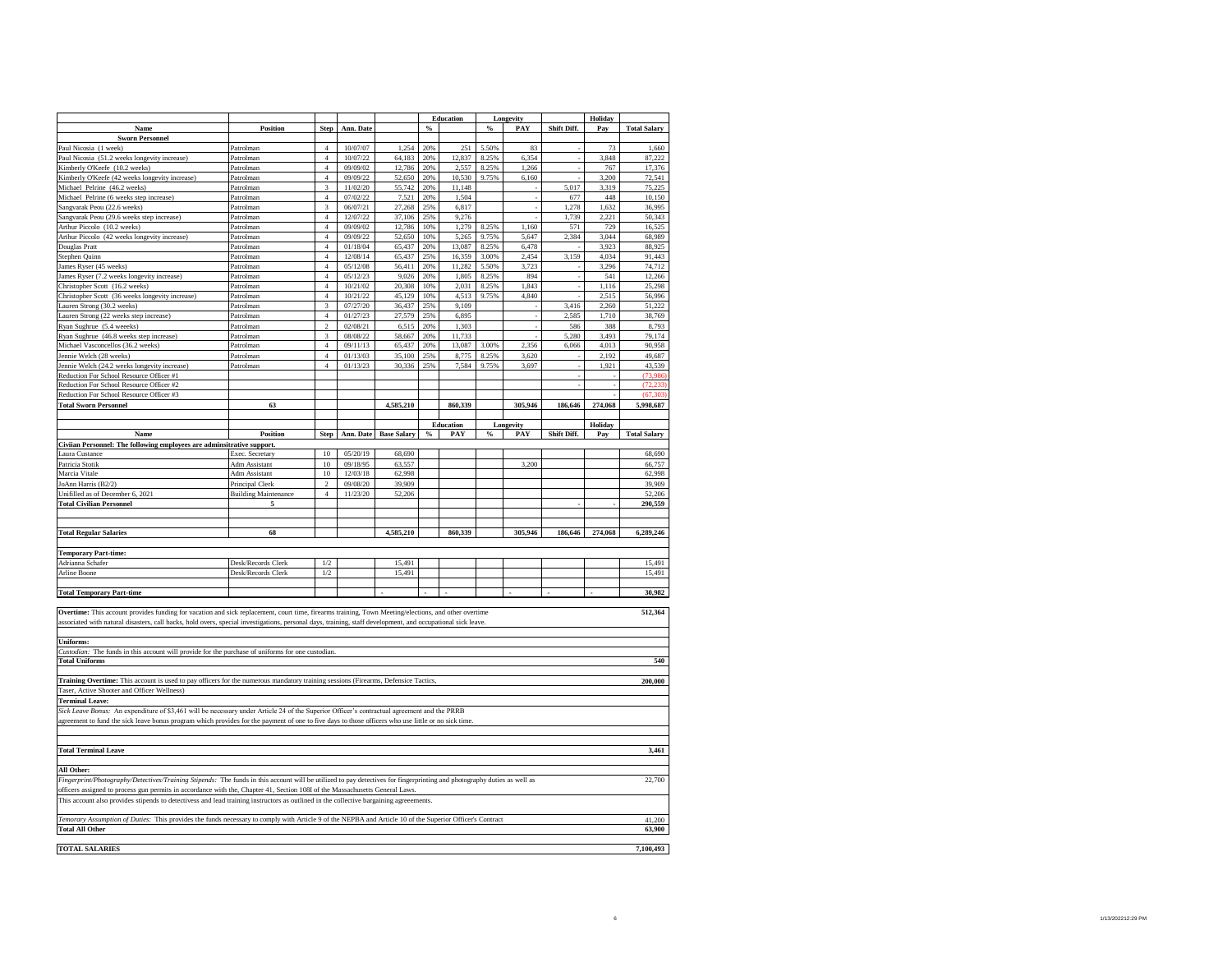|                                                                                                        |                                                               |                                  |                      | <b>FISCAL YEAR 2022</b>   |               |                  |                             |                                |                |                 |                         |
|--------------------------------------------------------------------------------------------------------|---------------------------------------------------------------|----------------------------------|----------------------|---------------------------|---------------|------------------|-----------------------------|--------------------------------|----------------|-----------------|-------------------------|
|                                                                                                        | POLICE DEPARTMENT SALARY INFORMATION TOWN MANAGER RECOMMENDED |                                  |                      |                           |               | Education        |                             |                                |                | Holiday         |                         |
| Name                                                                                                   | Position                                                      | <b>Step</b>                      |                      | Ann. Date   Base Salary   | $\%$          |                  | %                           | Longevity<br>PAY               | Shift Diff.    | Pay             | <b>Total Salary</b>     |
| <b>Sworn Personnel</b>                                                                                 |                                                               |                                  |                      |                           |               |                  |                             |                                |                |                 |                         |
| Ryan Columbus step increase                                                                            | <b>Thief</b>                                                  |                                  | 07/31/00             | 23.064                    | 25%           | 30.766           | 9.25%                       | 14,229                         |                | 7.110           | 175,169                 |
| John Voto G12                                                                                          | Deputy Chief                                                  | $\overline{q}$                   | 10/23/96             | 36,834 25%                |               |                  | 9.209 9.25%                 | 4.259                          |                | 2,128           | 52,430                  |
| John Voto G12 longeivty increase                                                                       | Deputy Chief                                                  | 9                                | 10/23/21             | 81,854 25%                |               |                  | 20,464 11.25%               | 11,511                         |                | 4,816           | 118,644                 |
| John Voto G12 +3.5% wage deferral                                                                      | Deputy Chief                                                  | 9                                | 10/23/96             | 1,289 25%                 |               |                  | 322 9.25%                   | 149                            |                |                 | 1,835                   |
| John Voto G12+3.5% wage deferral/longevity increase 10/23/96<br>Admin Captain (Stipend)                | Deputy Chief                                                  | -9                               | 10/23/96             | 2,865 25%                 | 0%            |                  | 716 11.25%<br>0.00%         | 403                            |                | 169             | 4,153                   |
| Alvsia Columbus                                                                                        | Lieutenant                                                    | $\overline{\phantom{a}}$         | 04/22/08             | 57,745                    | 75%           |                  | 14,436 5.50%                | 3.970                          | 5.711          | 3.778           | 85,640                  |
| Alysia Columbus step increase                                                                          | Lieutenant                                                    | 6                                | 03/07/22             | 28,492 25%                |               |                  | 7,123 5.50%                 | 1,959                          | 2,818          | 1,864           | 42,256                  |
| Brian Farnum                                                                                           | Det Lieutenant                                                | $\overline{5}$                   | 08/02/04             | 46,326 20%                |               |                  | 9,265 7.75%                 | 4,308                          |                | 2,765           | 62,664                  |
| Brian Farnum Step increase                                                                             | Det Lieutenant                                                | - 6                              | 01/17/22             | 40,363 20%                |               |                  | 8,073 7.75%                 | 3,754                          |                | 2,409           | 54,599                  |
| Robert Field                                                                                           | Lieutenant                                                    | 6                                | 10/23/96             | 27,813 20%                |               |                  | 5.563 9.25%                 | 3.087                          | 2,735          | 1,809           | 41,007                  |
| Robert Field longevity increase                                                                        | ieutenant                                                     | 6                                | 10/23/21             | 60.715                    | 20%           |                  | 12,143 11.25%               | 8.196                          | 6,079          | 4.022           | 91.155                  |
| Scott Gaynor + 3.5% wage deferral                                                                      | Lieutenant                                                    | 6                                | 05/22/95             | 91,627 25%                |               |                  | 22.907 11.25%               | 12,885                         |                | 5,881           | 133,299                 |
| Robert Stephens +3.5% wage deferral                                                                    | Lieutenant                                                    | -6                               | 10/23/96             | 28,787 25%                |               |                  | 7.197 9.25%                 | 3.328                          | 1.474          | 1.882           | 42.669                  |
| Robert Stephens longevity increase                                                                     | ieutenant                                                     | 6                                | 10/23/21             | 62840 25%                 |               |                  | 15.710 11.25%               | 8.837                          | 3,277          | 4,184           | 94.848                  |
| James Williams                                                                                         | ieutenant                                                     | $6\overline{6}$                  | 10/23/96             | 27,814 20%                |               |                  | 5,563 9.25%                 | 3,087                          |                | 1,683           | 38,146                  |
| James Williams longevity increase                                                                      | ieutenant                                                     | $6\overline{6}$                  | 10/23/21             | 60,715   20%              |               |                  | 12,143 11.25%               | 8,197                          |                | 3,741           | 84,795                  |
| Lieutenant new position (the difference/eliminate Sgt.)                                                | Lieutenant Position #1                                        | $\overline{4}$                   | 03/01/21             | 349 20%                   |               |                  | 70 5.50%                    | 23                             | 33             | $\overline{22}$ | 497                     |
| Lieutenant new position (the difference/eliminate Sgt.)                                                | Lieutenant Position #1 st                                     | $\overline{5}$                   | 09/01/21             | 6.527 20%                 |               |                  | 1.305 5.50%                 | 431                            | 620            | 410             | 9,293                   |
| Lieutenant new position (the difference/eliminate Sgt.)                                                | Lieutenant Position #2                                        | $\overline{4}$                   | 03/01/21             | 349 20%                   |               |                  | 70 5.50%                    | 23                             | 33             | 22              | 497                     |
| Lieutenant new position (the difference/eliminate Sgt.)                                                | Lieutenant Position #2 st                                     |                                  | $\frac{60001}{21}$   | 6,527 20%                 |               |                  | 1,305 5.50%                 | 431                            | 620            | 410             | 9,293                   |
| Patrick Connor                                                                                         | Sergeant                                                      | 5                                | 06/14/10             | 75,252                    | 20%           |                  | 15,050 5.50%                | 4,967                          | 7,145          | 4,727           | 107,141                 |
| Thomas Cooke                                                                                           | Sergeant                                                      | 6                                | 03/18/02             | 54,781                    |               |                  | 7.75%                       | 4,246                          | 2,214          | 2,826           | 64,067                  |
| Thomas Cooke longevity increase                                                                        | Sergeant                                                      | 6                                | 03/18/22             | 20,471                    |               |                  | $-9.25%$                    | 1.894                          | 839            | 1.071           |                         |
| Michael Donovan                                                                                        | Sergeant                                                      | -5                               | 04/22/08             | 38.829                    |               |                  | 9.707 5.50%                 | 2.669                          | 3.840          | 2.541           | $\frac{24,274}{57,587}$ |
| Michael Donovan step increase                                                                          | Sergeant                                                      |                                  | $6 \quad 01/21/22$   | 35,464 25%                |               |                  | 8,866 5.50%                 | 2,438                          | 3,508          | 2,320           | 52,596                  |
| Patrick Harrington                                                                                     | Sergeant                                                      | 6                                | 02/24/03             | 75,252                    | 25%           |                  | 18,813 7.75%                | 7,290                          |                | 4.678           | 106,033                 |
|                                                                                                        | Sergeant                                                      | 6                                | 02/23/04             | 75,252 20%                |               |                  | 15,050 7.75%                | 6.998                          | 3,649          | 4.659           | 105.609                 |
| Joseph Kelley<br>Michael McLaughlin                                                                    | Sergeant                                                      | 5                                | 11/14/11             | 26.903 25%                |               |                  | 6,726 3.00%                 | 1,009                          |                | 1,599           | 36,236                  |
| Michael McLaughlin longevity increase                                                                  | Sergeant                                                      |                                  | 11/14/2              | 13,035 25%                |               |                  | 3,259 3.00%                 | 489                            |                |                 | 17.558                  |
| Michael McLaughlin step increase                                                                       | Sergeant                                                      | 6                                | 01/19/22             | 33,734 25%                |               |                  | 8,433 5.50%                 | 2,319                          | 1,668          | 2,130           | 48,285                  |
| Michael Newcomb                                                                                        | Sergeant                                                      | - 6                              | 06/14/10             | 75.252 25%                |               |                  | 18,813 5.50%                | 5,174                          | 7,443          | 4.924           | 111,605                 |
| Dennis Peterson, Jr.                                                                                   | Sergeant                                                      | $\overline{5}$                   | 02/23/04             | 38,552 20%                |               |                  | 7.710 7.75%                 | 3.585                          |                | 2.301           | 52,148                  |
| Dennis Peterson, Jr. step increase                                                                     | Sergeant                                                      | 6                                | 01/20/22             | 35.175   20%              |               |                  | 7.035 7.75%                 | 3,271                          |                | 2.099           | 47.581                  |
| <b>Steve Torres</b>                                                                                    | Sergeant                                                      | 6                                | 03/06/00             | 75,252                    | 25%           |                  | 18,813 9.25%                | 8,701                          | 7,707          | 5,099           | 115,572                 |
|                                                                                                        | Sergeant                                                      | $\overline{4}$                   | 03/01/21             | 297 20%                   |               |                  | 59 5.50%                    | 20                             | 28             | <sup>19</sup>   | 422                     |
| Sergeant Vacany #1 (Sgt. Jop replacement) (9.8 weekS)<br>Sergeant Vacany #1 step increase (42.4 weeks) | Sergeant                                                      | 5                                | 09/01/21             | 5,532 20%                 |               |                  | 1.106 5.50%                 | 365                            | 525            | 348             | 7,877                   |
| Sergeant Vacancy #2 (Sgt. Columbus replacment)(9.8 week Sergeant                                       |                                                               | $\overline{4}$                   | 03/01/21             | 297 20%                   |               |                  | 59 5.50%                    | 20                             | 28             | 19              | 422                     |
| Sergeant Vacancy #2 step increase (42.4 weeks)                                                         | Sergeant                                                      | -5                               | 09/01/21             | 5,532 20%                 |               |                  | 1,106 5.50%                 | 365                            | 525            | 348             | 7,877                   |
| Sergeant Vacancy #3 (Sgt. T. Kelly replacement)(9.8 weeks Sergeant                                     |                                                               | $\overline{4}$                   | 03/01/2              | 297                       | 20%           |                  | 59 5.50%                    | 20                             | 28             | 19              | 422                     |
|                                                                                                        | Sergeant                                                      | 5 <sup>5</sup>                   | 09/01/21             |                           |               |                  | 1,106 5.50%                 | 365                            | 525            | 348             | 7,877                   |
|                                                                                                        |                                                               |                                  |                      |                           |               |                  |                             |                                |                |                 |                         |
|                                                                                                        |                                                               |                                  |                      | 5.532 20%                 |               |                  |                             |                                |                |                 |                         |
| Sergeant Vacancy #3 step increase (42.4 weeks)<br>Christopher Byrne                                    | <b>Detective</b>                                              | $\overline{4}$                   | 11/14/11             | 23,784 20%                |               |                  | 4.757 3.00%                 | 856<br>2.654                   | 1.102.         | 1.408           | 31.907                  |
| Christopher Byrne longevity increase                                                                   | Detective                                                     | $\overline{4}$                   | 11/14/21             | 40.212 20%                |               |                  | 8.042 5.50%                 |                                | 1.909          | 2.438           | 55,256                  |
| Shane Gallagher increase to Masters Degree                                                             | Detective                                                     | $\frac{4}{ }$                    | 01/13/14             | 63,997 25%                |               |                  | 15,999 3.00%                | 2,400                          | 3,090          | 3.945           | 89,431                  |
| Name                                                                                                   | Position                                                      |                                  | Step Ann. Date       |                           | $\frac{6}{6}$ | <b>Education</b> | $\%$                        | <b>Longevity</b><br><b>PAY</b> | Shift Diff.    | Holiday         | <b>Total Salary</b>     |
| <b>Sworn Personnel</b>                                                                                 |                                                               |                                  |                      |                           |               |                  |                             |                                |                | Pay             |                         |
| Michael Maccario                                                                                       | Detective                                                     | $\overline{4}$                   | 10/03/16             | 16,428 20%                |               | 3.286            |                             |                                |                | 910             | 20,624                  |
|                                                                                                        | Detective                                                     | $\overline{4}$                   | 10/03/21             |                           |               |                  |                             |                                |                |                 |                         |
| Michael Maccario longevity increase<br>Peter Regan +3.5% wage deferral                                 | Detective                                                     | $\overline{4}$                   | 02/24/03             | 47,568 20%<br>66,237      | 20%           |                  | 9,514 3.00%<br>13,247 7.75% | 1,712<br>6.160                 | 3,212          | 2,714<br>4,101  | 61,508<br>92,956        |
| <b>Andrew Richardson</b>                                                                               | Detective                                                     | $\overline{4}$                   | 06/06/11             | 63.997                    |               |                  | $-15.50%$                   | 3.520                          | 2,532          | 3.233           | 73,281                  |
|                                                                                                        | Detective                                                     |                                  | 06/03/13             | 63.997                    | 25%           |                  | 15.999 3.00%                |                                |                | 3.803           | 86.199                  |
| Kaitlin Sullivan                                                                                       | Patrolman                                                     | 4                                | 05/18/15             |                           |               |                  |                             | 2,400<br>2.400                 |                | 4.088           | 92.663                  |
| <b>Christopher Adams</b>                                                                               |                                                               | $\overline{4}$<br>$\overline{3}$ | 05/20/19             | 63,997                    | 25%           |                  | 15,999 3.00%                |                                | 6,180<br>2.257 |                 | 33.839                  |
| Joshua Barbera<br>Joshua Barbera step increase                                                         | Patrolman<br>Patrolman                                        | $\overline{4}$                   | 11/20/21             | 24,072 25%<br>38,986 25%  |               | 6,018<br>9.747   |                             |                                | 3,655          | 1,493<br>2,418  |                         |
|                                                                                                        |                                                               | $\overline{3}$                   |                      | 54,279 20%                |               | 10.856           |                             |                                | 4.885          |                 | 54,806<br>73.252        |
| Christopher Bettano                                                                                    | Patrolman<br>Patrolman                                        |                                  | 11/18/19             |                           |               |                  |                             |                                |                | 3,232<br>453    |                         |
| Christopher Bettano step increase                                                                      |                                                               | $\overline{4}$<br>$\overline{4}$ | 05/18/21             | 7,601 20%                 |               | 1,520            | 7.75%                       | 5,952                          | 684<br>3.103   | 3.962           | 10,258<br>89.812        |
| Robert Bjorkgren                                                                                       | Patrolman<br>Patrolman                                        | 4                                | 10/20/03<br>02/24/03 | 63,996 20%<br>63,996      |               | 12,799           | 7.75%                       | 4,960                          | 2,586          | 3,302           | 74,844                  |
| Karen Capuano                                                                                          |                                                               | $\overline{4}$                   | 05/12/03             | 9.643                     |               |                  | 7.75%                       | 747                            | 390            | 498             | 11.278                  |
| John Casey + 3.5 % wage deferral (7/1/21-08/21/2) Patrolman                                            |                                                               | $\overline{\phantom{a}}$         | 01/13/20             | 1.711 2.0%                |               | 342              |                             |                                | 154            | 102             | 2.309                   |
| Nicholas Ciaremella                                                                                    | Patrolman<br>Patrolman                                        |                                  |                      |                           |               |                  |                             |                                |                |                 |                         |
| Nicholas Ciaremella step increase                                                                      |                                                               | $\frac{1}{3}$                    | 07/13/21             | 59,707   20%              |               | 11,941           |                             |                                | 5,374<br>2.888 | 3,555           | 80,577<br>43,300        |
| Thomas Contalonis                                                                                      | Patrolman<br>Patrolman                                        |                                  | 07/27/20             | 32,085                    | 20%           | 6,417            |                             |                                |                | 1,910<br>1.560  |                         |
| Thomas Contalonis step increase<br>Andrew Donovan                                                      | Patrolman                                                     | $\overline{\mathbf{3}}$          | 01/27/22<br>07/27/20 | 26,196 20%<br>32.085 2.0% |               | 5,239            |                             |                                | 2,358<br>2.888 | 1.910           | 35,352<br>43,300        |
|                                                                                                        |                                                               | $\overline{\mathcal{E}}$         | 01/27/22             | 26.196 20%                |               | 6,417<br>5.239   |                             |                                | 2.358          |                 | 35,352                  |
| Andrew Donovan step increase                                                                           | Patrolman<br>Patrolman                                        | $\overline{3}$                   | 05/29/18             | 25,016 25%                |               | 6,254            |                             |                                |                | 1,560           | 33,939                  |
| Matthew Donovan                                                                                        |                                                               |                                  |                      | 38,006 25%                |               |                  |                             |                                | 1,173<br>1.782 | 1,497           |                         |
| Matthew Donovan step increase                                                                          | Patrolman<br>Patrolman                                        | $\overline{4}$<br>$\overline{4}$ | 11/29/21<br>11/14/11 | 23,784 20%                |               | 9,501            | 4,757 3.00%                 | 856                            | 2,205          | 2,275<br>1,459  | 51,563<br>33,061        |
| David Duffy increase to Bachelors Degree                                                               | Patrolman                                                     | $-4$                             | 11/14/21             | 40.212 20%                |               |                  | 8.042 5.50%                 | 2.654                          |                | 2,526           | 57,253                  |
| David Duffy longevity increase                                                                         | Patrolman                                                     | $\overline{4}$                   | 09/09/02             | 63,997                    | 25%           | 15,999           | 7.75%                       | 6,200                          | 3,818          | 3.978           | 90,174                  |
| Eric Hanley increase to Master Degree<br>James Hollis +3.5% wage deferral $(7/1/21 - 04/6/22)$         | Patrolman                                                     | $\overline{4}$                   | 02/20/95             | 50,262 20%                |               |                  | 10,052 11.25%               | 6,785                          | 5.033          | 1,545           | 73,678                  |
| Rvan Hunt                                                                                              | Patrolman                                                     | $\overline{4}$                   | 10/30/17             | 63.997                    |               |                  |                             |                                | 2.400          | 3.064           | 69.461                  |
| Peter Knoops                                                                                           | Patrolman                                                     | $\frac{1}{2}$                    | 11/16/20             | 53.475                    | 20%           | 10,695           |                             |                                | 4,813          | 3.184           | 72,167                  |
| Peter Knoops step increase                                                                             | Patrolman                                                     | $\overline{3}$                   | 06/16/22             | 2,596 20%                 |               | 519              |                             |                                | 234            | 155             | 3,503                   |
| Christian Kyle                                                                                         | Patrolman                                                     |                                  | 07/27/20             | 32,085 20%                |               | 6,417            |                             |                                | 2.888          | 1,910           | 43,300                  |
| Christian Kyle step increase                                                                           | Patrolman                                                     | $3^{\circ}$                      | 01/27/22             | 26,196 20%                |               | 5,239            |                             |                                | 2,358          | 1,560           | 35,352                  |
|                                                                                                        | Patrolman                                                     | $\overline{4}$                   | 04/10/17             | 50,732                    |               |                  |                             |                                | 3,805          | 2.517           | 57,054                  |
| Dana LaPointe<br>Dana LaPointe longevity increase                                                      | Patrolman                                                     | $\overline{4}$                   | 04/10/22             | 13.234                    |               |                  | 3.00%                       | 397                            | 1,022          | 676             | 15.330                  |
| Christopher Lefebvre increase to Bachelors Degree Patrolman                                            |                                                               | $\overline{4}$                   | 06/14/10             | 63,997                    | 20%           |                  | 12,799 5.50%                | 4,224                          |                | 3,739           | 84,759                  |
| Justin Lindhal                                                                                         | Patrolman                                                     | $\overline{4}$                   | 05/29/18             | 63,997                    | 20%           | 12,799           |                             |                                | 5,760          | 3,810           | 86,366                  |
| Markus McMahon                                                                                         | Patrolman                                                     |                                  | $4$ 11/26/01         | 26,236 20%                |               | 5,247            | 7.75%                       | 2.440                          |                | 1,566           | 35,489                  |
| Markus McMahon longevity increase                                                                      | Patrolman                                                     | $\overline{4}$                   | 11/26/21             | 37.760 20%                |               |                  | 7,552 9.25%                 | 4.191                          |                | 2.285           | 51.789                  |
| Joseph Mendonca Increase Bachelors Degree                                                              | Patrolman                                                     | $\overline{4}$                   | 05/23/16             | 63.996                    | 20%           |                  | 12,799 3.00%                | 2.304                          | 5.932          | 3.925           | 88.956                  |
| David Miano                                                                                            | Patrolman                                                     | $\overline{4}$                   | 09/27/04             | 63.997                    |               |                  | 7.75%                       | 4,960                          | 5,172          | 3,421           | 77,549                  |
| Paul Morris                                                                                            | Patrolman                                                     | $\overline{4}$                   | 06/06/11             | 63,997                    | 10%           |                  | 6,400 5.50%                 | 3,872                          | 5.570          | 3,685           | 83,523                  |
| Peter Murray<br>Peter Murray step increase                                                             | Patrolman<br>Patrolman                                        | $\overline{2}$<br>$\overline{3}$ | 01/13/20<br>07/13/21 | 1,711 20%<br>59,707 20%   |               | 342<br>11.941    |                             |                                | 154<br>5.374   | 102<br>3,555    | 2.309<br>80,577         |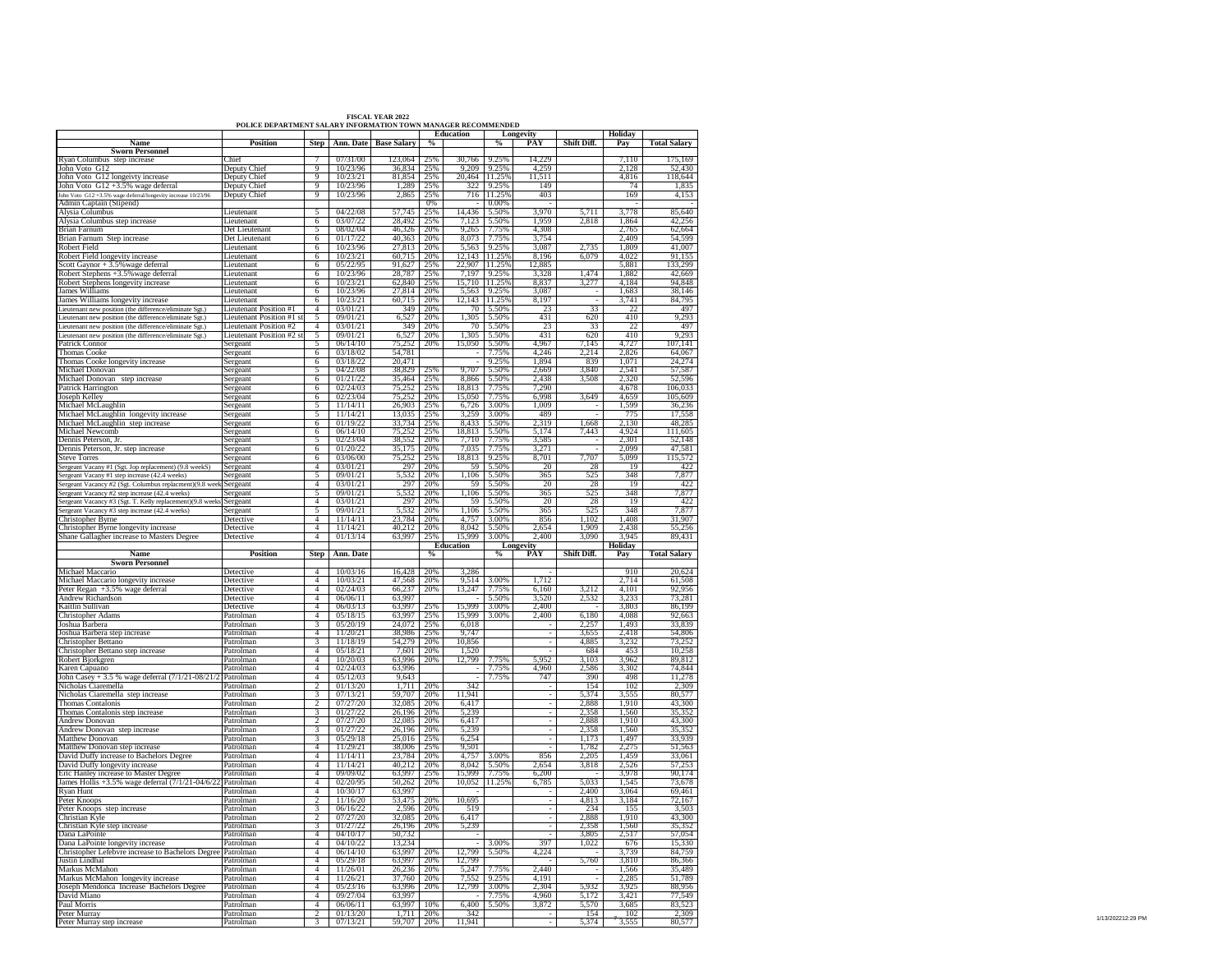|                                                                                                                                                                                                                                                                                                                    |                             |                                  |                      |                    |                | <b>Education</b> |                    | Longevity       |             | Holiday        |                     |
|--------------------------------------------------------------------------------------------------------------------------------------------------------------------------------------------------------------------------------------------------------------------------------------------------------------------|-----------------------------|----------------------------------|----------------------|--------------------|----------------|------------------|--------------------|-----------------|-------------|----------------|---------------------|
| Name                                                                                                                                                                                                                                                                                                               | <b>Position</b>             | <b>Step</b>                      | Ann. Date            |                    | $\%$           |                  | $\%$               | PA <sub>1</sub> | Shift Diff. | Pay            | <b>Total Salary</b> |
| <b>Sworn Personnel</b><br>Paul Nicosia                                                                                                                                                                                                                                                                             | Patrolman                   | $\overline{4}$                   | 10/07/07             | 63,997             | 20%            | 12,799           | 5.50%              | 4,224           |             | 3,739          | 84,759              |
| Kimberly O'Keefe                                                                                                                                                                                                                                                                                                   | Patrolman                   | $\overline{4}$                   | 09/09/02             | 63,997             | 20%            | 12,799           | 7.75%              | 5,952           |             | 3,819          | 86,567              |
| Michael Pelrine                                                                                                                                                                                                                                                                                                    | Patrolman                   | $\overline{2}$                   | 11/02/20             | 51,122             | 20%            | 10,224           |                    |                 | 4.601       | 3.044          | 68,992              |
| Michael Pelrine step increase                                                                                                                                                                                                                                                                                      | Patrolman                   | 3                                | 07/02/21             | 5,192              | 20%            | 1,038            |                    |                 | 467         | 309            | 7,007               |
| <b>Arthur Piccolo</b><br>Douglas Pratt                                                                                                                                                                                                                                                                             | Patrolman<br>Patrolman      | $\overline{4}$<br>$\overline{4}$ | 09/09/02<br>01/18/04 | 63,997<br>63,997   | 10%<br>20%     | 6,400<br>12,799  | 7.75%<br>7.75%     | 5,456<br>5,952  | 2,844       | 3,632<br>3,819 | 82,329<br>86,567    |
| Stephen Quinn increase to Masters Degree                                                                                                                                                                                                                                                                           | Patrolman                   | $\overline{4}$                   | 12/08/14             | 63,997             | 25%            | 15,999           | 3.00%              | 2,400           |             | 3,803          | 86,199              |
| Stephen Quinn                                                                                                                                                                                                                                                                                                      | Patrolman                   | $\overline{4}$                   | 06/03/14             | 63,997             | 20%            | 12,799           | 3.00%              | 2,304           | 2,966       | 3,788          | 85,854              |
| James Ryser                                                                                                                                                                                                                                                                                                        | Patrolman                   | $\overline{4}$                   | 05/12/08             | 63.997             | 20%            | 12,799           | 5.50%              | 4.224           |             | 3.739          | 84.759              |
| Christopher Scott                                                                                                                                                                                                                                                                                                  | Patrolman<br>Patrolman      | $\overline{4}$<br>$\overline{4}$ | 10/21/02<br>05/29/18 | 63,997<br>63,997   | 10%<br>20%     | 6,400<br>12,799  | 7.75%              | 5,456           | 5,760       | 3,501<br>3,810 | 79,353<br>86,366    |
| Kayla Sheehan<br><b>Lauren Strong</b>                                                                                                                                                                                                                                                                              | Patrolman                   | $\overline{\mathcal{L}}$         | 07/27/20             | 32,085             | 20%            | 6,417            |                    |                 | 2,888       | 1,910          | 43,300              |
| Lauren Strong step increase                                                                                                                                                                                                                                                                                        | Patrolman                   | $\overline{\mathbf{3}}$          | 01/27/22             | 26,196             | 20%            | 5,239            |                    | ÷               | 2,358       | 1,560          | 35,352              |
| Ryan Sughrue                                                                                                                                                                                                                                                                                                       | Patrolman                   | $\,1$                            | 02/08/21             | 5,235              | 20%            | 1,047            |                    |                 | 471         | 312            | 7,065               |
| Ryan Sughrue step increase                                                                                                                                                                                                                                                                                         | Patrolman                   | $\overline{c}$                   | 08/08/21             | 50,053             | 20%            | 10.011           |                    |                 | 4.505       | 2.980          | 67,549              |
| Colin Trelegan                                                                                                                                                                                                                                                                                                     | Patrolman                   | $\overline{4}$                   | 05/02/16             | 63,997             | 25%            | 15,999           | 3.00%              | 2,400           | 3,090       | 3,945          | 89,431              |
| Michael Vasconcellos                                                                                                                                                                                                                                                                                               | Patrolman                   | $\overline{4}$                   | 09/11/13             | 63,997             |                |                  | 3.00%              | 1.920           | 4,944       | 3,270          | 74,131              |
| Jennie Welch                                                                                                                                                                                                                                                                                                       | Patrolman                   | $\overline{4}$                   | 01/13/03             | 63,997             | 25%            | 15,999           | 7.75%              | 6,200           |             | 3,978          | 90,174              |
| Patrolman Position (1) step #1 (replace T.Kelly)                                                                                                                                                                                                                                                                   | Patrolman                   | $\,1$                            | 05/22/21             | 19,342             | 20%            | 3,868            |                    |                 | 1,741       | 1,056          | 26,006              |
| Patrolman Position (1) step #2 (replace T.Kelly)                                                                                                                                                                                                                                                                   | Patrolman                   | $\,2$                            | 11/22/21             | 33,262             | 20%            | 6,652            |                    |                 | 2,994       | 1,815          | 44,723              |
| Patrolman Position (2) step #1 (replace J. Casey)                                                                                                                                                                                                                                                                  | Patrolman                   | $\mathbf{1}$                     | 07/01/21             | 24,651             | 20%            | 4,930            |                    |                 | 2,219       | 1,345          | 33,145              |
| Patrolman Position (2) step #2 (replace J. Casey)                                                                                                                                                                                                                                                                  | Patrolman                   | $\overline{c}$                   | 01/01/22             | 27,404             | 20%            | 5,481            |                    |                 | 2,466       | 1,496          | 36,847              |
| Patrolman Position (3) step #1 (replace J. Hollis)                                                                                                                                                                                                                                                                 | Patrolman                   | $\,1$                            | 07/01/21             | 24,841             | 20%            | 4,968            |                    |                 | 2,236       | 1,356          | 33,400              |
| Patrolman Position (3) step #2 (replace J. Hollis)                                                                                                                                                                                                                                                                 | Patrolman                   | $\overline{a}$                   | 01/01/22             | 20,607             | 20%            | 4,019            |                    |                 | 1.846       | 1,119          | 27,592              |
| Reduction For School Resource Officer #1                                                                                                                                                                                                                                                                           |                             |                                  |                      |                    |                |                  |                    |                 |             |                | (73,986)            |
| Reduction For School Resource Officer #2                                                                                                                                                                                                                                                                           |                             |                                  |                      |                    |                |                  |                    |                 | J.          |                | (72, 233)           |
| Reduction For School Resource Officer #3                                                                                                                                                                                                                                                                           |                             |                                  |                      |                    |                |                  |                    |                 |             |                | (67, 303)           |
| <b>Total Sworn Personnel</b>                                                                                                                                                                                                                                                                                       | 63                          |                                  |                      | 4,391,295          |                | 838,347          |                    | 268,401         | 222,560     | 260,199        | 5,767,280           |
|                                                                                                                                                                                                                                                                                                                    |                             |                                  |                      |                    |                |                  |                    |                 |             |                |                     |
|                                                                                                                                                                                                                                                                                                                    |                             |                                  |                      |                    |                | <b>Education</b> |                    | Longevity       |             | Holiday        |                     |
| Name                                                                                                                                                                                                                                                                                                               | <b>Position</b>             | <b>Step</b>                      | Ann. Date            | <b>Base Salary</b> | $\%$           | PAY              | $\frac{0}{\alpha}$ | PAY             | Shift Diff. | Pay            | <b>Total Salary</b> |
| Civiian Personnel: The following employees are adminsitrative support.                                                                                                                                                                                                                                             |                             |                                  |                      |                    |                |                  |                    |                 |             |                |                     |
| Laura Custance                                                                                                                                                                                                                                                                                                     | Exec. Secretary             | 9                                | 07/01/21             | 64,091             |                |                  |                    |                 |             |                | 64,091              |
| Patricia Stotik                                                                                                                                                                                                                                                                                                    | Adm Assistant               | 10                               | 09/18/95             | 60,791             |                |                  |                    | 3,100           |             |                | 63,891              |
| Marcia Vitale                                                                                                                                                                                                                                                                                                      | Adm Assistant               | 10                               | 12/03/18             | 60,256             |                |                  |                    |                 |             |                | 60,256              |
| JoAnn Harris (B/2)                                                                                                                                                                                                                                                                                                 | Principal Clerk             | $\mathbf{I}$                     | 09/08/20             | 37,247             |                |                  |                    |                 |             |                | 37,247              |
| James LeBouf                                                                                                                                                                                                                                                                                                       | <b>Building Maintenance</b> | $\overline{4}$                   | 11/23/20             | 44,385             |                |                  |                    |                 |             |                | 44,385              |
| James LeBouf step increase                                                                                                                                                                                                                                                                                         | <b>Building Maintenance</b> | 5                                | 05/23/22             | 5,881              |                |                  |                    |                 |             |                | 5,881               |
| <b>Total Civilian Personnel</b>                                                                                                                                                                                                                                                                                    | 5                           |                                  |                      | 266,769            |                |                  |                    | 3,100           |             |                | 275,750             |
|                                                                                                                                                                                                                                                                                                                    |                             |                                  |                      |                    |                |                  |                    |                 |             |                |                     |
|                                                                                                                                                                                                                                                                                                                    |                             |                                  |                      |                    |                |                  |                    |                 |             |                |                     |
| <b>Total Regular Salaries</b>                                                                                                                                                                                                                                                                                      | 68                          |                                  |                      | 4,658,064          |                | 838,347          |                    | 271,501         | 222,560     | 260,199        | 6,043,030           |
|                                                                                                                                                                                                                                                                                                                    |                             |                                  |                      |                    |                |                  |                    |                 |             |                |                     |
| <b>Temporary Part-time:</b>                                                                                                                                                                                                                                                                                        |                             |                                  |                      |                    |                |                  |                    |                 |             |                |                     |
| Adrianna Schafer                                                                                                                                                                                                                                                                                                   | Desk/Records Clerk          | 1/2                              |                      | 15,159             |                |                  |                    |                 |             |                | 15,159              |
| Arline Boone                                                                                                                                                                                                                                                                                                       | Desk/Records Clerk          | 1/2                              |                      | 15,159             |                |                  |                    |                 |             |                | 15,159              |
|                                                                                                                                                                                                                                                                                                                    |                             |                                  |                      |                    |                |                  |                    |                 |             |                |                     |
| <b>Total Temporary Part-time</b>                                                                                                                                                                                                                                                                                   |                             |                                  |                      | ÷                  | $\blacksquare$ |                  |                    |                 |             |                | 30,318              |
|                                                                                                                                                                                                                                                                                                                    |                             |                                  |                      |                    |                |                  |                    |                 |             |                | 712,364             |
| Overtime: This account provides funding for vacation and sick replacement, court time, firearms training, Town Meeting/elections, and other overtime<br>associated with natural disasters, call backs, hold overs, special investigations, personal days, training, staff development, and occupational sick leave |                             |                                  |                      |                    |                |                  |                    |                 |             |                |                     |
|                                                                                                                                                                                                                                                                                                                    |                             |                                  |                      |                    |                |                  |                    |                 |             |                |                     |
| Uniforms:<br>Custodian: The funds in this account will provide for the purchase of uniforms for one custodian.                                                                                                                                                                                                     |                             |                                  |                      |                    |                |                  |                    |                 |             |                |                     |
|                                                                                                                                                                                                                                                                                                                    |                             |                                  |                      |                    |                |                  |                    |                 |             |                | 540                 |
| <b>Total Uniforms</b>                                                                                                                                                                                                                                                                                              |                             |                                  |                      |                    |                |                  |                    |                 |             |                |                     |
| <b>Special Overtime:</b>                                                                                                                                                                                                                                                                                           |                             |                                  |                      |                    |                |                  |                    |                 |             |                |                     |
|                                                                                                                                                                                                                                                                                                                    |                             |                                  |                      |                    |                |                  |                    |                 |             |                |                     |
| <b>Terminal Leave:</b><br>Sick Leave Bonus: An expenditure of \$3,461 will be necessary under Article 24 of the Superior Officer's contractual agreement and the PRRB                                                                                                                                              |                             |                                  |                      |                    |                |                  |                    |                 |             |                |                     |
| agreement to fund the sick leave bonus program which provides for the payment of one to five days to those officers who use little or no sick time                                                                                                                                                                 |                             |                                  |                      |                    |                |                  |                    |                 |             |                |                     |
|                                                                                                                                                                                                                                                                                                                    |                             |                                  |                      |                    |                |                  |                    |                 |             |                |                     |
|                                                                                                                                                                                                                                                                                                                    |                             |                                  |                      |                    |                |                  |                    |                 |             |                |                     |
| <b>Total Terminal Leave</b>                                                                                                                                                                                                                                                                                        |                             |                                  |                      |                    |                |                  |                    |                 |             |                | 3,461               |
| All Other:                                                                                                                                                                                                                                                                                                         |                             |                                  |                      |                    |                |                  |                    |                 |             |                |                     |
| Fingerprint and Photography: The funds in this account will be utilized to pay detectives for fingerprinting and photography duties as well as the four                                                                                                                                                            |                             |                                  |                      |                    |                |                  |                    |                 |             |                | 10,200              |
| officers assigned to process gun permits in accordance with the, Chapter 41, Section 108I of the Massachusetts General Laws                                                                                                                                                                                        |                             |                                  |                      |                    |                |                  |                    |                 |             |                |                     |
| Temorary Assumption of Duties: This provides the funds necessary to comply with Article 9 of the NEPBA and Article 10 of the Superior Officer's Contract                                                                                                                                                           |                             |                                  |                      |                    |                |                  |                    |                 |             |                | 41,200              |
| <b>Total All Other</b>                                                                                                                                                                                                                                                                                             |                             |                                  |                      |                    |                |                  |                    |                 |             |                | 51,400              |
|                                                                                                                                                                                                                                                                                                                    |                             |                                  |                      |                    |                |                  |                    |                 |             |                |                     |
| <b>TOTAL SALARIES</b>                                                                                                                                                                                                                                                                                              |                             |                                  |                      |                    |                |                  |                    |                 |             |                | 6,841,113           |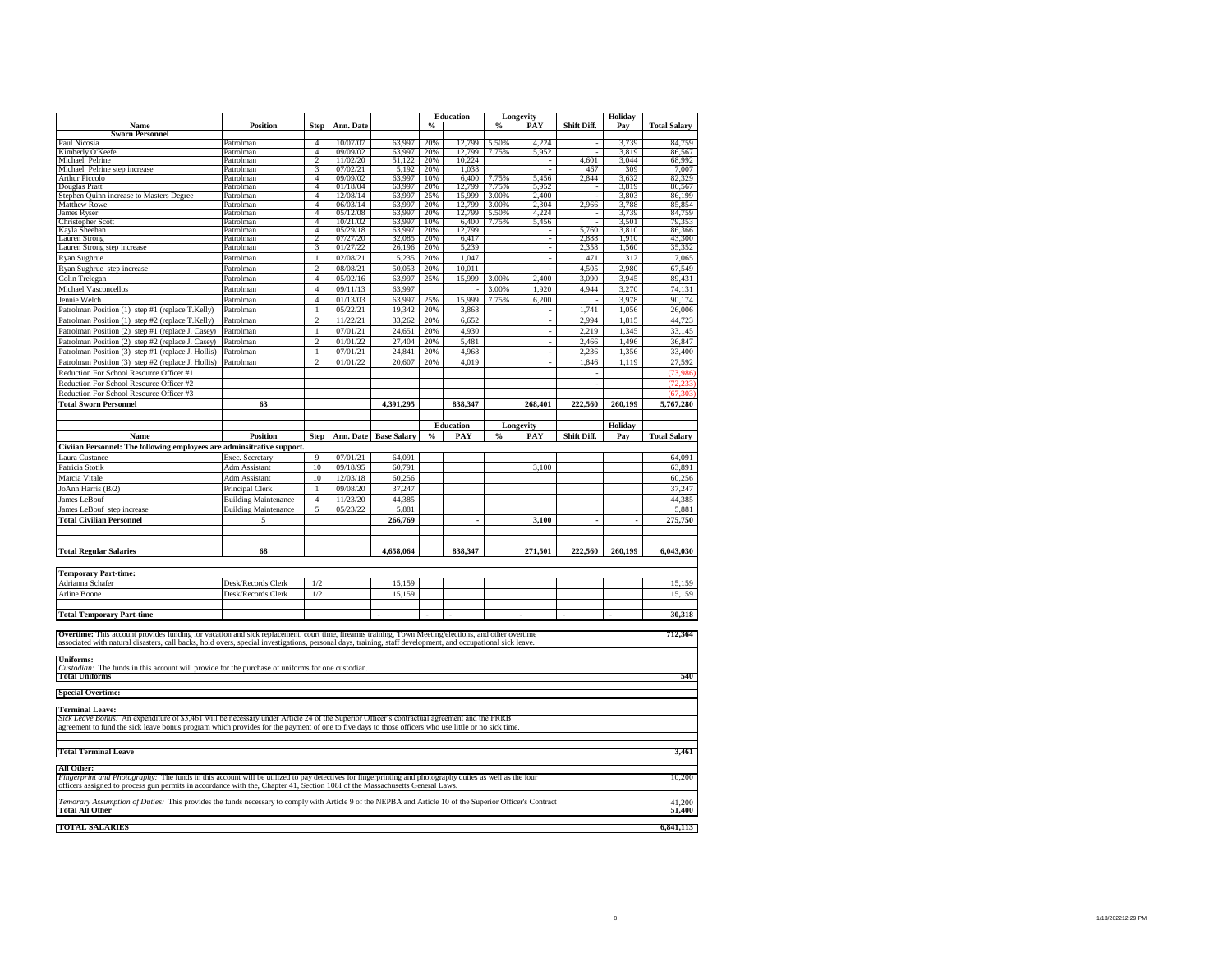|                                           | POLICE DEPARTMENT SALARY INFORMATION TOWN MANAGER RECOMMENDED |                |           |                    |                                         |                  |        |           |             |             |                     |
|-------------------------------------------|---------------------------------------------------------------|----------------|-----------|--------------------|-----------------------------------------|------------------|--------|-----------|-------------|-------------|---------------------|
|                                           |                                                               |                |           |                    |                                         | <b>Education</b> |        | Longevity |             | Holiday     |                     |
| Name                                      | <b>Position</b>                                               | <b>Step</b>    | Ann. Date | <b>Base Salary</b> | $\boldsymbol{\theta}/_{\boldsymbol{0}}$ |                  | $\%$   | PAY       | Shift Diff. | Pay         | <b>Total Salary</b> |
| <b>Sworn Personnel</b>                    |                                                               |                |           |                    |                                         |                  |        |           |             |             |                     |
| Timothy Sheehan G13                       | Chief                                                         | 10             | 05/17/87  | 63,997             | 25%                                     | 29,333           | 11.25% | 16,500    |             | 6,903       | 116,733             |
| John Voto G12                             | Deputy Chief                                                  | $\overline{7}$ | 10/23/96  | 110,451            | 25%                                     | 27,613           | 9.25%  | 12,771    |             | 6,381       | 157,215             |
| Admin Captain (Stipend)                   |                                                               |                |           |                    | 0%                                      |                  | 0.00%  |           |             |             |                     |
| Thomas $Casey + 3.5%$ wage deferral       | Lieutenant                                                    | 6              | 12/06/99  | 89,611             |                                         |                  | 9.25%  | 8,289     | 7,342       | 4,453       | 109,695             |
| Ryan Columbus                             | Detective Lt                                                  | 6              | 07/31/00  | 86,580             | 25%                                     | 21,645           | 9.25%  | 10,011    |             | 5,002       | 123,239             |
| Robert Field                              | Lieutenant                                                    | $\overline{4}$ | 10/23/96  | 37,853             | 20%                                     | 7,571            | 9.25%  | 4,202     | 3,722       | 2,257       | 55,603              |
| Robert Field (step increase)              | Lieutenant                                                    | 5              | 12/30/20  | 41,478             | 20%                                     | 8,296            | 9.25%  | 4,604     | 4,078       | 2,473       | 60,929              |
| <b>Scott Gaynor</b>                       | Lieutenant                                                    | 6              | 05/22/95  | 86,580             | 25%                                     | 21,645           | 11.25% | 12,175    |             | 5.094       | 125,495             |
|                                           |                                                               | 6              | 10/23/96  | 86,580             | 25%                                     | 21,645           | 9.25%  | 10,011    | 4,434       | 5,190       | 127,860             |
| Robert Stephens                           | Lieutenant                                                    |                |           |                    |                                         |                  |        |           |             |             |                     |
| <b>James Williams</b>                     | Lieutenant                                                    | 6              | 10/23/96  | 86,580             | 20%                                     | 17,316           | 9.25%  | 9,610     |             | 4,802       | 118,309             |
| Alysia Columbus                           | Sergeant                                                      | 6              | 04/22/08  | 73,596             | 25%                                     | 18,399           | 5.50%  | 5,060     |             | 4,106       | 101,161             |
| Patrick Connor                            | Sergeant                                                      | $\overline{4}$ | 06/14/10  | 32.190             | 20%                                     | 6.438            | 5.50%  | 2,125     | 3.056       | 1,853       | 45,662              |
| Patrick Connor (step increase)            | Sergeant                                                      | 5              | 12/30/20  | 35,262             | 20%                                     | 7,052            | 5.50%  | 2,327     | 3,348       | 2.030       | 50,020              |
| <b>Thomas Cooke</b>                       | Sergeant                                                      | 6              | 03/18/02  | 73,596             |                                         |                  | 7.75%  | 5,704     | 2.974       | 3,481       | 85,754              |
| Christopher Coviello + 3.5% wage deferral | Sergeant                                                      | 6              | 02/20/89  | 76,172             | 20%                                     | 15,234           | 15.00% | 13,711    | 7,884       | 4,781       | 117,782             |
| <b>Brian Farnum</b>                       | Det Sgt                                                       | 6              | 08/02/04  | 73,596             | 20%                                     | 14,719           | 7.75%  | 6,844     | 7.137       | 4,328       | 106,625             |
| Patrick Harrington                        | Sergeant                                                      | 6              | 02/24/03  | 73,596             | 25%                                     | 18,399           | 7.75%  | 7,130     |             | 4,194       | 103,319             |
| Walter Jop III                            | Sergeant                                                      | 6              | 09/11/00  | 13,817             | 25%                                     | 3,454            | 7.75%  | 1,339     |             | 787         | 19,397              |
| Walter Jop III (20 yr longevity increase) | Sergeant                                                      | 6              | 09/11/20  | 59,779             | 25%                                     | 14,945           | 9.25%  | 6,912     |             | 3,454       | 85,090              |
| Joseph Kelley                             | Sergeant                                                      | 6              | 02/23/04  | 73,596             | 20%                                     | 14,719           | 7.75%  | 6,844     |             | 4,026       | 99,186              |
|                                           |                                                               |                |           |                    |                                         |                  |        |           |             |             |                     |
| <b>Timothy Kelly</b>                      | Sergeant                                                      | 6              | 05/22/95  | 73,596             | 20%                                     | 14,719           | 11.25% | 9,935     | 3,684       | 4,313       | 106,248             |
| Michael Newcomb                           | Sergeant                                                      | 6              | 06/14/10  | 73,596             | 25%                                     | 18,399           | 5.50%  | 5,060     | 7,279       | 4,414       | 108,748             |
| Mark Perry + 3.5 % wage deferral          | Sergeant                                                      | 6              | 05/22/88  | 76,172             | 10%                                     | 7,617            | 15.00% | 12,568    | 7,227       | 4,382       | 107,967             |
| <b>Steve Torres</b>                       | Sergeant                                                      | 6              | 03/06/00  | 73,596             | 25%                                     | 18,399           | 9.25%  | 8,510     | 7,538       | 4,571       | 112,614             |
| Christopher Byrne                         | Detective                                                     | $\overline{4}$ | 11/14/11  | 62,588             | 20%                                     | 12,518           | 3.00%  | 2,253     | 2,901       | 3,396       | 83,656              |
| Michael Donovan                           | Detective                                                     | $\overline{4}$ | 04/22/08  | 62,588             | 20%                                     | 12,518           | 5.50%  | 4,131     | 2.971       | 3,478       | 85,686              |
| Shane Gallagher                           | Detective                                                     | $\overline{4}$ | 01/13/14  | 62,588             | 20%                                     | 12,518           | 3.00%  | 2,253     | 2.901       | 3,396       | 83,656              |
|                                           |                                                               |                |           |                    |                                         | <b>Education</b> |        | Longevity |             | Holiday     |                     |
| Name                                      | <b>Position</b>                                               | <b>Step</b>    | Ann. Date |                    | $\boldsymbol{\theta}/_{\boldsymbol{0}}$ |                  | $\%$   | PAY       | Shift Diff. | Pay         | <b>Total Salary</b> |
| <b>Sworn Personnel</b>                    |                                                               |                |           |                    |                                         |                  |        |           |             |             |                     |
| Andre Gonzalez                            | Detective                                                     | $\overline{4}$ | 05/22/95  | 62,588             | 20%                                     | 12,518           | 11.25% | 8,449     |             | 3,535       | 87,091              |
| Michael Maccario                          | Detective                                                     | $\overline{4}$ | 10/03/16  | 62,588             | 20%                                     | 12.518           |        |           | 2.816       | 3.297       | 81,219              |
| Michael McLaughlin                        | Detective                                                     | $\overline{4}$ | 11/14/11  | 62,588             | 20%                                     | 12,518           | 3.00%  | 2,253     | 2,901       | 3,396       | 83,656              |
|                                           |                                                               | $\overline{4}$ | 02/23/04  | 62,588             | 20%                                     | 12,518           | 7.75%  | 5,821     | 3,035       |             |                     |
|                                           |                                                               |                |           |                    |                                         |                  |        |           |             |             |                     |
| Dennis Peterson, Jr.                      | Detective                                                     |                |           |                    |                                         |                  |        |           |             | 3,552       | 87,514              |
| Peter Regan                               | Detective                                                     | $\overline{4}$ | 02/24/03  | 62.588             | 20%                                     | 12.518           | 7.75%  | 5.821     | 3.035       | 3.552       | 87,514              |
| Andrew Richardson                         | Detective                                                     | $\overline{4}$ | 06/06/11  | 62,588             |                                         |                  | 3.00%  | 1,878     | 2,417       | 2,830       | 69,713              |
| Kaitlin Sullivan                          | Detective                                                     | $\overline{4}$ | 06/03/13  | 62,588             | 25%                                     | 15,647           | 3.00%  | 2,347     | 3,022       | 3,537       | 87,142              |
| Christopher Adams                         | Patrolman                                                     | $\overline{4}$ | 05/18/15  | 62,588             | 25%                                     | 15,647           | 3.00%  | 2,347     | 6,044       | 3,665       | 90,291              |
| Joshua Barbera                            | Patrolman                                                     | $\mathfrak{2}$ | 05/20/19  | 21,547             | 25%                                     | 5,387            |        |           | 2,020       | 1,225       | 30,179              |
| Joshua Barbera (step increase)            | Patrolman                                                     | 3              | 11/20/19  | 36,467             | 25%                                     | 9,117            |        |           | 3,419       | 2,073       | 51,075              |
| Christopher Bettano                       | Patrolman                                                     | $\overline{c}$ | 11/18/19  | 21,129             | 20%                                     | 4,226            |        |           | 1,902       | 1,153       | 28,409              |
|                                           |                                                               |                |           |                    |                                         |                  |        |           |             |             |                     |
| Christopher Bettano (step increase)       | Patrolman                                                     | $\overline{3}$ | 11/18/20  | 36,928             | 20%                                     | 7,386            |        |           | 3,324       | 2,015       | 49,653              |
| Robert Bjorkgren                          | Patrolman                                                     | $\overline{4}$ | 10/20/03  | 62,588             | 20%                                     | 12,518           | 7.75%  | 5,821     | 3,035       | 3,552       | 87,514              |
| Karen Capuano                             | Patrolman                                                     | $\overline{4}$ | 02/24/03  | 62.588             |                                         |                  | 7.75%  | 4.851     | 2.529       | 2.960       | 72,928              |
| Nicholas Ciaremella                       | Patrolman                                                     |                | 01/13/20  | 1,707              | 20%                                     | 341              |        |           | 154         | 93          | 2,295               |
| Nicholas Ciaremella                       | Patrolman                                                     | $\mathbf{2}$   | 07/13/20  | 52,717             | 20%                                     | 10,543           |        |           | 4,745       | 2,877       | 70,882              |
| John Casey + 3.5 % wage deferral          | Patrolman                                                     | $\overline{4}$ | 05/12/03  | 64,779             |                                         |                  | 7.75%  | 5,020     | 2,617       | 3,064       | 75,481              |
| Matthew Donovan                           | Patrolman                                                     | 3              | 05/29/18  | 24,927             | 20%                                     | 4.985            |        |           | 2,243       | 1,360       | 33,516              |
| Matthew Donovan (step increase)           | Patrolman                                                     | $\overline{4}$ | 11/29/20  | 36,690             | 20%                                     | 7,338            |        |           | 3.302       | 2.002       | 49,332              |
| David Duffy                               | Patrolman                                                     | $\overline{4}$ | 11/14/11  | 62,588             | 10%                                     | 6,259            | 3.00%  | 2.065     | 5,318       | 3,225       | 79,456              |
| Eric Hanley                               | Patrolman                                                     | $\overline{4}$ | 09/09/02  | 62,588             | 20%                                     | 12,518           | 7.75%  | 5,821     |             | 3,424       | 84,351              |
| James Hollis                              | Patrolman                                                     | $\overline{4}$ | 02/20/95  | 62,588             | 20%                                     | 12,518           | 11.25% | 8,449     | 6,267       | 3,800       | 93,622              |
|                                           | Patrolman                                                     | $\overline{4}$ | 10/30/17  | 62,588             |                                         |                  |        |           | 4,694       | 2,847       | 70,129              |
| Ryan Hunt                                 |                                                               |                |           |                    |                                         |                  |        |           |             |             |                     |
| Dana LaPointe                             | Patrolman                                                     | $\overline{4}$ | 04/10/17  | 62,588             |                                         |                  |        |           | 4,694       | 2,847       | 70,129              |
| Christopher Lefebvre                      | Patrolman                                                     | $\overline{4}$ | 06/14/10  | 62,588             | 10%                                     | 6,259            | 5.50%  | 3,787     | 2,724       | 3,188       | 78,546              |
| Justin Lindhal                            | Patrolman                                                     | $\overline{4}$ | 05/29/18  | 62,588             | 20%                                     | 12,518           |        |           | 5,633       | 3,416       | 84,155              |
| Markus McMahon                            | Patrolman                                                     | $\overline{4}$ | 11/26/01  | 62,588             | 20%                                     | 12,518           | 7.75%  | 5,821     |             | 3,424       | 84,351              |
| Joe Mendonca                              | Patrolman                                                     | $\overline{4}$ | 05/23/16  | 55,634             |                                         |                  |        |           | 4,173       | 2,530       | 62,337              |
| Joe Mendonca (5 yr longevity increase)    | Patrolman                                                     | $\overline{4}$ | 05/23/21  | 6,954              |                                         |                  | 3.00%  | 209       | 537         | 326         | 8,026               |
| David Miano                               | Patrolman                                                     | $\overline{4}$ | 09/27/04  | 62,588             |                                         |                  | 7.75%  | 4,851     | 5,058       | 3.067       | 75,564              |
| Paul Morris                               | Patrolman                                                     | $\overline{4}$ | 06/06/11  | 58,272             |                                         |                  | 3.00%  | 1,748     | 4,502       | 2,730       | 67,251              |
| Paul Morris (10 yr longevity increase)    | Patrolman                                                     | $\overline{4}$ | 06/06/21  | 4,316              |                                         |                  | 5.50%  | 237       | 342         | 207         | 5,102               |
| Peter Murray                              | Patrolman                                                     |                | 01/13/20  | 1,707              | 20%                                     | 341              |        |           | 154         | 93<br>2,877 | 2,295<br>70,882     |

**FISCAL YEAR 2021 POLICE DEPARTMENT SALARY INFORMATION TOWN MANAGER RECOMMENDED**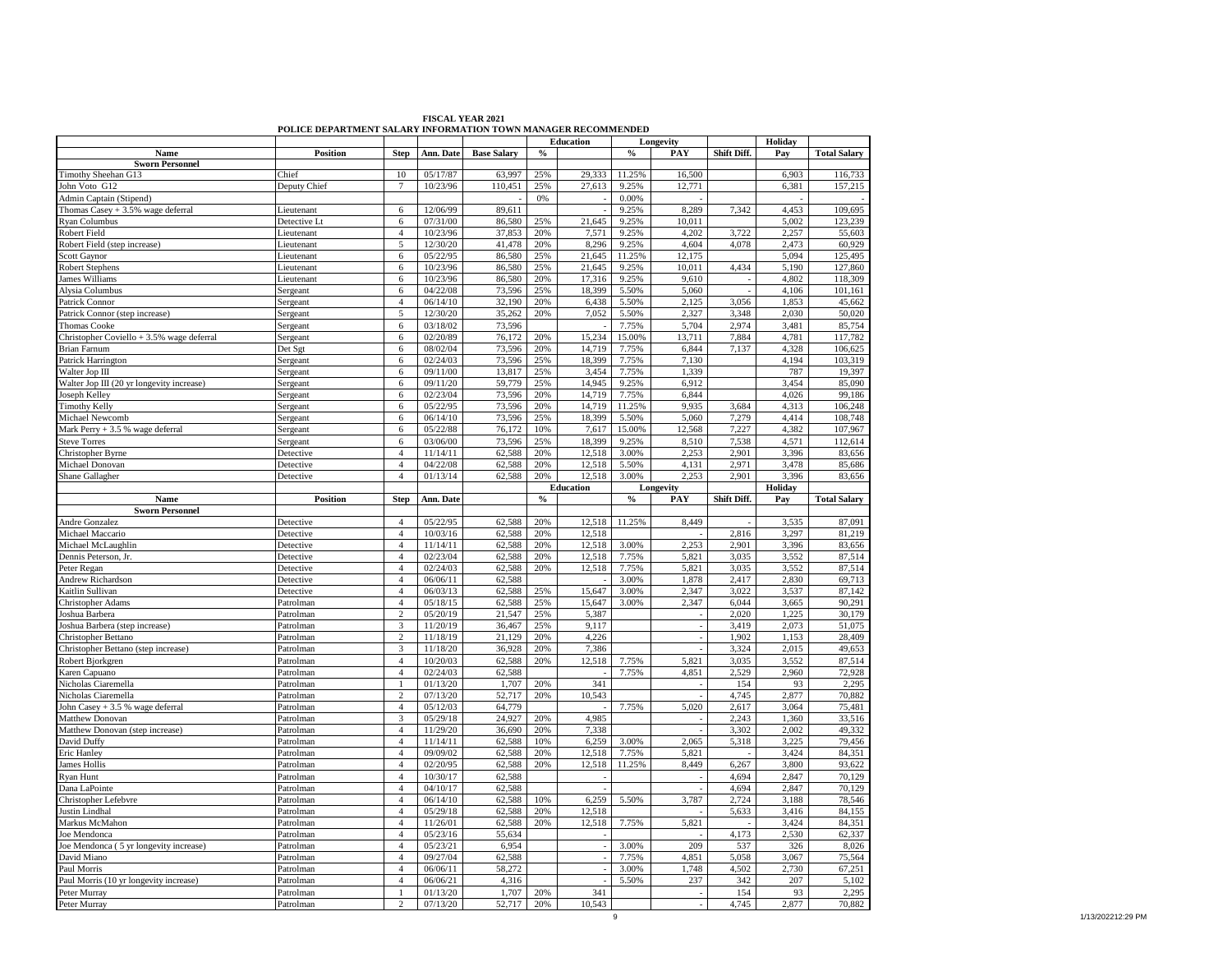|                                                                                                                                                                                                          |                             |                |           |                    |               | <b>Education</b>         |               | Longevity                |             | Holiday |                     |
|----------------------------------------------------------------------------------------------------------------------------------------------------------------------------------------------------------|-----------------------------|----------------|-----------|--------------------|---------------|--------------------------|---------------|--------------------------|-------------|---------|---------------------|
| Name                                                                                                                                                                                                     | <b>Position</b>             | <b>Step</b>    | Ann. Date |                    | $\frac{6}{6}$ |                          | $\frac{0}{0}$ | PAY                      | Shift Diff. | Pay     | <b>Total Salary</b> |
| <b>Sworn Personnel</b>                                                                                                                                                                                   |                             |                |           |                    |               |                          |               |                          |             |         |                     |
| Paul Nicosia                                                                                                                                                                                             | Patrolman                   | $\overline{4}$ | 10/07/07  | 62,588             | 20%           | 12,518                   | 5.50%         | 4,131                    |             | 3,352   | 82,589              |
| Kimberly O'Keefe                                                                                                                                                                                         | Patrolman                   | $\overline{4}$ | 09/09/02  | 62,588             | 20%           | 12,518                   | 7.75%         | 5,821                    |             | 3,424   | 84,351              |
| Matthew Pelrine                                                                                                                                                                                          | Patrolman                   | $\overline{4}$ | 05/18/15  | 62,588             |               |                          | 3.00%         | 1,878                    | 4,835       | 2,932   | 72,233              |
| <b>Arthur Piccolo</b>                                                                                                                                                                                    | Patrolman                   | $\overline{4}$ | 09/09/02  | 62,588             | 10%           | 6,259                    | 7.75%         | 5,336                    | 2,782       | 3,256   | 80,221              |
| Douglas Pratt                                                                                                                                                                                            | Patrolman                   | $\overline{4}$ | 01/18/04  | 62,588             | 20%           | 12.518                   | 7.75%         | 5.821                    |             | 3.424   | 84,351              |
| Stephen Quinn                                                                                                                                                                                            | Patrolman                   | $\overline{4}$ | 12/08/14  | 62,588             | 20%           | 12,518                   | 3.00%         | 2,253                    |             | 3,273   | 80,632              |
| Matthew Rowe                                                                                                                                                                                             | Patrolman                   | $\overline{4}$ | 06/03/14  | 62,588             | 20%           | 12,518                   | 3.00%         | 2,253                    |             | 3,273   | 80,632              |
| <b>James Ryser</b>                                                                                                                                                                                       | Patrolman                   | $\overline{4}$ | 05/12/08  | 62,588             | 20%           | 12,518                   | 5.50%         | 4,131                    |             | 3,352   | 82,589              |
| Christopher Scott                                                                                                                                                                                        | Patrolman                   | $\overline{4}$ | 10/21/02  | 62,588             | 10%           | 6,259                    | 7.75%         | 5,336                    |             | 3,139   | 77,321              |
| Kayla Sheehan                                                                                                                                                                                            | Patrolman                   | $\overline{4}$ | 05/29/18  | 62,588             | 20%           | 12,518                   |               | $\overline{\phantom{a}}$ | 5,633       | 3,416   | 84,155              |
| Colin Trelegan                                                                                                                                                                                           | Patrolman                   | $\overline{4}$ | 05/02/16  | 52,037             | 25%           | 13,009                   |               |                          | 4,878       | 2,958   | 72,883              |
| Colin Trelegan                                                                                                                                                                                           | Patrolman                   | $\overline{4}$ | 05/02/21  | 10,551             | 25%           | 2,638                    | 3.00%         | 396                      | 1,019       | 618     | 15,222              |
| Michael Vasconcellos                                                                                                                                                                                     | Patrolman                   | $\overline{4}$ | 09/11/13  | 62,588             |               |                          | 3.00%         | 1,878                    |             | 2,727   | 67,193              |
| Jennie Welch                                                                                                                                                                                             | Patrolman                   | $\overline{4}$ | 01/13/03  | 62,588             | 25%           | 15,647                   | 7.75%         | 6,063                    |             | 3,566   | 87,865              |
| Patrolman Position #1                                                                                                                                                                                    | Patrolman                   | $\mathbf{1}$   | 07/01/20  |                    | 0%            |                          |               |                          |             |         |                     |
| Patrolman Position #1                                                                                                                                                                                    | Patrolman                   | $\overline{c}$ | 07/01/20  |                    | 0%            |                          |               |                          |             |         |                     |
| Reduction For School Resource Officer #1                                                                                                                                                                 |                             |                |           |                    |               |                          |               |                          |             |         | (73, 766)           |
| Reduction For School Resource Officer #2                                                                                                                                                                 |                             |                |           |                    |               |                          |               |                          |             |         | (72,018)            |
| Reduction For School Resource Officer #3                                                                                                                                                                 |                             |                |           |                    |               |                          |               |                          |             |         | (61.178)            |
| <b>Total Sworn Personnel</b>                                                                                                                                                                             | 63                          |                |           | 4,238,956          |               | 725,743                  |               | 313,769                  | 199,022     | 233,996 | 5,504,524           |
|                                                                                                                                                                                                          |                             |                |           |                    |               |                          |               |                          |             |         |                     |
|                                                                                                                                                                                                          |                             |                |           |                    |               | <b>Education</b>         |               | Longevity                |             | Holiday |                     |
| Name                                                                                                                                                                                                     | <b>Position</b>             | <b>Step</b>    | Ann. Date | <b>Base Salary</b> | $\%$          | PAY                      | $\%$          | PAY                      | Shift Diff. | Pay     | <b>Total Salary</b> |
| Civiian Personnel: The following employees are adminsitrative support.                                                                                                                                   |                             |                |           |                    |               |                          |               |                          |             |         |                     |
| aura Custance                                                                                                                                                                                            | Exec. Secretary             | 5              | 05/20/19  | 51,379             |               |                          |               |                          |             |         | 51,379              |
| aura Custance                                                                                                                                                                                            | Exec. Secretary             | 6              | 05/20/21  | 6,840              |               |                          |               |                          |             |         | 6,840               |
| Patricia Stotik                                                                                                                                                                                          | Adm Assistant               | 10             | 09/18/95  | 60,790             |               |                          |               | 2,500                    |             |         | 63,290              |
| Marcia Vitale                                                                                                                                                                                            | Adm Assistant               | 9              | 12/03/18  | 24,773             |               |                          |               |                          |             |         | 24,773              |
| Marcia Vitale step increase                                                                                                                                                                              | Adm Assistant               | 10             | 12/03/20  | 34,861             |               |                          |               |                          |             |         | 34,861              |
| John Crowe                                                                                                                                                                                               | <b>Building Maintenance</b> | $\overline{7}$ | 11/05/01  | 58,352             |               |                          |               |                          |             |         | 58,352              |
| Vacant                                                                                                                                                                                                   | Desk/Records Clerk          | 1/2            | 04/01/19  | 37,479             |               |                          |               |                          |             |         | 37,479              |
|                                                                                                                                                                                                          |                             |                |           |                    |               |                          |               |                          |             |         |                     |
| <b>Total Civilian Personnel</b>                                                                                                                                                                          | $\overline{\mathbf{4}}$     |                |           | 236,995            |               |                          |               | 2,500                    |             |         | 276,974             |
|                                                                                                                                                                                                          |                             |                |           |                    |               |                          |               |                          |             |         |                     |
|                                                                                                                                                                                                          |                             |                |           |                    |               |                          |               |                          |             |         |                     |
| <b>Total Regular Salaries</b>                                                                                                                                                                            | 67                          |                |           | 4,475,951          |               | 725,743                  |               | 316,269                  | 199,022     | 233,996 | 5,781,498           |
|                                                                                                                                                                                                          |                             |                |           |                    |               |                          |               |                          |             |         |                     |
| <b>Temporary Part-time:</b>                                                                                                                                                                              |                             |                |           |                    |               |                          |               |                          |             |         |                     |
| Vacant (16 Hours)                                                                                                                                                                                        | Desk/Records Clerk          | 1/2            | 10/01/20  | 9.802              |               |                          |               |                          |             |         | 9,802               |
| Vacant (16 Hours)                                                                                                                                                                                        | Desk/Records Clerk          | 1/2            | 10/01/20  | 9,802              |               |                          |               |                          |             |         | 9,802               |
| Vacant (16 Hours)                                                                                                                                                                                        | Desk/Records Clerk          | $1/2\,$        | 10/01/20  | 15,991             |               |                          |               |                          |             |         |                     |
| <b>Total Temporary Part-time</b>                                                                                                                                                                         |                             |                |           | $\blacksquare$     |               | $\overline{\phantom{a}}$ |               |                          |             |         | 19,605              |
|                                                                                                                                                                                                          |                             |                |           |                    |               |                          |               |                          |             |         |                     |
| Overtime: This account provides funding for vacation and sick replacement, court time, firearms training, Town Meeting/elections, and other overtime associated with natural disasters, call backs,      |                             |                |           |                    |               |                          |               |                          |             |         | 838,979             |
| hold overs, special investigations, personal days, training, staff development, and occupational sick leave. Also included is Dispatcher OT for 3 Months - 32,249.09 plus 821.15 for Reserve Dispatchers |                             |                |           |                    |               |                          |               |                          |             |         |                     |
|                                                                                                                                                                                                          |                             |                |           |                    |               |                          |               |                          |             |         |                     |
| <b>Uniforms:</b>                                                                                                                                                                                         |                             |                |           |                    |               |                          |               |                          |             |         |                     |
| Custodian: The funds in this account will provide for the purchase of uniforms for one custodian.                                                                                                        |                             |                |           |                    |               |                          |               |                          |             |         | 9,540               |
| <b>Total Uniforms</b>                                                                                                                                                                                    |                             |                |           |                    |               |                          |               |                          |             |         | 9,540               |
|                                                                                                                                                                                                          |                             |                |           |                    |               |                          |               |                          |             |         |                     |
| <b>Special Overtime:</b>                                                                                                                                                                                 |                             |                |           |                    |               |                          |               |                          |             |         |                     |
|                                                                                                                                                                                                          |                             |                |           |                    |               |                          |               |                          |             |         |                     |
| <b>Terminal Leave:</b>                                                                                                                                                                                   |                             |                |           |                    |               |                          |               |                          |             |         |                     |
| Sick Leave Bonus: An expenditure of \$6,000 will be necessary under Article 24 of the Superior Officer's contractual agreement and the PRRB                                                              |                             |                |           |                    |               |                          |               |                          |             |         | 3,067               |
|                                                                                                                                                                                                          |                             |                |           |                    |               |                          |               |                          |             |         |                     |
| agreement to fund the sick leave bonus program which provides for the payment of one to five days to those officers who use little or no sick time.                                                      |                             |                |           |                    |               |                          |               |                          |             |         |                     |
|                                                                                                                                                                                                          |                             |                |           |                    |               |                          |               |                          |             |         |                     |
|                                                                                                                                                                                                          |                             |                |           |                    |               |                          |               |                          |             |         | 3,067               |
| <b>Total Terminal Leave</b>                                                                                                                                                                              |                             |                |           |                    |               |                          |               |                          |             |         |                     |
|                                                                                                                                                                                                          |                             |                |           |                    |               |                          |               |                          |             |         |                     |
| All Other:                                                                                                                                                                                               |                             |                |           |                    |               |                          |               |                          |             |         |                     |
| Fingerprint and Photography: The funds in this account will be utilized to pay detectives for fingerprinting and photography duties as well as the four                                                  |                             |                |           |                    |               |                          |               |                          |             |         | 5,200               |
| officers assigned to process gun permits in accordance with the, Chapter 41, Section 108I of the Massachusetts General Laws.                                                                             |                             |                |           |                    |               |                          |               |                          |             |         |                     |
|                                                                                                                                                                                                          |                             |                |           |                    |               |                          |               |                          |             |         |                     |
| Temorary Assumption of Duties: This provides the funds necessary to comply with Article 9 of the NEPBA and Article 10 of the Superior Officer's Contract                                                 |                             |                |           |                    |               |                          |               |                          |             |         | 24,988              |
| <b>Total All Other</b>                                                                                                                                                                                   |                             |                |           |                    |               |                          |               |                          |             |         | 30,188              |
| <b>TOTAL SALARIES</b>                                                                                                                                                                                    |                             |                |           |                    |               |                          |               |                          |             |         | 6,682,878           |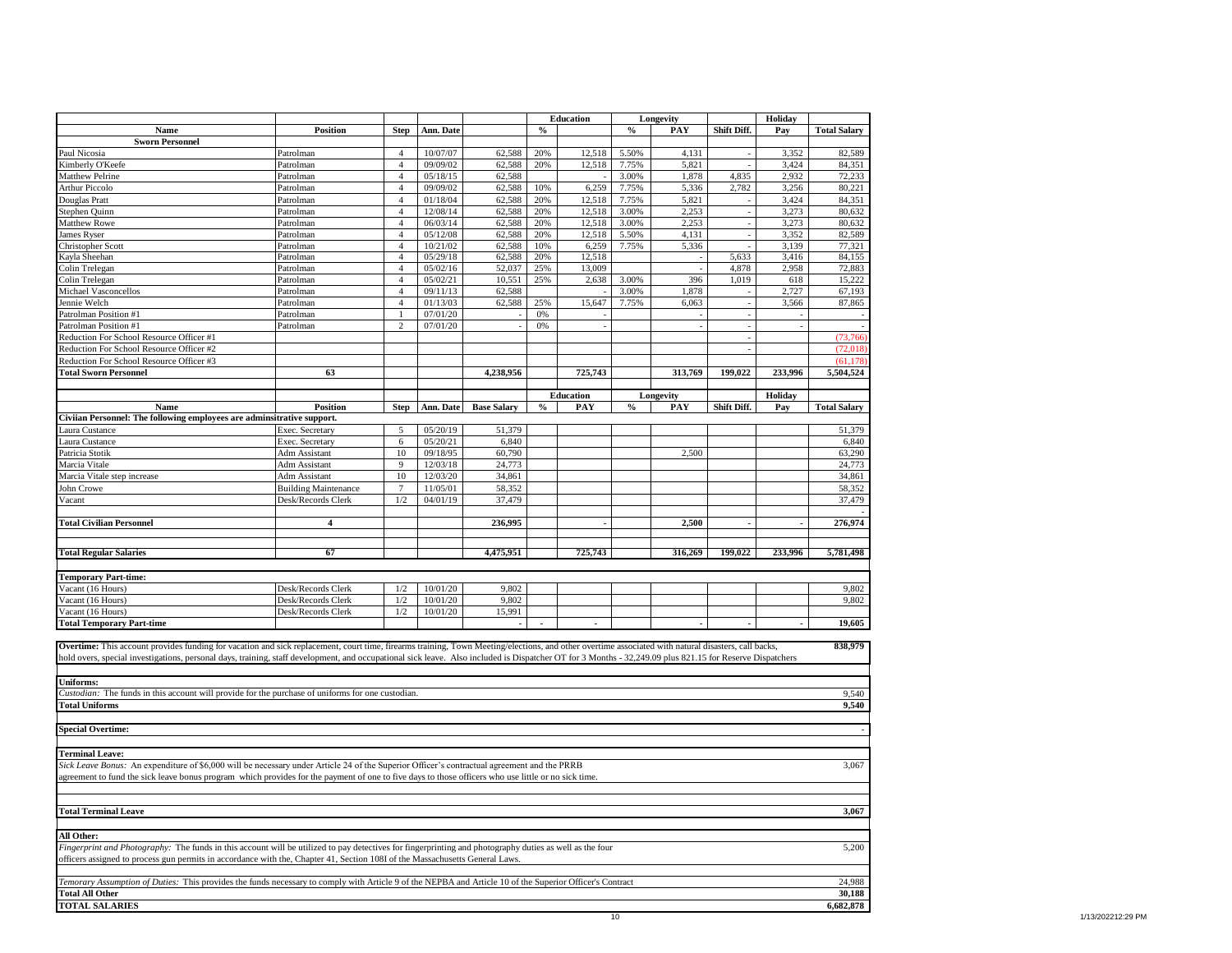## **POLICE EXPENSES**

*5210 Energy Utilities*

| FY2019          | FY2019          | <b>FY2020</b>   | <b>FY2020</b>   | FY2021          | FY2021          | FY2022          | <b>FY2023</b>   | <b>FY2023</b> |
|-----------------|-----------------|-----------------|-----------------|-----------------|-----------------|-----------------|-----------------|---------------|
| <b>BUDGETED</b> | <b>EXPENDED</b> | <b>BUDGETED</b> | <b>EXPENDED</b> | <b>BUDGETED</b> | <b>EXPENDED</b> | <b>BUDGETED</b> | <b>DEPT REQ</b> | <b>TM REC</b> |
| 102,726         | 102,726         | 87,281          | 87,281          | 92,533          | 92,533          | 111,595         | 111,595         | 111,595       |
|                 |                 |                 |                 |                 |                 |                 |                 |               |
|                 |                 |                 |                 |                 |                 |                 |                 |               |
|                 |                 |                 |                 |                 |                 |                 |                 |               |
|                 |                 |                 |                 |                 | 5210-001        | Electric        | 76,772          | 76.772        |

| Total 5210 Energy Utilities: | 111,595 | 111,595 |
|------------------------------|---------|---------|
|                              |         |         |

5210-002 Heat 34,823 34,823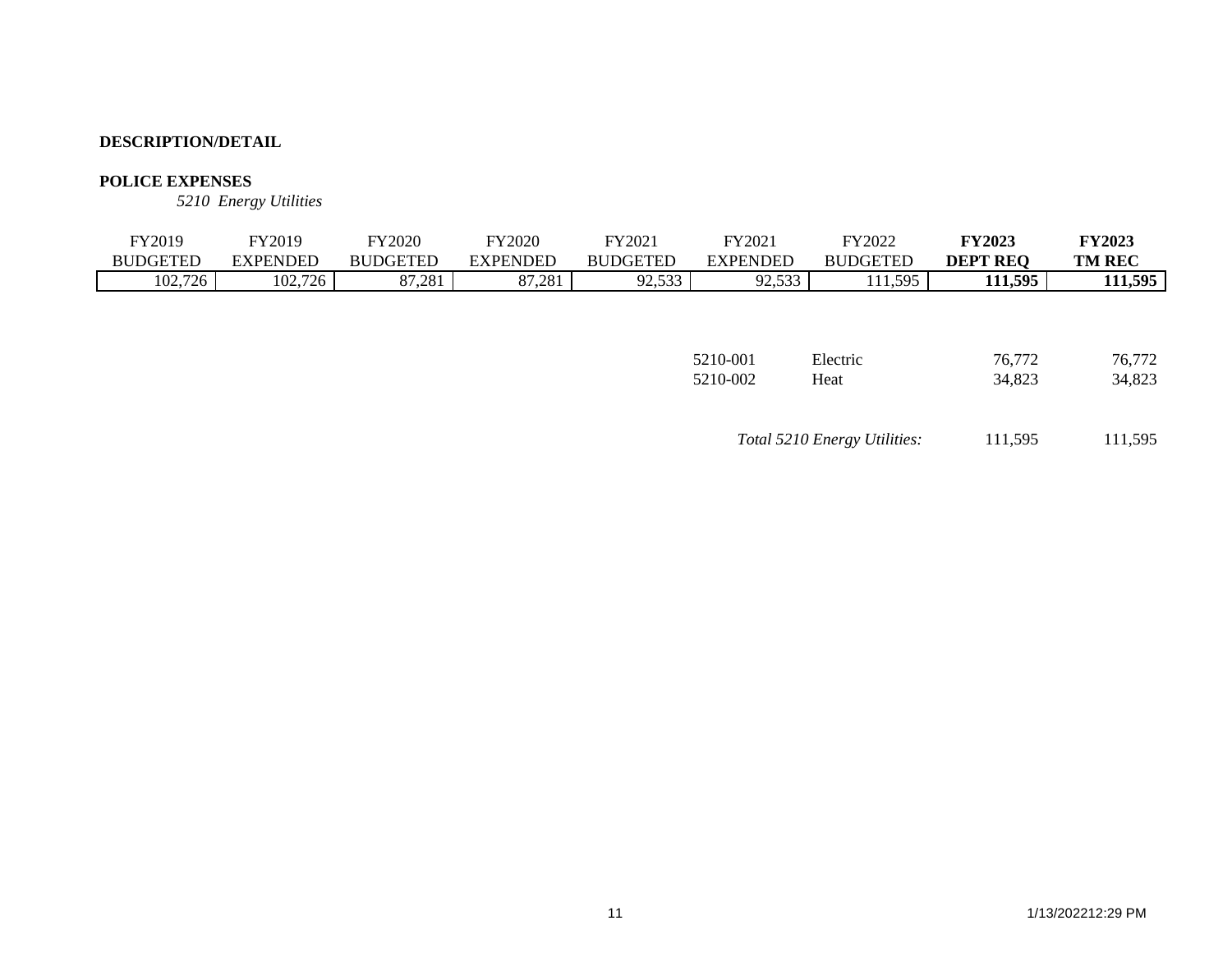# **POLICE EXPENSES**<br>5240 Repo

 $R$ *epairs and Maintenance* 

| FY2019<br><b>BUDGETED</b>         | FY2019<br><b>EXPENDED</b>                                                                                     | <b>FY2020</b><br><b>BUDGETED</b> | FY2020<br><b>EXPENDED</b> | FY2021<br><b>BUDGETED</b> | FY2021<br><b>EXPENDED</b>           | FY2022<br><b>BUDGETED</b> | <b>FY2023</b><br><b>DEPT REO</b> | <b>FY2023</b><br><b>TM REC</b> |
|-----------------------------------|---------------------------------------------------------------------------------------------------------------|----------------------------------|---------------------------|---------------------------|-------------------------------------|---------------------------|----------------------------------|--------------------------------|
| 105,178                           | 105,088                                                                                                       | 118,628                          | 117,979                   | 147,895                   | 147,895                             | 71,500                    | 71,500                           | 71,500                         |
|                                   |                                                                                                               |                                  |                           |                           |                                     |                           |                                  |                                |
| 5240-001                          | <b>EMERGENCY GENERATOR</b><br>This account provides maintenance of the emergency generator.                   |                                  |                           |                           |                                     |                           | 5,000                            | 5,000                          |
|                                   |                                                                                                               |                                  |                           |                           |                                     |                           |                                  |                                |
| 5240-002                          | FACILITY AND EQUIPMENT MAINTENANCE AND SUPPLIES                                                               |                                  |                           |                           |                                     |                           | 65,000                           | 65,000                         |
|                                   | Based upon the size of the facility, the age, and the amount of activity that is generated (operational 24/7, |                                  |                           |                           |                                     |                           |                                  |                                |
|                                   | 365 days a year), these funds are necessary to provide basic facility maintenance. These                      |                                  |                           |                           |                                     |                           |                                  |                                |
|                                   | funds will insure that we maintain a good working environment while ensuring the safety of our officers and   |                                  |                           |                           |                                     |                           |                                  |                                |
|                                   | guests. This account also provides funds for the repair of damaged and non-functioning equipment, which is    |                                  |                           |                           |                                     |                           |                                  |                                |
|                                   | not covered by any maintenance contract. The funds in this account will also be used to purchase              |                                  |                           |                           |                                     |                           |                                  |                                |
|                                   | paper products, cleaning agents, surface deicer, light bulbs, spotlights, etc.                                |                                  |                           |                           |                                     |                           |                                  |                                |
|                                   |                                                                                                               |                                  |                           |                           |                                     |                           |                                  |                                |
| <b>AMOUNTS SPENT IN FY21</b>      |                                                                                                               |                                  |                           |                           |                                     |                           |                                  |                                |
| Car Wash for Police Vehilces      |                                                                                                               |                                  | 730.00                    |                           |                                     |                           |                                  |                                |
| Professional Cleaning             |                                                                                                               |                                  | 10975.00                  |                           |                                     |                           |                                  |                                |
| D&D Lock                          |                                                                                                               |                                  | 1881.54                   |                           |                                     |                           |                                  |                                |
| Painting of Dispatch room         |                                                                                                               |                                  | 4500.00                   |                           |                                     |                           |                                  |                                |
| <b>Bio-Hazzard Cleaning</b>       |                                                                                                               |                                  | 1476.80                   |                           |                                     |                           |                                  |                                |
| Ambient Temperature               |                                                                                                               |                                  | 16930.53                  |                           |                                     |                           |                                  |                                |
| Petty Cash                        |                                                                                                               |                                  | 2660.75                   |                           |                                     |                           |                                  |                                |
| Fire Safety Equipement            |                                                                                                               |                                  | 3,512.00                  |                           |                                     |                           |                                  |                                |
| Pest Control & Gounds Maintenance |                                                                                                               |                                  | 5,029.66                  |                           |                                     |                           |                                  |                                |
| Misc Cleaning Supplies            |                                                                                                               |                                  | 3,182.60                  |                           |                                     |                           |                                  |                                |
|                                   |                                                                                                               | Total:                           | 50,878.88                 |                           |                                     |                           |                                  |                                |
|                                   |                                                                                                               |                                  |                           |                           |                                     |                           |                                  |                                |
| 5240-003                          | <b>IRRIGATION SYSTEM</b>                                                                                      |                                  |                           |                           |                                     |                           | 1,500                            | 1,500                          |
|                                   | This account will provide for service and supplies associated with the maintenance of the irrigation          |                                  |                           |                           |                                     |                           |                                  |                                |
| system.                           |                                                                                                               |                                  |                           |                           |                                     |                           |                                  |                                |
|                                   |                                                                                                               |                                  |                           |                           |                                     |                           |                                  |                                |
|                                   |                                                                                                               |                                  |                           |                           | Total 5240 Repairs and Maintenance: |                           | 71,500                           | 71,500                         |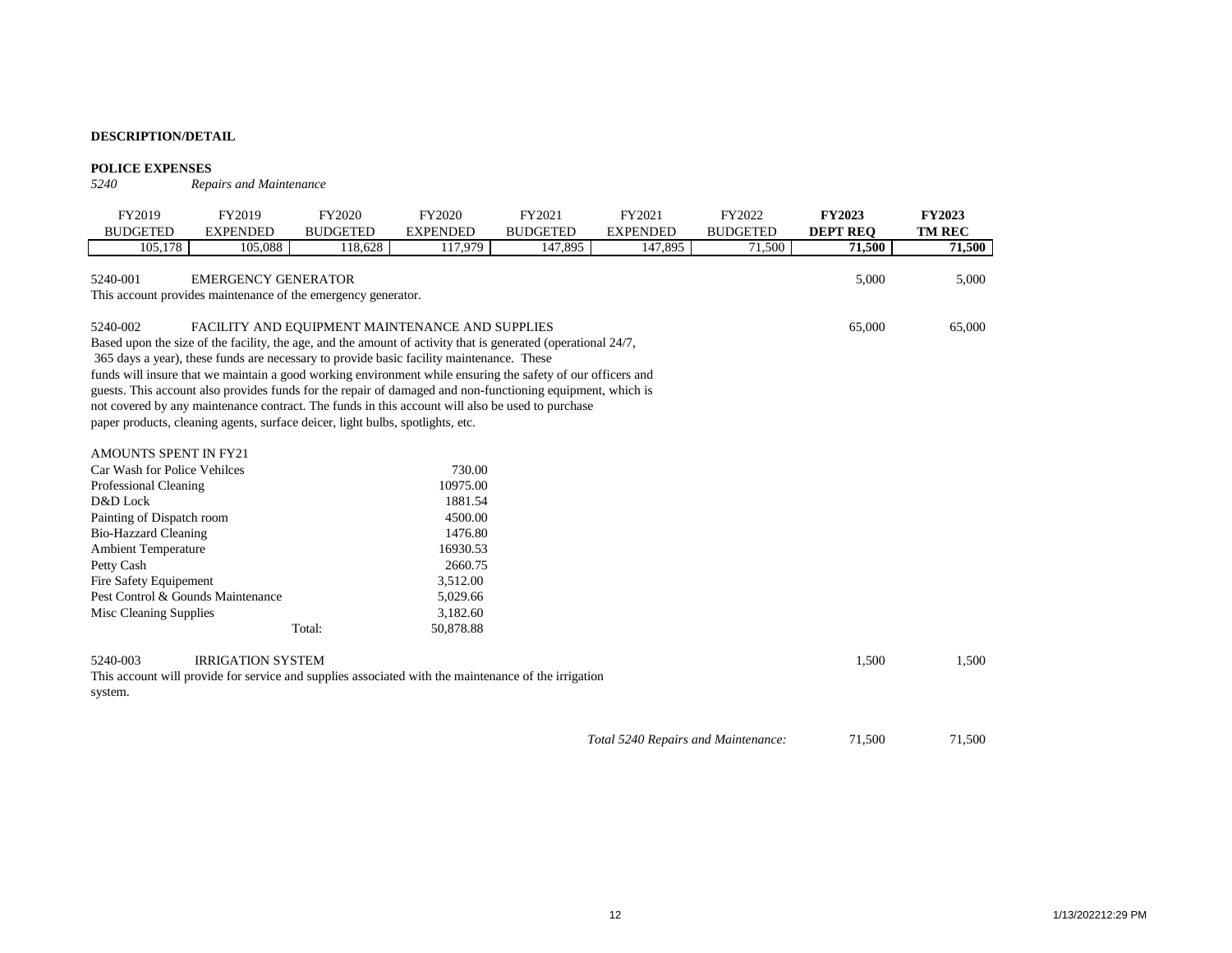#### **POLICE EXPENSES**

*5270 Leases and Contracts*

| FY2019<br><b>BUDGETED</b> | FY2019<br><b>EXPENDED</b>                        | FY2020<br><b>BUDGETED</b> | FY2020<br><b>EXPENDED</b>                                                   | FY2021<br><b>BUDGETED</b> | FY2021<br><b>EXPENDED</b>                                                                                | FY2022<br><b>BUDGETED</b>                                                                                | <b>FY2023</b><br><b>DEPT REQ</b> | <b>FY2023</b><br>TM REC |
|---------------------------|--------------------------------------------------|---------------------------|-----------------------------------------------------------------------------|---------------------------|----------------------------------------------------------------------------------------------------------|----------------------------------------------------------------------------------------------------------|----------------------------------|-------------------------|
| 139,072                   | 139,072                                          | 185,389                   | 181,296                                                                     | 200,034                   | 200,034                                                                                                  | 188,387                                                                                                  | 204,756                          | 204,756                 |
| 5270-001                  |                                                  |                           | BAPERN (Remote Line and Maintenance Radio System)                           |                           |                                                                                                          |                                                                                                          | 900                              | 900                     |
| 5270-002                  |                                                  |                           |                                                                             |                           |                                                                                                          | SOFTWARE PURCHASE/MAIN. CONTRACTS-(TriTech (IMC)-Callyo-Delphi/DHQ-DTS-Lexipol-Guardian)                 |                                  |                         |
|                           |                                                  |                           | 1. System Works (Police DTS - for Details/Overtime and Scheduling)          |                           |                                                                                                          |                                                                                                          | 13,200                           | 13,200                  |
|                           |                                                  |                           | 2. Tri-Tech Software (IMC Police Computer CAD System - Police)              |                           |                                                                                                          |                                                                                                          | 6,867                            | 6,867                   |
|                           |                                                  |                           | 3. Tri-Tech Software (IMC Police Computer CAD System - Fire)                |                           |                                                                                                          |                                                                                                          | 2,489                            | 2,489                   |
|                           | 4. Callyo (Undercover Listening Software)        |                           |                                                                             |                           |                                                                                                          |                                                                                                          | 3,230                            | 3,230                   |
|                           |                                                  |                           | 5. Cellebrite (Cell Phone and Tablet Download Software)                     |                           |                                                                                                          |                                                                                                          | 4,300                            | 4,300                   |
|                           | 6. Lexipol (Policy Management Software)          |                           |                                                                             |                           |                                                                                                          |                                                                                                          | 16,623                           | 16,623                  |
|                           |                                                  |                           | 7. Guardian (Employee Early Warning System and Tracking)                    |                           |                                                                                                          |                                                                                                          | 4,104                            | 4,104                   |
|                           | 8. DHQ (Police Information Software and Support) |                           |                                                                             |                           |                                                                                                          |                                                                                                          | 1,379                            | 1,379                   |
| 5270-003                  |                                                  |                           | COMMONWEALTH OF MASSACHUSETTS(Boiler Inspection)                            |                           |                                                                                                          |                                                                                                          | 250                              | 250                     |
| 5270-004                  |                                                  |                           | <b>INTEGRATION PARTNERS CORPORATION (CJIS Firewall Protection Contract)</b> |                           |                                                                                                          |                                                                                                          | 730                              | 730                     |
| 5270-005                  | RETRO-FIT (Maintenance Contract for Printers)    |                           |                                                                             |                           |                                                                                                          |                                                                                                          | 2,400                            | 2,400                   |
| 5270-006                  | NETWORK FLEET - VERIZON (AVL for Cruisers)       |                           |                                                                             |                           |                                                                                                          |                                                                                                          | 4,836                            | 4,836                   |
| 5270-007                  |                                                  |                           | FIRE ALARM/SPRINKLER SYSTEM (Service/Inspection)                            |                           |                                                                                                          |                                                                                                          | 3,600                            | 3,600                   |
| 5270-008                  |                                                  |                           | <b>GROUNDS MAINTENANCE</b> (Lawn Fertilization/Insect Control)              |                           |                                                                                                          |                                                                                                          | 1,400                            | 1,400                   |
| 5270-009                  | ELEVATOR MAINTENANCE (Service/Inspection)        |                           |                                                                             |                           |                                                                                                          |                                                                                                          | 2,000                            | 2,000                   |
| 5270-010                  | WATER TREATMENT (Testing and Treatment)          |                           |                                                                             |                           |                                                                                                          |                                                                                                          | 750                              | 750                     |
| 5270-011                  |                                                  |                           | EMERGENCY GENERATOR SERVICE CONTRACT                                        |                           |                                                                                                          |                                                                                                          | 450                              | 450                     |
| 5270-012                  |                                                  |                           |                                                                             |                           | DELPHI TECHNOLOGY SOLUTIONS (Network Admin and Maintenance Agumentation Agreement)                       |                                                                                                          | 81,463                           | 81,463                  |
| 5270-013                  |                                                  |                           | HUNTER SYSTEMS GROUP (Booking Camera Service Contract)                      |                           |                                                                                                          |                                                                                                          | 299                              | 299                     |
| 5270-014                  |                                                  |                           | ALL TRAFFIC SOLUTIONS (Speed Trailer Maintenance Contract)                  |                           |                                                                                                          |                                                                                                          | 10.500                           | 10,500                  |
| 5270-015                  |                                                  |                           | <b>ENPOINT TECHNOLOGIES (ECN CodeRED Maintenance)</b>                       |                           |                                                                                                          |                                                                                                          | 18,592                           | 18,592                  |
| 5270-016                  |                                                  |                           | BEHAVIORAL HEALTH SERVICES (Mental Health/Substance Use Collaboration)      |                           |                                                                                                          |                                                                                                          | 9,900                            | 9,900                   |
| 5270-017                  |                                                  |                           | PROJECT LIFESAVER (GPS Devices and Battery Replacement)                     |                           |                                                                                                          |                                                                                                          | 5,000                            | 5,000                   |
| 5270-018                  |                                                  |                           |                                                                             |                           | COMPREHENSIVE GATEWAY SECURITY SUITE BUNDLE NSA 250M SERIES (Firewall)                                   |                                                                                                          | 1,294                            | 1,294                   |
| 5270-019                  | <b>EVIDENCE ROOM AUDIT</b>                       |                           |                                                                             |                           |                                                                                                          |                                                                                                          | 6,200                            | 6,200                   |
| 5270-020                  |                                                  |                           |                                                                             |                           | DATA SHRED (Shredding company that comes on site for sensitive documents in compliance with regulations) |                                                                                                          | 2,000                            | 2,000                   |
| 5270-021                  |                                                  |                           |                                                                             |                           |                                                                                                          | PUBLIC RELATIONS FIRM (Assists with Press Releases and Communications - John Guilfoiul Public Relations) | 4,788                            | 4,788                   |
|                           |                                                  |                           |                                                                             |                           |                                                                                                          | Total 5270 Leases and Contracts:                                                                         | 204,756                          | 204,756                 |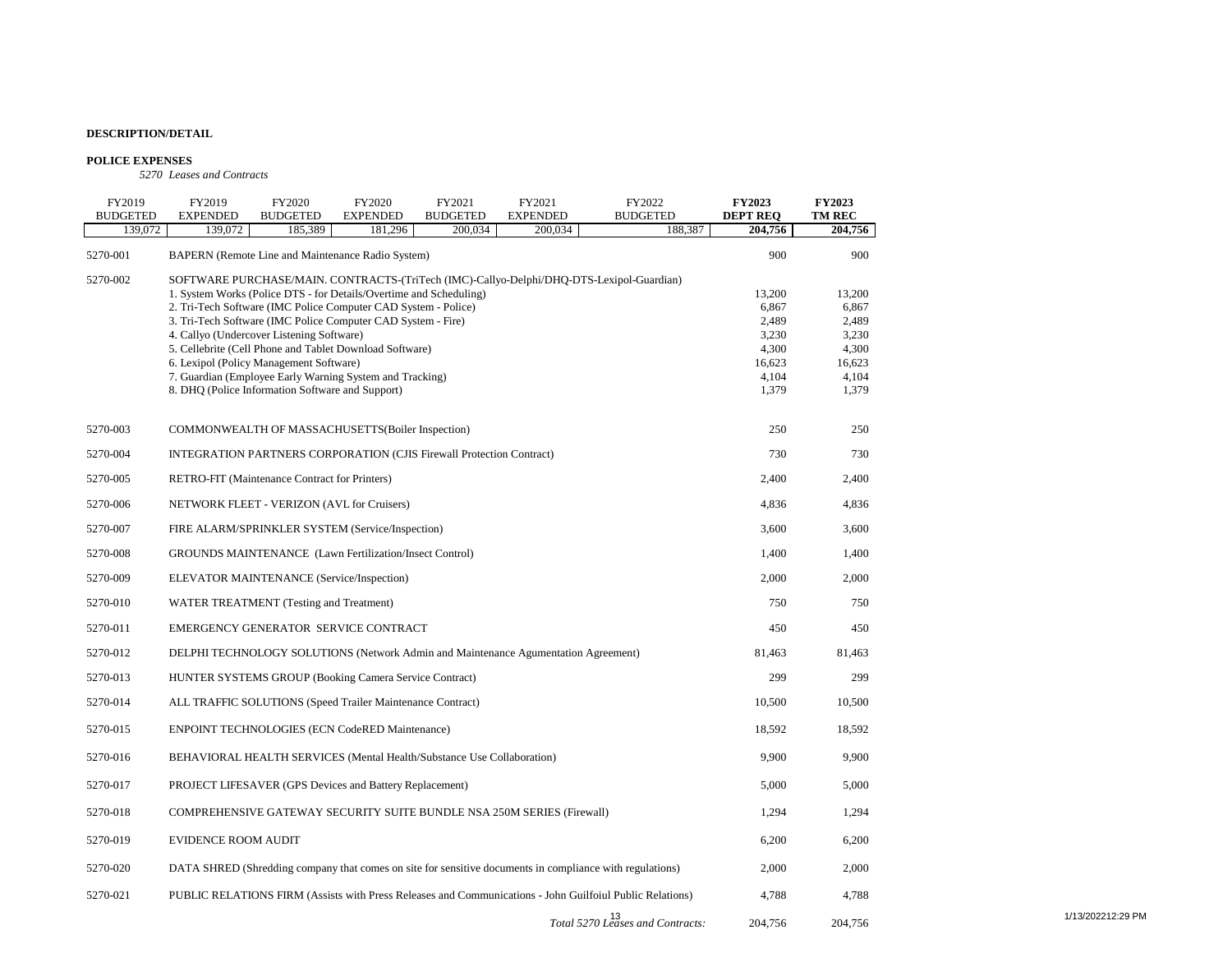# **POLICE EXPENSES**

*5310 Professional Services*

| FY2019                       | FY2019                                                                                                                                                                                                                                               | FY2020          | FY2020          | FY2021          | FY2021                            | FY2022          | <b>FY2023</b>   | <b>FY2023</b> |
|------------------------------|------------------------------------------------------------------------------------------------------------------------------------------------------------------------------------------------------------------------------------------------------|-----------------|-----------------|-----------------|-----------------------------------|-----------------|-----------------|---------------|
| <b>BUDGETED</b>              | <b>EXPENDED</b>                                                                                                                                                                                                                                      | <b>BUDGETED</b> | <b>EXPENDED</b> | <b>BUDGETED</b> | <b>EXPENDED</b>                   | <b>BUDGETED</b> | <b>DEPT REO</b> | <b>TM REC</b> |
| 8,047                        | 8,047                                                                                                                                                                                                                                                | 9,141           | 9,141           | 29,574          | 29,191                            | 8,700           | 8,700           | 8,700         |
| 5310-001<br>detail balances. | LEGAL AND PROFESSIONAL PUBLICATIONS<br>This account provides funds for the purchase and maintenance of the Department's law books and<br>publications that are utilized in the day to day operations as well as court costs for pursuing outstanding |                 |                 |                 |                                   |                 | 2,500           | 2,500         |
| 5310-002                     | <b>MEDICAL</b><br>This account provides funding for medical screening, physicals, psychological testing, fitness for duty<br>testing, alcohol and drug screening.                                                                                    |                 |                 |                 |                                   |                 | 5,000           | 5,000         |
| 5310-003                     | PARKING AND POLICE IDENTIFICATION COSTS<br>This account provides funding to pay for parking fees associated with training and court appearances.                                                                                                     |                 |                 |                 |                                   |                 | 1,200           | 1,200         |
|                              |                                                                                                                                                                                                                                                      |                 |                 |                 | Total 5310 Professional Services: |                 | 8,700           | 8,700         |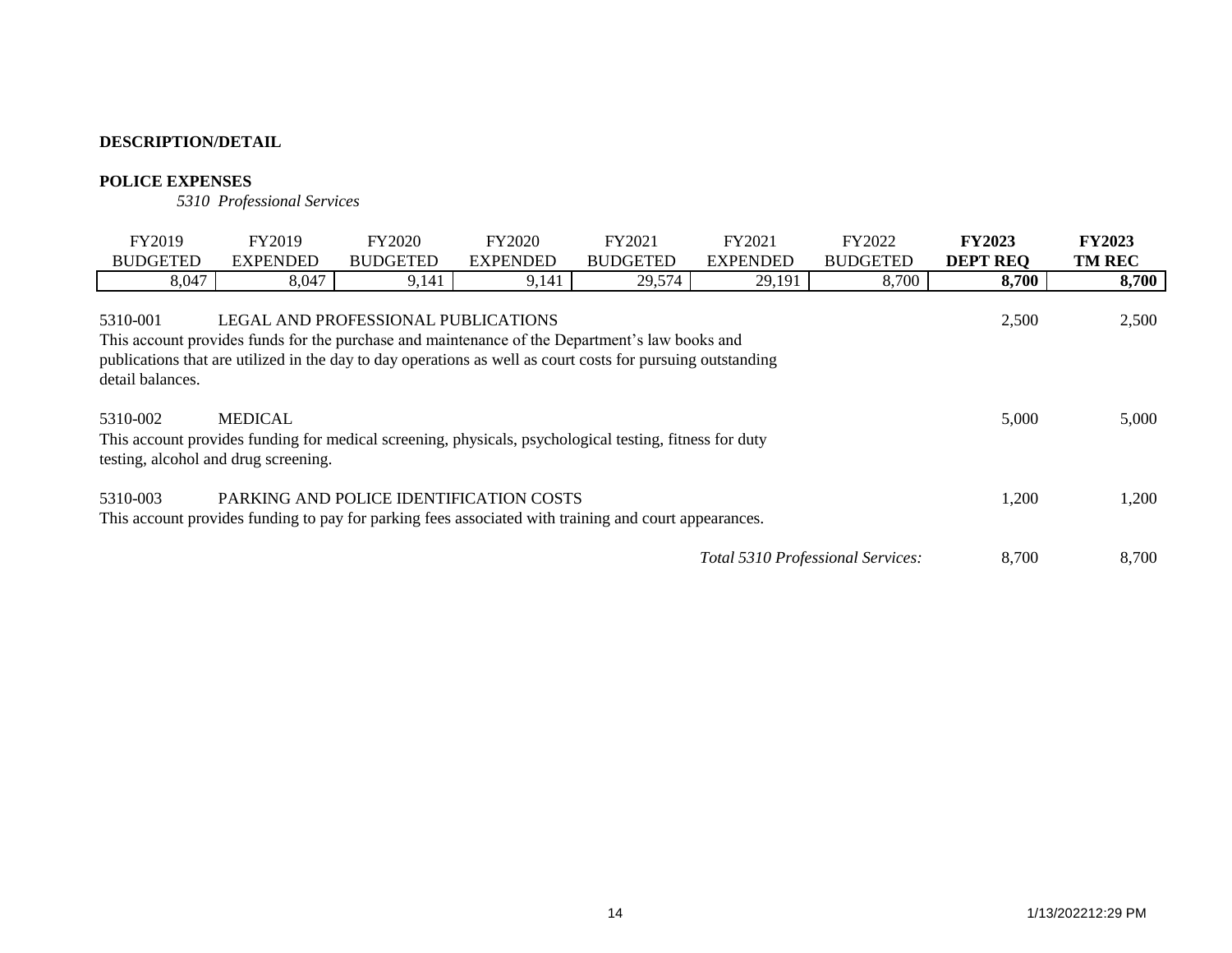# **POLICE EXPENSES**

\*

*5340 Communications*

| FY2019                                                                                                 | FY2019                                                                                                                                                                                                                                                                                                                                      | <b>FY2020</b>   | <b>FY2020</b>   | FY2021          | FY2021          | FY2022                     | <b>FY2023</b>                               | <b>FY2023</b>                               |
|--------------------------------------------------------------------------------------------------------|---------------------------------------------------------------------------------------------------------------------------------------------------------------------------------------------------------------------------------------------------------------------------------------------------------------------------------------------|-----------------|-----------------|-----------------|-----------------|----------------------------|---------------------------------------------|---------------------------------------------|
| <b>BUDGETED</b>                                                                                        | <b>EXPENDED</b>                                                                                                                                                                                                                                                                                                                             | <b>BUDGETED</b> | <b>EXPENDED</b> | <b>BUDGETED</b> | <b>EXPENDED</b> | <b>BUDGETED</b>            | <b>DEPT REQ</b>                             | <b>TM REC</b>                               |
| 80,767                                                                                                 | 80,217                                                                                                                                                                                                                                                                                                                                      | 91,528          | 83,560          | 87,816          | 87,006          | 86,506                     | 97,919                                      | 97,919                                      |
| 5340-001<br>1. Pay phone at TPD<br>2. Department Phones<br>3. Comcast Cable<br>4. Detective TLO Search | <b>TELEPHONE</b><br>This account provides funding for Department landlines, the Verizon payphone, Detective TLO<br>services, Detectives and staff cell phones and vehicle Verizon wireless modems.<br>This account also pays for Department Comcast services.<br>5. Verizon cell phone bill and wireless modems for the cruisers            |                 |                 |                 |                 |                            | 1,100<br>15,390<br>3,658<br>1,800<br>31,361 | 1,100<br>15,390<br>3,658<br>1,800<br>31,361 |
| 5340-002                                                                                               | <b>RADIO SYSTEM</b><br>This account provides funding for the maintenance and replacement of mobile and portable radios.<br>1) Radio Repair/Replacement Batteries, Antennas, Microphones<br>2) Portable Radio Replacement (63 Portables @ 7 Per Year=9 Yr. Cycle)<br>3) Mobile Radio Replacement (37 Mobile Radios @ 6 Per Year=8 Yr. Cycle) |                 |                 |                 |                 |                            | 6,055<br>17,603<br>20,953                   | 6,055<br>17,603<br>20,953                   |
|                                                                                                        |                                                                                                                                                                                                                                                                                                                                             |                 |                 |                 |                 | Total 5340 Communications: | 97,919                                      | 97,919                                      |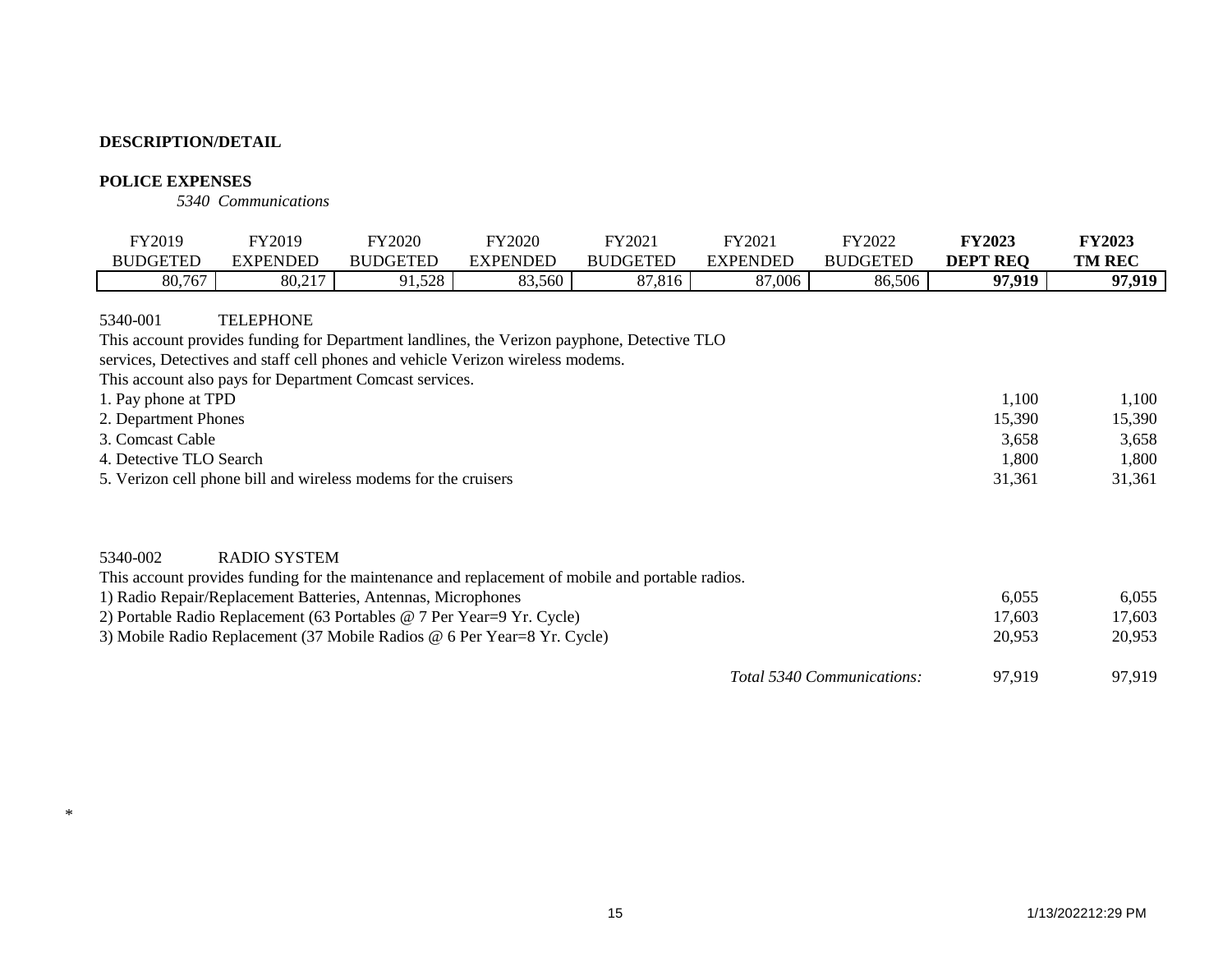# **POLICE EXPENSES**

*5381 Computer Repairs and Maintenance*

| FY2019                                                                  | FY2019                                                                                                                | <b>FY2020</b>   | <b>FY2020</b>   | FY2021          | FY2021          | FY2022          | <b>FY2023</b>   | <b>FY2023</b> |
|-------------------------------------------------------------------------|-----------------------------------------------------------------------------------------------------------------------|-----------------|-----------------|-----------------|-----------------|-----------------|-----------------|---------------|
| <b>BUDGETED</b>                                                         | <b>EXPENDED</b>                                                                                                       | <b>BUDGETED</b> | <b>EXPENDED</b> | <b>BUDGETED</b> | <b>EXPENDED</b> | <b>BUDGETED</b> | <b>DEPT REQ</b> | <b>TM REC</b> |
| 66,792                                                                  | 66,792                                                                                                                | 67,589          | 67,588          | 68,969          | 68,939          | 66,372          | 81,962          | 81,962        |
| 5381-001                                                                | PHOTOCOPY & FAX MACHINE                                                                                               |                 |                 |                 |                 |                 |                 |               |
|                                                                         | 1) Maintenance/Supplies Photocopy and Fax Machines                                                                    |                 |                 |                 |                 |                 | 8,500           | 8,500         |
|                                                                         | 2) Photocopier Replacement (7 Photocopiers @ 1 Per Year=6 Yr. Cycle)                                                  |                 |                 |                 |                 |                 | 7,500           | 7,500         |
|                                                                         |                                                                                                                       |                 |                 |                 |                 |                 |                 |               |
| 5381-002                                                                | MONITORING SYSTEM/SECURITY LOCKING MECHANISMS                                                                         |                 |                 |                 |                 |                 | 3,500           | 3,500         |
|                                                                         | This account provides for maintenance of the camera surveillance equipment/locking mechanisms for the station and the |                 |                 |                 |                 |                 |                 |               |
| prisoner holding facility.                                              |                                                                                                                       |                 |                 |                 |                 |                 |                 |               |
|                                                                         |                                                                                                                       |                 |                 |                 |                 |                 |                 |               |
| 5381-003                                                                | <b>COMPUTER ACCOUNT</b>                                                                                               |                 |                 |                 |                 |                 |                 |               |
|                                                                         | 1) Hardware Maintenance-PC's, Printers, Monitors, Servers                                                             |                 |                 |                 |                 |                 | 3,000           | 3,000         |
|                                                                         | 2) Mobile Computers/Software & Hardware Maintenance                                                                   |                 |                 |                 |                 |                 | 3,500           | 3,500         |
| 3) Battery Back-up Maintenance                                          |                                                                                                                       |                 |                 |                 |                 |                 | 1,000           | 1,000         |
|                                                                         | 4) Computer Supplies (Toner, Ink Cartridges, Repairs)                                                                 |                 |                 |                 |                 |                 | 11,586          | 11,586        |
|                                                                         | 5) Computer Replacement (41 Computers @ 8 Per Year=5 Yr. Cycle)                                                       |                 |                 |                 |                 |                 | 8,000           | 8,000         |
|                                                                         | 6) Monitor Replacement (40 Monitors @ 16 Per Year=5 Yr. Cycle)                                                        |                 |                 |                 |                 |                 | 3,440           | 3,440         |
|                                                                         | 7) Mobile Computer Replacement (18 Computers @ 5 Per Year=6 Yr. Cycle)                                                |                 |                 |                 |                 |                 | 26,840          | 26,840        |
|                                                                         | 8) Replacement of Laptop Computers (9 Computers @ 2 Per Year 3 Yr. Cycle)                                             |                 |                 |                 |                 |                 | 1,762           | 1,762         |
| 9) Replacement of Computer Cameras (5 Cameras @ 1 Per Year 3 Yr. Cycle) |                                                                                                                       | 425             | 425             |                 |                 |                 |                 |               |
|                                                                         | 10. Carbonite Server (Back-up Server)                                                                                 |                 |                 |                 |                 |                 | 2,909           | 2,909         |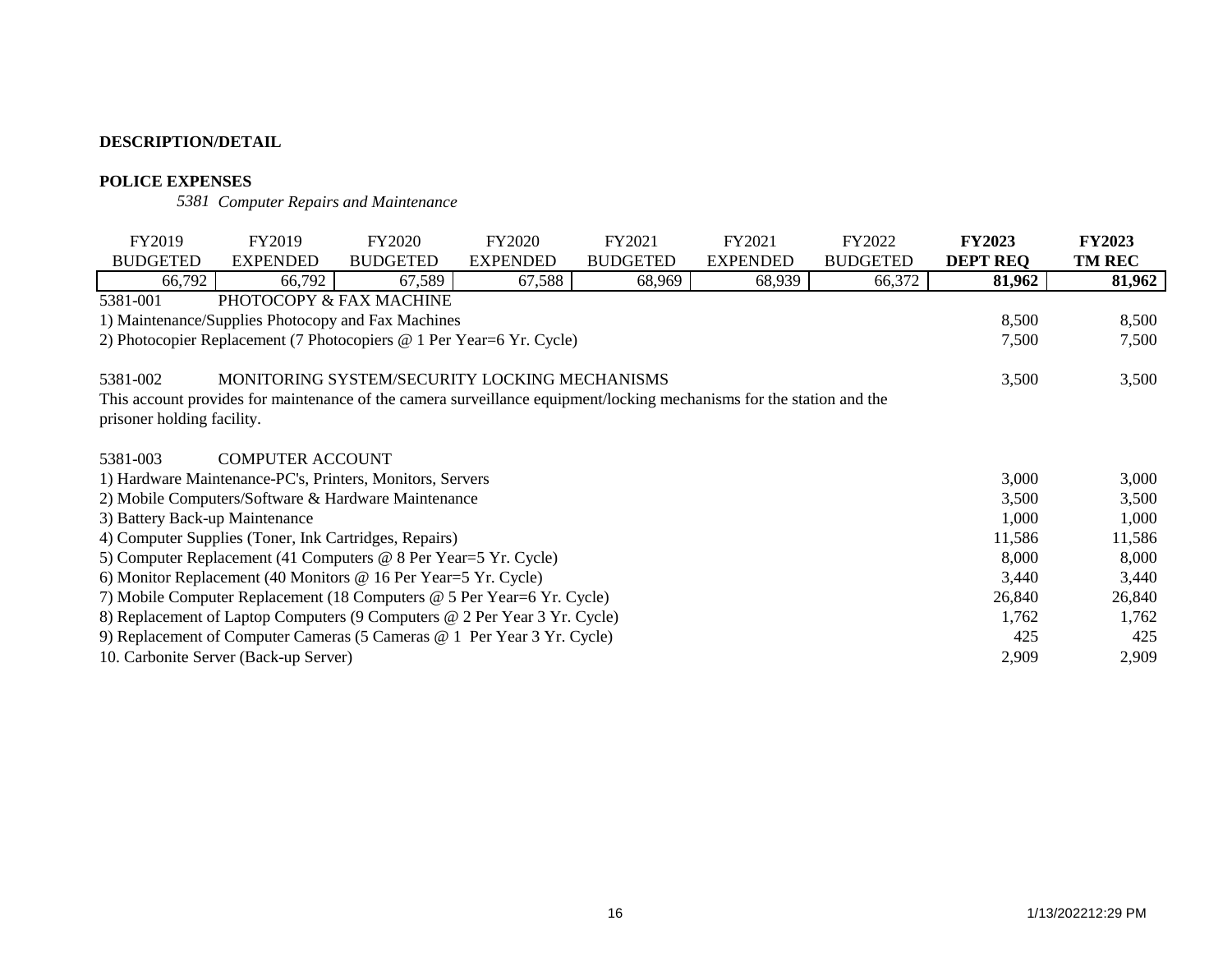# **POLICE EXPENSES**

*5420 Office Supplies*

| FY2019          | FY2019                                                                | FY2020                                                                                                                                                                                                                                                                                                                                                                                                                                                                                                                                                                                                                                                                                                                                                                                                           | FY2020          | FY2021          | FY2021          | FY2022                      | <b>FY2023</b>   | <b>FY2023</b> |
|-----------------|-----------------------------------------------------------------------|------------------------------------------------------------------------------------------------------------------------------------------------------------------------------------------------------------------------------------------------------------------------------------------------------------------------------------------------------------------------------------------------------------------------------------------------------------------------------------------------------------------------------------------------------------------------------------------------------------------------------------------------------------------------------------------------------------------------------------------------------------------------------------------------------------------|-----------------|-----------------|-----------------|-----------------------------|-----------------|---------------|
| <b>BUDGETED</b> | <b>EXPENDED</b>                                                       | <b>BUDGETED</b>                                                                                                                                                                                                                                                                                                                                                                                                                                                                                                                                                                                                                                                                                                                                                                                                  | <b>EXPENDED</b> | <b>BUDGETED</b> | <b>EXPENDED</b> | <b>BUDGETED</b>             | <b>DEPT REQ</b> | <b>TM REC</b> |
| 12,500          | 12,493                                                                | 12,050                                                                                                                                                                                                                                                                                                                                                                                                                                                                                                                                                                                                                                                                                                                                                                                                           | 12,019          | 12,286          | 12,285          | 13,000                      | 14,000          | 14,000        |
| 5420-001        | <b>POSTAGE</b><br>and agencies in both the public and private sector. | This account provides funds to allow the department to conduct essential correspondence with persons                                                                                                                                                                                                                                                                                                                                                                                                                                                                                                                                                                                                                                                                                                             |                 |                 |                 |                             | 4,000           | 4,000         |
| 5420-002        | <b>PRINTING / REPRODUCTION</b>                                        | This account provides funds for both in-house and outside reproduction of documents. Paper and<br>supplies for both the copy machine and the computer will come from this account. Most documents<br>generated by this Department are produced either through the computer or the copy machine for the<br>purpose of communication with other law enforcement agencies, other municipal departments, citizens,<br>attorneys, courts, and insurance companies. In addition, the production of policies and procedures,<br>roll-call training materials, daily logs, and incident reports are funded through this account.<br>Another area of considerable expense is reproduction that is done outside of the Police Department.<br>We are utilizing private sector companies to produce a majority of our forms. |                 |                 |                 |                             | 4,000           | 4,000         |
| 5420-003        | <b>MISC. OFFICE SUPPLIES</b>                                          | This account provides funds for office supplies necessary for any professional business. This includes<br>items such as file folders, index cards, copy paper, scotch tape, pencils and pens, adding machine paper,<br>legal pads, labeling and marking supplies, staples, etc.                                                                                                                                                                                                                                                                                                                                                                                                                                                                                                                                  |                 |                 |                 |                             | 6,000           | 6,000         |
|                 |                                                                       |                                                                                                                                                                                                                                                                                                                                                                                                                                                                                                                                                                                                                                                                                                                                                                                                                  |                 |                 |                 | Total 5420 Office Supplies: | 14,000          | 14,000        |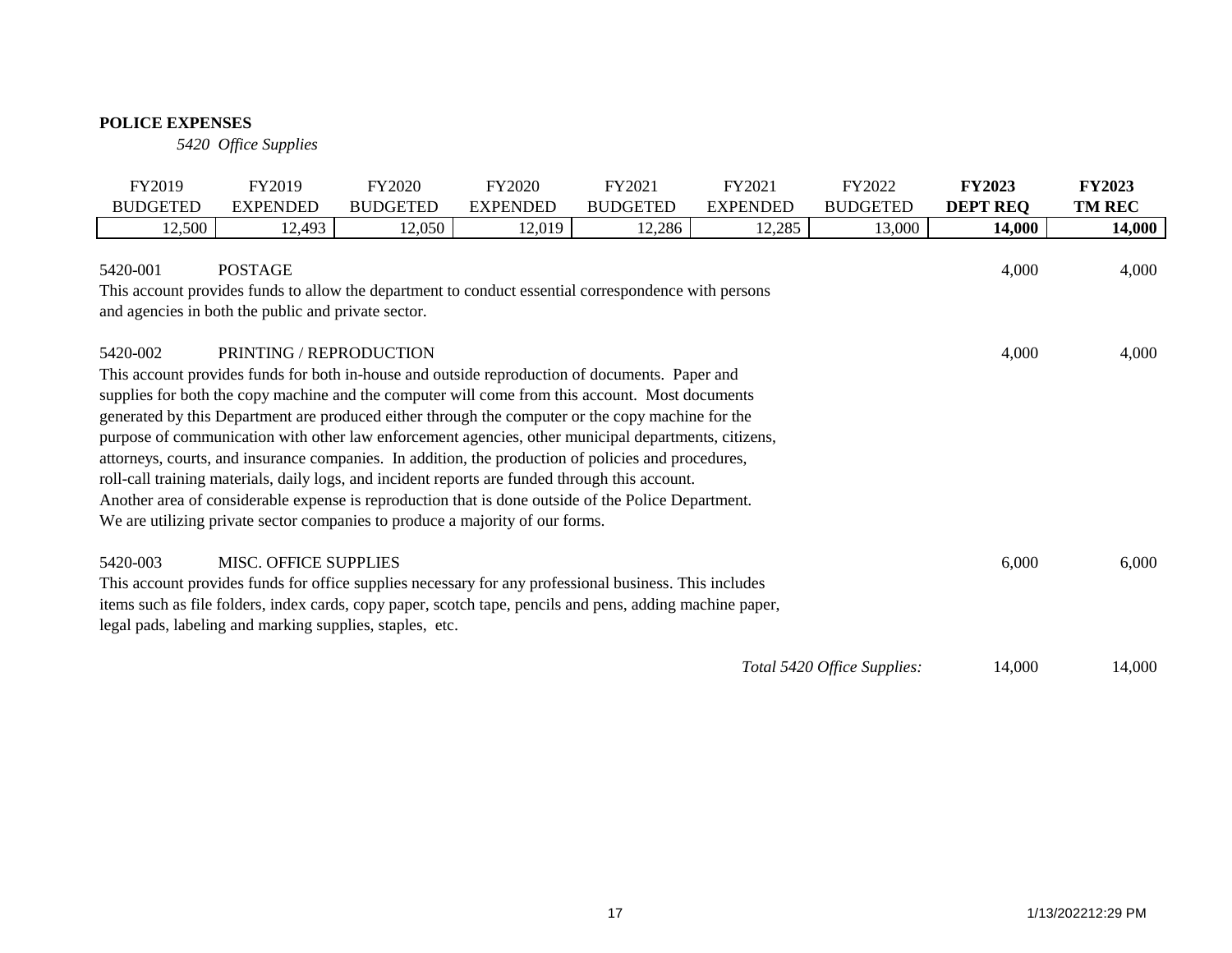#### **POLICE EXPENSES**

*5423 All Other Supplies*

| FY2019<br><b>BUDGETED</b>                                                                                   | FY2019<br><b>EXPENDED</b>                                                                                                                                                                                                                                                                                                                                                                                                                                                                                                                                                                 | FY2020<br><b>BUDGETED</b> | FY2020<br><b>EXPENDED</b> | FY2021<br><b>BUDGETED</b> | FY2021<br><b>EXPENDED</b> | FY2022<br><b>BUDGETED</b> | <b>FY2023</b><br><b>DEPT REO</b> | <b>FY2023</b><br><b>TM REC</b> |
|-------------------------------------------------------------------------------------------------------------|-------------------------------------------------------------------------------------------------------------------------------------------------------------------------------------------------------------------------------------------------------------------------------------------------------------------------------------------------------------------------------------------------------------------------------------------------------------------------------------------------------------------------------------------------------------------------------------------|---------------------------|---------------------------|---------------------------|---------------------------|---------------------------|----------------------------------|--------------------------------|
| 87,802                                                                                                      | 87,776                                                                                                                                                                                                                                                                                                                                                                                                                                                                                                                                                                                    | 147,043                   | 146,728                   | 139,407                   | 139,305                   | 129,153                   | 135,188                          | 135,188                        |
| 5423-001                                                                                                    | FIRST AID EQUIPMENT<br>1) Patrol vehicles assigned to the fleet are currently equipped with the necessary first aid supplies essential<br>for emergency response to traffic accidents and other medical emergencies. The requested funds will be<br>used to replenish supplies in the cruiser first aid kits and defibrillators kits which include newly deployed<br>nasal Naloxone/Narcan. The funds will also provide equipment for annual CPR/AED/1st Responder certification.<br>2) AED Defibrillator Replacement(20 Defibrillator @ 4 Per Year=5 Yr. Cycle) Cost per unit \$1,567.50 |                           |                           |                           |                           |                           | 10,000<br>6,270                  | 10,000<br>6,270                |
| 5423-002<br>This account provides the funds needed to purchase and replenish equipment necessary to perform | ACCIDENT/CRIME SCENE INVESTIGATION<br>effective and efficient investigations. Cruisers need to be equipped with tape measures, cones, line tape<br>for securing crime and accident scenes, evidence bags, flares, etc.                                                                                                                                                                                                                                                                                                                                                                    |                           |                           |                           |                           |                           | 4,200                            | 4,200                          |
| 5423-003<br>and firearms licensing.                                                                         | <b>FINGERPRINT SUPPLIES</b><br>This account provides for the fingerprinting supplies necessary to print prisoners during the booking<br>process, individuals seeking citizenship, government employees, employee applicants, children<br>identification program, as well as lifting of prints in housebreaks, larcenies, criminal investigations,                                                                                                                                                                                                                                         |                           |                           |                           |                           |                           | 2,550                            | 2,550                          |
| 5423-004<br>scenes, persons under arrest, municipal events, video reproduction of training materials, child | PHOTOGRAPHY / MISC SUPPLIES<br>The funds in this account will provide media cards, CDRW's, DVD's, photo paper and supplies for our<br>photographers to perform necessary tasks. These tasks include photographing of accident and crime<br>fingerprint identification program, and the video recording process of all arrests during booking.                                                                                                                                                                                                                                             |                           |                           |                           |                           |                           | 3,000                            | 3,000                          |
| 5423-005                                                                                                    | BADGES/HANDCUFFS/OTHER EQUIPMENT<br>This account provides for funds to purchase and replace both chest and hat badges. This account also<br>provides funds for the purchase and replacement of handcuffs, leg irons, batons and taser holsters.                                                                                                                                                                                                                                                                                                                                           |                           |                           |                           |                           |                           | 1,000                            | 1,000                          |
| 5423-006                                                                                                    | PRISONERS/MEETINGS/TRAININGS<br>The funds in this account provide food for prisoners held in custody and for Department meetings/trainings.                                                                                                                                                                                                                                                                                                                                                                                                                                               |                           |                           |                           |                           |                           | 3,000                            | 3,000                          |
| 5423-007<br>2) Substance Use Prevention and Education Program Annual Expenses                               | COMMUNITY POLICING EQUIPMENT AND MATERIALS (COMFORT DOG):<br>1) Replacement of Safety/Crime Prevention Equipment and Materials                                                                                                                                                                                                                                                                                                                                                                                                                                                            |                           |                           |                           |                           |                           | 10,000<br>10,000                 | 10,000<br>10,000               |
| 5423-008<br>with Axon Enterprise/Taser.<br>1. Taser annual contract                                         | RANGE, AMMUNITION, EQUIPMENT, AND SUPPLIES<br>This account funds the supplies, equipment, and ammunition necessary to perform annual firearms, Taser,<br>defensive tactics, and A.L.I.C.E. (Alert,Lockdown,Inform,Counter,Evacuate) training and the associated<br>mandated yearly requalifications. A.L.I.C.E. (intruder-active shooter) active shooter training is now a MA<br>Department of Education mandate. This account also funds year 4 of the Department's 5 year contract                                                                                                      | 56,400.00                 |                           |                           |                           |                           | 85,168                           | 85,168                         |

| 1. 1 asci alihasi comtact         | JU, TUU, UU |
|-----------------------------------|-------------|
| 2. Ammunition for annual training | 27400       |
| 3. Range supplies                 | 1.368.00    |
|                                   | 85.168      |

*Total 5423 All Other Supplies:* 135,188 135,188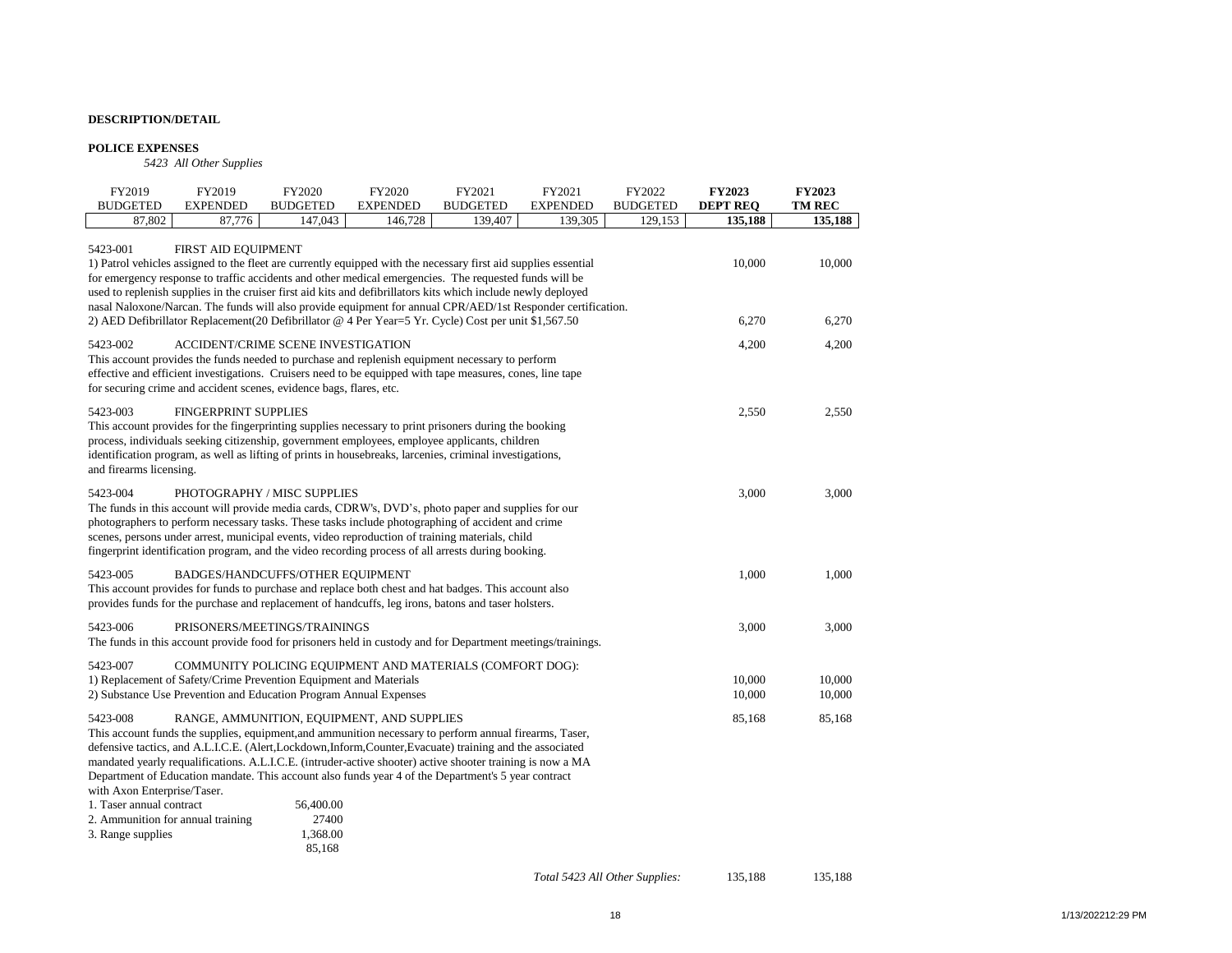## **POLICE EXPENSES**

*5510 K-9*

| FY2019          | FY2019                                                                                                                                                                                                      | FY2020                                   | FY2020          | FY2021          | FY2021          | FY2022                 | <b>FY2023</b>   | <b>FY2023</b> |
|-----------------|-------------------------------------------------------------------------------------------------------------------------------------------------------------------------------------------------------------|------------------------------------------|-----------------|-----------------|-----------------|------------------------|-----------------|---------------|
| <b>BUDGETED</b> | <b>EXPENDED</b>                                                                                                                                                                                             | <b>BUDGETED</b>                          | <b>EXPENDED</b> | <b>BUDGETED</b> | <b>EXPENDED</b> | <b>BUDGETED</b>        | <b>DEPT REO</b> | <b>TM REC</b> |
| 7,120           | 7,120                                                                                                                                                                                                       | 5,500                                    | 5,319           | 5,718           | 5,718           | 5,500                  | 5,500           | 5,500         |
| 5510-001        | K-9 CARE AND EQUIPMENT<br>This account funds expenses associated with dog food, vetinary care, grooming services, and necessary<br>K-9 equipment. This account also funds uniform cleaning and replacement. |                                          |                 |                 |                 |                        | 4.000           | 4,000         |
| 5510-002        |                                                                                                                                                                                                             | <b>BOSTON POLICE IN-SERVICE TRAINING</b> |                 |                 |                 |                        | 1,500           | 1,500         |
|                 |                                                                                                                                                                                                             |                                          |                 |                 |                 | <i>Total</i> 5510 K-9: | 5,500           | 5,500         |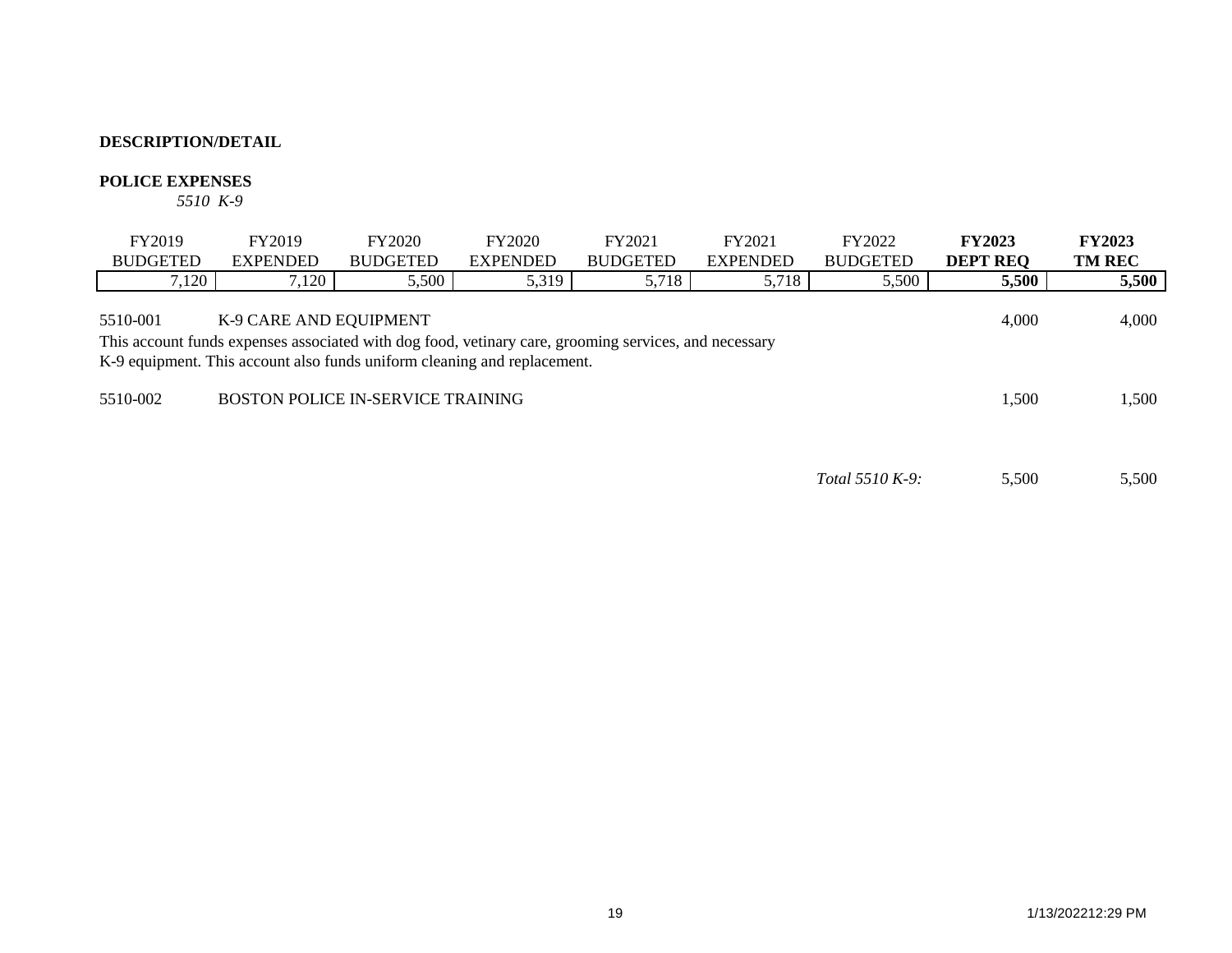#### **POLICE EXPENSES**

*5538 Recruit/Specialty Expense*

| FY2019                                                                                                              | FY2019          | FY2020                                             | FY2020          | FY2021          | FY2021          | FY2022          | <b>FY2023</b>   | <b>FY2023</b> |
|---------------------------------------------------------------------------------------------------------------------|-----------------|----------------------------------------------------|-----------------|-----------------|-----------------|-----------------|-----------------|---------------|
| <b>BUDGETED</b>                                                                                                     | <b>EXPENDED</b> | <b>BUDGETED</b>                                    | <b>EXPENDED</b> | <b>BUDGETED</b> | <b>EXPENDED</b> | <b>BUDGETED</b> | <b>DEPT REO</b> | <b>TM REC</b> |
| 21,833                                                                                                              | 21.833          | 21.568                                             | 21.537          | 49.467          | 49.215          | 25,000          | <b>25,000</b>   | 25,000        |
| 5538-001<br>The funds in this account will be used to pay for uniforms and equipment for new hires and for uniforms |                 | NEW RECRUITS/SPECIALTY UNIT UNIFORMS AND EQUIPMENT |                 |                 |                 |                 | 25,000          | 25,000        |

and equipment associated with the Department's responsibility for specialty units.

*Total 5538 New Recruit Expense:* 25,000 25,000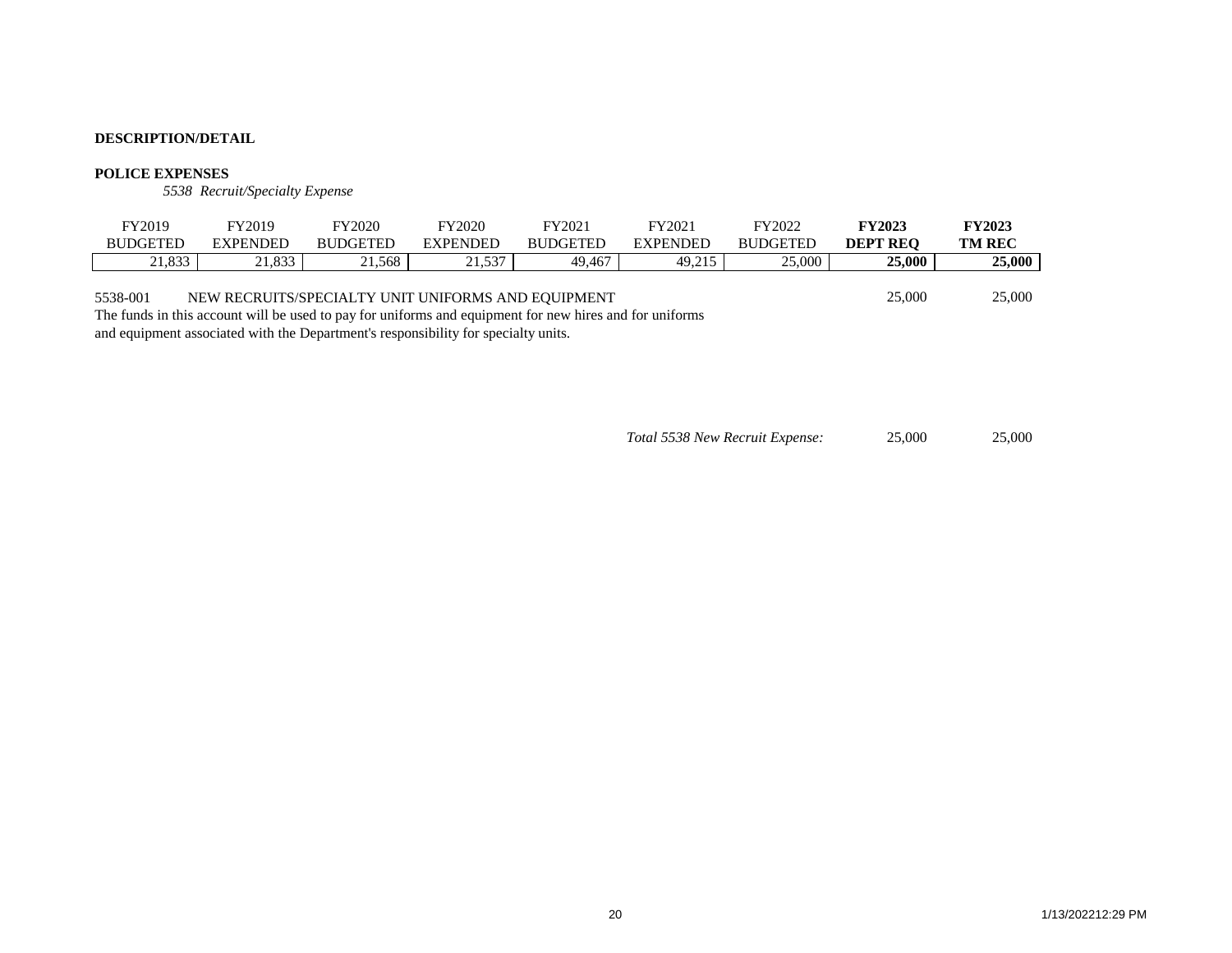## **POLICE EXPENSES**

*5580 Uniforms*

| FY2019          | TY2019   | FY2020          | TY2020          | FY2021          | FY202 <sup>*</sup> | FY2022          | <b>FY2023</b>   | <b>FY2023</b> |
|-----------------|----------|-----------------|-----------------|-----------------|--------------------|-----------------|-----------------|---------------|
| <b>BUDGETED</b> | EXPENDED | <b>BUDGETED</b> | <b>EXPENDED</b> | <b>BUDGETED</b> | <b>EXPENDED</b>    | <b>BUDGETED</b> | <b>DEPT REO</b> | <b>TM REC</b> |
| 9,090           | 9,090    |                 |                 |                 |                    | -               |                 |               |

- -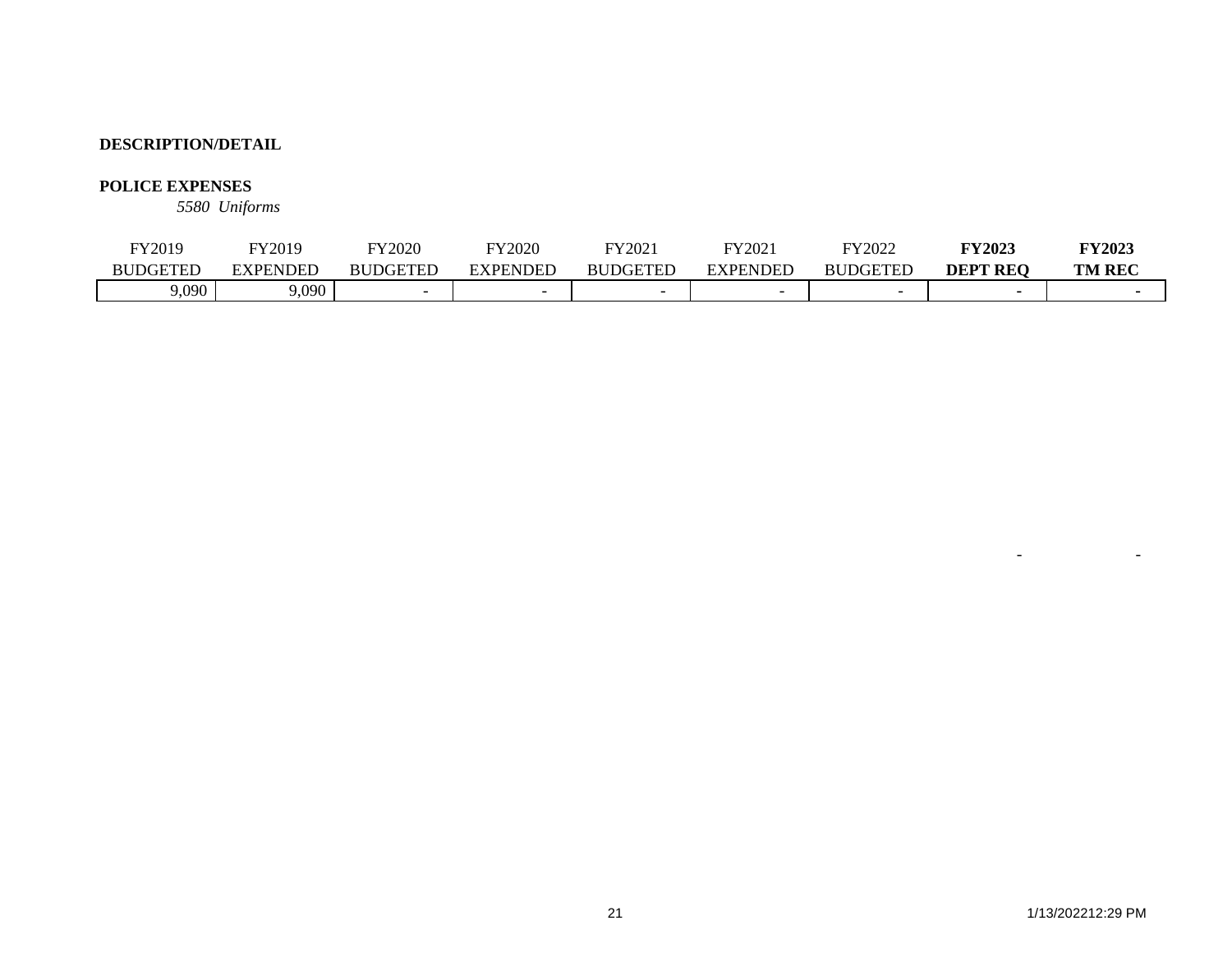#### **POLICE EXPENSES**

*5702 Travel*

| FY2019          | FY2019   | Y2020           | TY2020          | FY2021          | FY2021   | FY2022          | <b>FY2023</b>   | <b>FY2023</b> |
|-----------------|----------|-----------------|-----------------|-----------------|----------|-----------------|-----------------|---------------|
| <b>BUDGETED</b> | EXPENDED | <b>BUDGETED</b> | <b>EXPENDED</b> | <b>BUDGETED</b> | EXPENDED | <b>BUDGETED</b> | <b>DEPT REO</b> | <b>TM REC</b> |
| 6,150           | 6,150    | 5,061           | 6,061           | 179             | 170      | 10,000          | 10,000          | 10,000        |
|                 |          |                 |                 |                 |          |                 |                 |               |

5702-001 PRISONER RETRIEVAL ,SPECIAL INVESTIGATIONS, AND TRAINING 10,000 10,000 10,000

This account provides the necessary funds to recover prisoners who are fugitives from justice, to conduct criminal investigations out of the area, and to attend training out of the area. Airfare, hotel accommodations, and meals are to be provided with these funds.

*Total 5702 Travel:* 10,000 10,000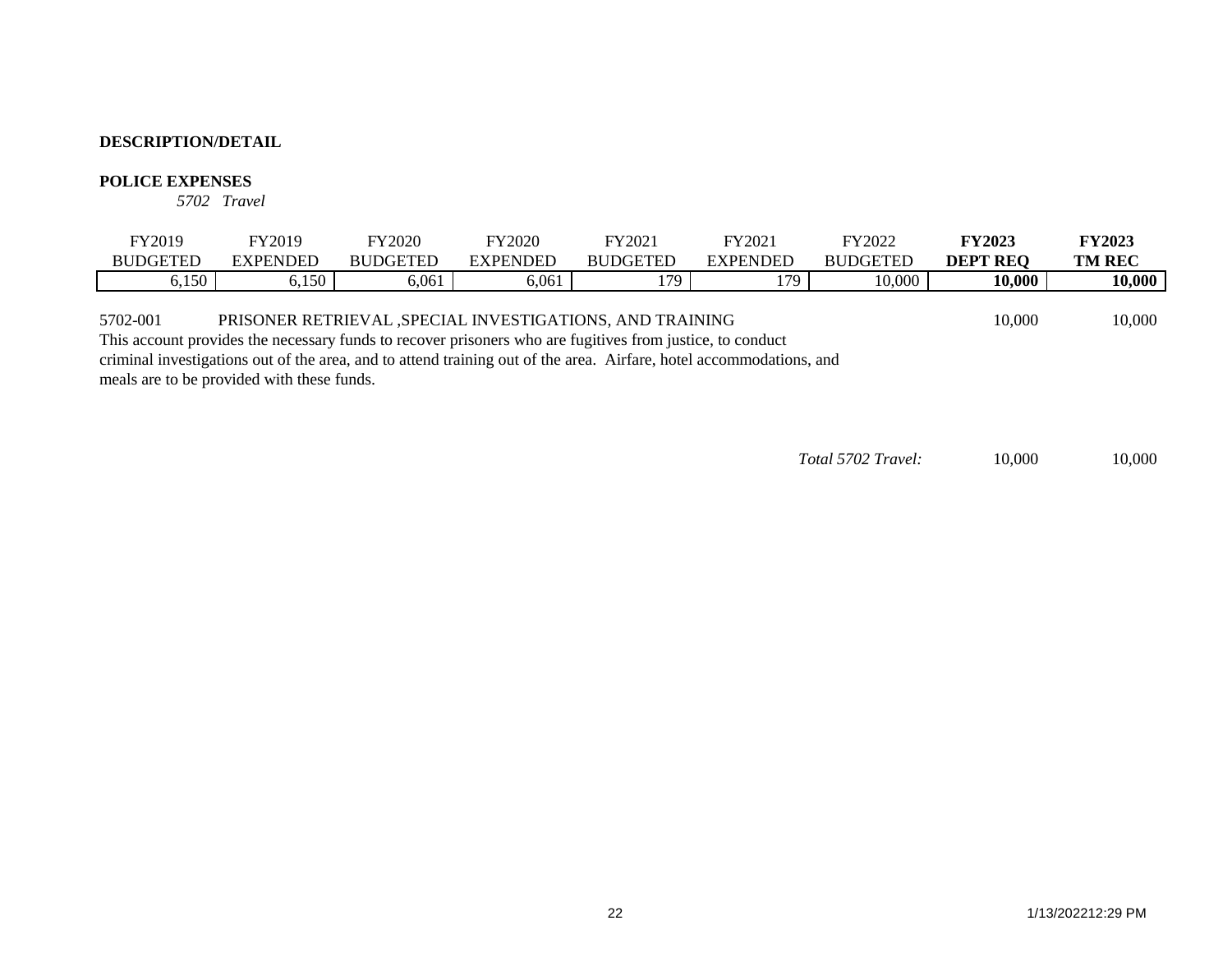#### **POLICE EXPENSES**

*5703 Dues and Memberships*

| FY2019                                                                         | FY2019          | <b>FY2020</b>   | FY2020          | FY2021          | FY2021                           | FY2022          | <b>FY2023</b>   | <b>FY2023</b> |
|--------------------------------------------------------------------------------|-----------------|-----------------|-----------------|-----------------|----------------------------------|-----------------|-----------------|---------------|
| <b>BUDGETED</b>                                                                | <b>EXPENDED</b> | <b>BUDGETED</b> | <b>EXPENDED</b> | <b>BUDGETED</b> | <b>EXPENDED</b>                  | <b>BUDGETED</b> | <b>DEPT REQ</b> | <b>TM REC</b> |
| 12,844                                                                         | 12,844          | 12,833          | 12,833          | 14,543          | 14,543                           | 14,540          | 14,540          | 14,540        |
|                                                                                |                 |                 |                 |                 |                                  |                 |                 |               |
| F.B.I. National Academy Assoc. (2)                                             |                 |                 |                 |                 |                                  |                 |                 | 240           |
| International Chiefs of Police                                                 |                 |                 |                 |                 |                                  |                 |                 | 150           |
| Legal Defense Fund (this provides legal defense for the Deputy Chief)          |                 |                 |                 |                 |                                  |                 | 310             | 310           |
| Police Executive Research Forum                                                |                 |                 |                 |                 |                                  |                 | 200             | 200           |
| MA Chiefs of Police Assoc.                                                     |                 |                 |                 |                 |                                  |                 | 1,400           | 1,400         |
| MA Juvenile Office Assoc. (3)                                                  |                 |                 |                 |                 |                                  |                 |                 | 150           |
| <b>NESPIN</b> (NE State Police Information Systems)                            |                 |                 |                 |                 |                                  |                 |                 | <b>200</b>    |
| <b>RAD Systems Instructor Certification</b>                                    |                 |                 |                 |                 |                                  |                 | 1,000           | 1,000         |
| Middlesex Chief of Police Assoc.                                               |                 |                 |                 |                 |                                  |                 | 250             | 250           |
| N.E.M.L.E.C. Compact(Annual Membership Dues)                                   |                 |                 |                 |                 |                                  |                 |                 | 5,500         |
| MA Police Accreditation Program (Annual Membership Dues)                       |                 |                 |                 |                 |                                  |                 | 1,900           | 1,900         |
| MA Safety Officer Assoc. (Welch)                                               |                 |                 |                 |                 |                                  |                 | 350             | 350           |
| NASRO (SRO J. Ryser, D. Pratt, E. Hanley)                                      |                 |                 |                 |                 |                                  |                 | 150             | 150           |
| Tewksbury Rod & Gun Club                                                       |                 |                 |                 |                 |                                  |                 | 500             | 500           |
| Greater Boston Police Council (BAPERN Dues)                                    |                 |                 |                 |                 |                                  |                 |                 | 1,000         |
| Safe Kids Worldwide (Welch, O'Keefe, Nicosia, Scott- Car seat recertification) |                 |                 |                 |                 |                                  |                 | 200             | 200           |
| Annual FAA Licence Renewal and Testing Fees                                    |                 |                 |                 |                 |                                  |                 | 900             | 900           |
| Crisis Intervention Team National Membership                                   |                 |                 |                 |                 |                                  |                 |                 | 100           |
| <b>MA Crime Analysis</b>                                                       |                 |                 |                 |                 |                                  |                 |                 | 40            |
|                                                                                |                 |                 |                 |                 | Total 5703 Dues and Memberships: |                 | 14,540          | 14,540        |

# N.E.M.L.E.C. COMPACT / MA POLICE ACCREDITATION PROGRAM

N.E.M.L.E.C. is comprised of police departments from sixty two north eastern communities actively involved in

collaboration/mutual aid efforts to provide the best police service possible including: RRT, SWAT, STARS Team,

and N.E.M.L.E.C. Chiefs of Police who oversee the entire operation. Participation in the MA Police Accreditation

Program is a mandated requirement for N.E.M.L.E.C. agencies.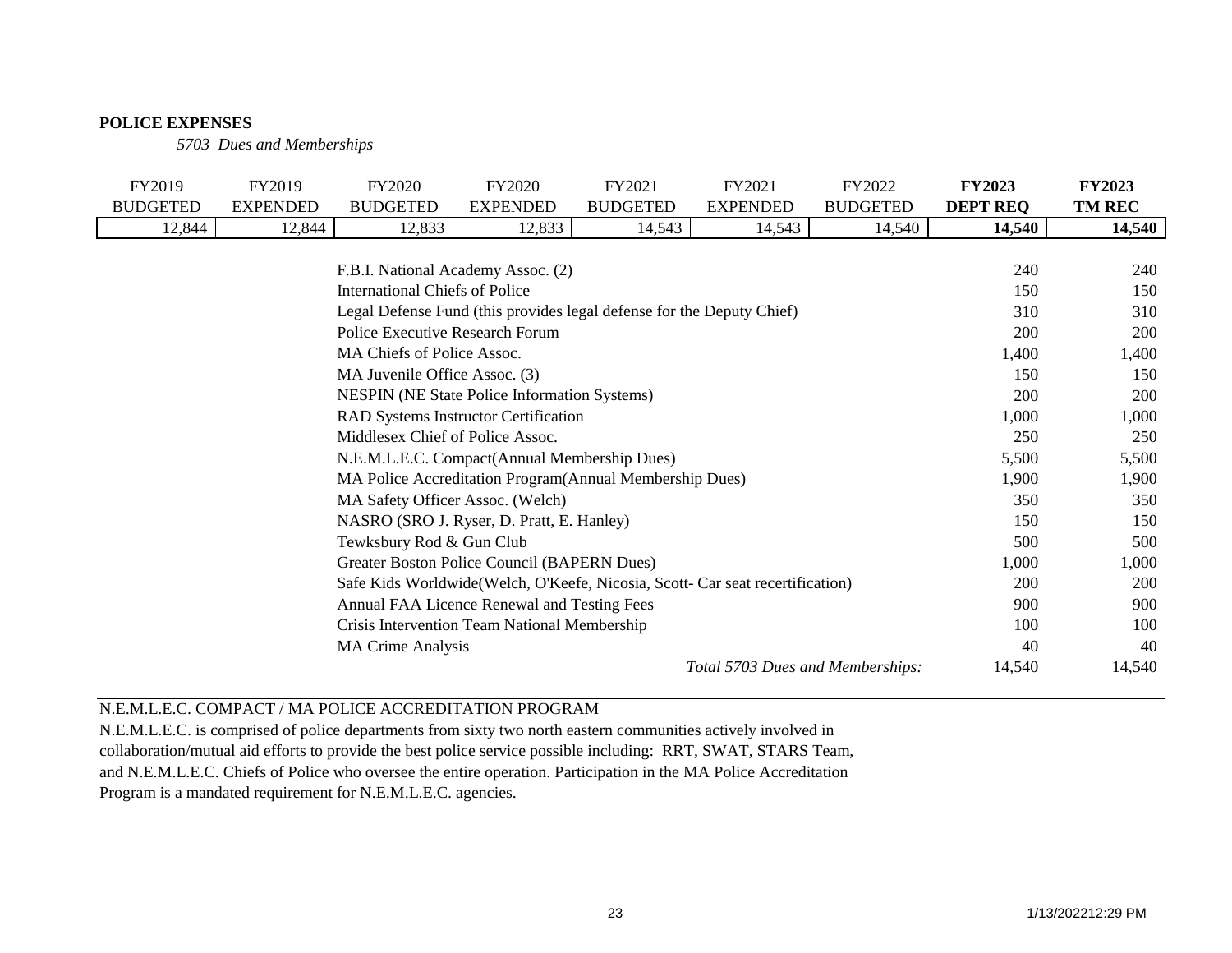#### **POLICE EXPENSES**

*5790 Staff Development*

| FY2019                                                                                                                                                                                                                                                                                            | FY2019          | <b>FY2020</b>   | <b>FY2020</b>   | FY2021          | FY2021          | FY2022          | <b>FY2023</b>   | <b>FY2023</b> |  |
|---------------------------------------------------------------------------------------------------------------------------------------------------------------------------------------------------------------------------------------------------------------------------------------------------|-----------------|-----------------|-----------------|-----------------|-----------------|-----------------|-----------------|---------------|--|
| <b>BUDGETED</b>                                                                                                                                                                                                                                                                                   | <b>EXPENDED</b> | <b>BUDGETED</b> | <b>EXPENDED</b> | <b>BUDGETED</b> | <b>EXPENDED</b> | <b>BUDGETED</b> | <b>DEPT REQ</b> | <b>TM REC</b> |  |
| 32,129                                                                                                                                                                                                                                                                                            | 32,129          | 25,277          | 25,277          | 27,586          | 27,586          | 34,150          | 45,700          | 45,700        |  |
| 40,000<br><b>TRAINING CONFERENCE AND SEMINAR TUITIONS</b><br>5790-001<br>The funds in this account are for the enhancement of employee skills that will enable them to provide<br>a more professional, efficient, and effective service to the public, while also addressing issues of liability. |                 |                 |                 |                 |                 |                 |                 |               |  |
| <b>IN-SERVICE TRAINING</b><br>5790-002<br>This account provides for the MPTC in-service training requirement for all officers.                                                                                                                                                                    |                 |                 |                 |                 |                 |                 |                 | 5,700         |  |

*Total 5790 Staff Development:* 45,700 45,700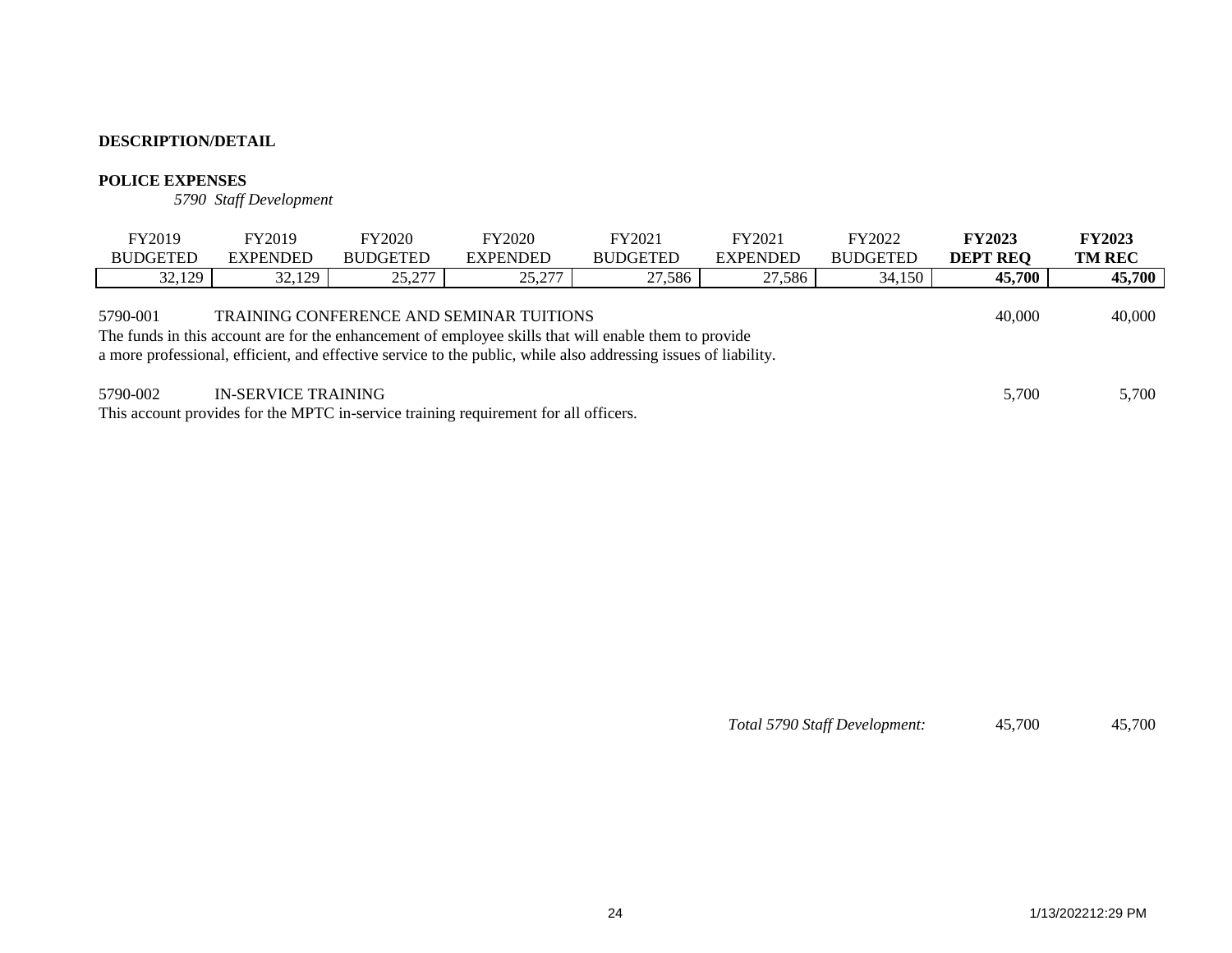#### **POLICE EXPENSES**

*5822 Capital Outlay*

| FY2019                                                                                                                                                                                                                                                     | FY2019          | FY2020                                                                                                                                                                                                                                                                                                                                                                                                                                                                                                                                                                                                                                                                                                                                                                                                                                                                                                                                                                                                                                            | FY2020          | FY2021          | FY2021          | FY2022          | <b>FY2023</b>   | <b>FY2023</b> |
|------------------------------------------------------------------------------------------------------------------------------------------------------------------------------------------------------------------------------------------------------------|-----------------|---------------------------------------------------------------------------------------------------------------------------------------------------------------------------------------------------------------------------------------------------------------------------------------------------------------------------------------------------------------------------------------------------------------------------------------------------------------------------------------------------------------------------------------------------------------------------------------------------------------------------------------------------------------------------------------------------------------------------------------------------------------------------------------------------------------------------------------------------------------------------------------------------------------------------------------------------------------------------------------------------------------------------------------------------|-----------------|-----------------|-----------------|-----------------|-----------------|---------------|
| <b>BUDGETED</b>                                                                                                                                                                                                                                            | <b>EXPENDED</b> | <b>BUDGETED</b>                                                                                                                                                                                                                                                                                                                                                                                                                                                                                                                                                                                                                                                                                                                                                                                                                                                                                                                                                                                                                                   | <b>EXPENDED</b> | <b>BUDGETED</b> | <b>EXPENDED</b> | <b>BUDGETED</b> | <b>DEPT REQ</b> | <b>TM REC</b> |
| 377,736                                                                                                                                                                                                                                                    | 377,721         | 303,475                                                                                                                                                                                                                                                                                                                                                                                                                                                                                                                                                                                                                                                                                                                                                                                                                                                                                                                                                                                                                                           | 302,758         | 447,893         | 446,980         | 292,357         | 318,867         | 318,867       |
| New Vehicle/Replacement Purchase                                                                                                                                                                                                                           |                 | The funds provided in this account will provide the Department with five new police vehicles that will ensure we maintain our<br>vehicles that have excessive wear and mileage. The cost is attributed to the price of the vehicles and the purchase/transfer of all<br>necessary equipment (lights, cages, gun vaults, sirens). The funds provided will also purchase extended warranties.                                                                                                                                                                                                                                                                                                                                                                                                                                                                                                                                                                                                                                                       |                 |                 |                 |                 | 305,029         | 305,029       |
| Firearm Replacement Cycle (5years)                                                                                                                                                                                                                         |                 | The 5-year mark for our service handguns is approaching during our next budget cycle (FY2023) and we have to look at either<br>replacing critical parts in our Glock Handguns or trading them in as we have done in the past for new firearms. Replacing the parts<br>or firearms per manufacturer recommendation helps prevent the officer from having a faulty weapon due to worn parts from years<br>of wear and tear from service as a duty firearm. Failure to replace these parts could potentially have tragic results.<br>The cost to replace the critical parts on each gun will be approximately \$170.00-\$194.00 depending which parts are needed,<br>this does not include the additional labor associated with replacing these parts which will be at a minimum \$38.80 per gun<br>bringing the total of each to \$208.80-\$232.80. The average Glock replacement is approximately \$431.00 per gun<br>and the trade in value of our old guns will be \$325 which is \$102-\$126.00 cheaper than replacing the parts and labor that |                 |                 |                 |                 |                 |               |
| would be associated with refurbishing the firearms.                                                                                                                                                                                                        |                 |                                                                                                                                                                                                                                                                                                                                                                                                                                                                                                                                                                                                                                                                                                                                                                                                                                                                                                                                                                                                                                                   |                 |                 |                 |                 | 7,738.00        | 7,738.00      |
| Mounted Speed Board Message Sign<br>Purchase one mounted speed board to mount in an area with high traffic complaints to alert drivers of their speed and<br>to slow them down for vehicle and pedestrian safety with a goal to build on these every year. |                 |                                                                                                                                                                                                                                                                                                                                                                                                                                                                                                                                                                                                                                                                                                                                                                                                                                                                                                                                                                                                                                                   |                 |                 |                 |                 | 6,100.00        | 6,100.00      |
|                                                                                                                                                                                                                                                            |                 |                                                                                                                                                                                                                                                                                                                                                                                                                                                                                                                                                                                                                                                                                                                                                                                                                                                                                                                                                                                                                                                   |                 |                 |                 | <b>Total</b>    | 318,867         | 318,867       |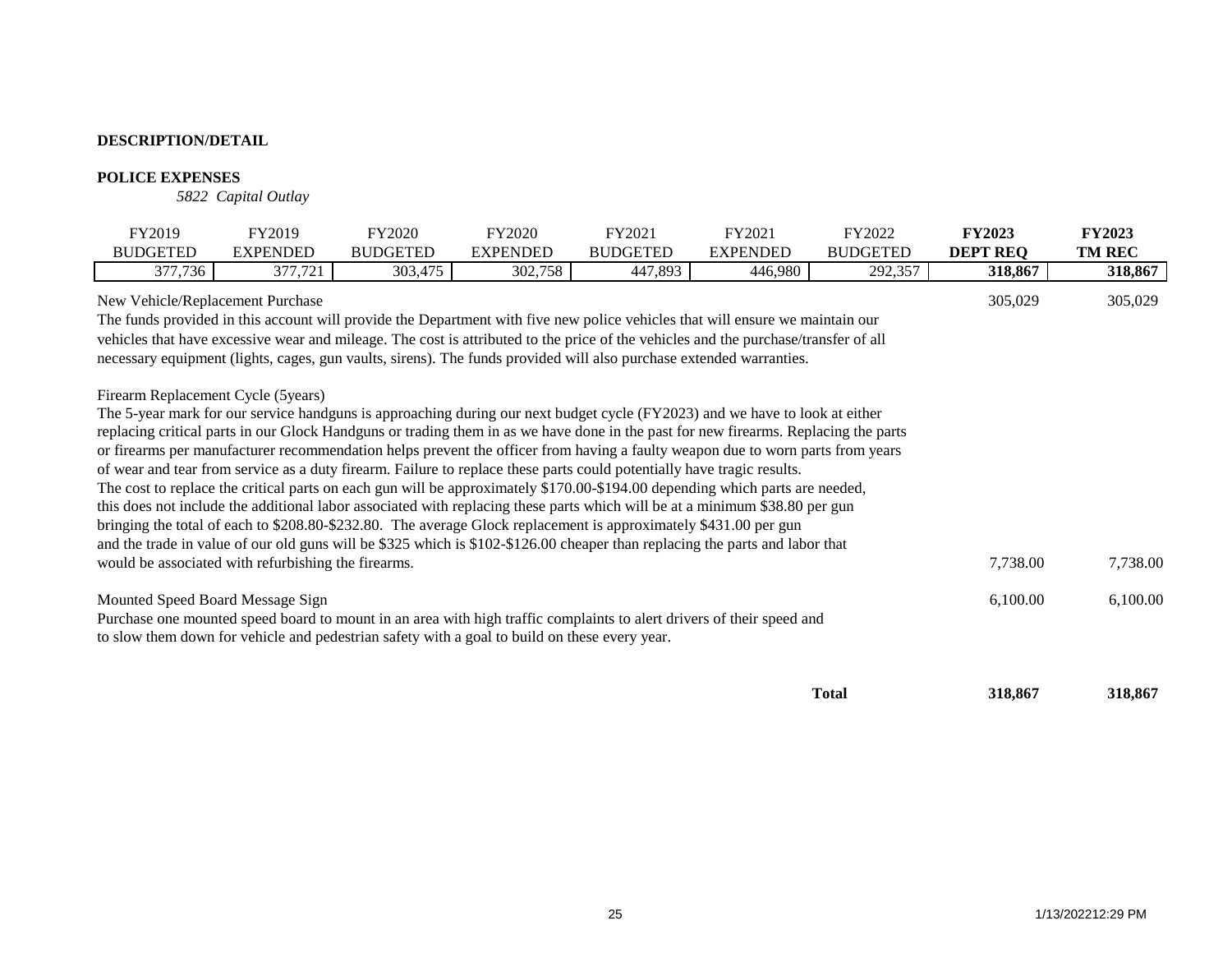

# Tewksbury Police DeParTmenT

918 Main Street, Tewksbury MA 01876

*Ryan M. Columbus Chief of Police Office: 978-851-7373 ext. 214 Fax: 978-851-8921 rcolumbus@tewksbury-ma.gov*

November 8, 2021

Mr. Montuori:

This document provides an outline of the items that I am looking to increase in my budget.

- **Police Vehicles:** I would like to go from 4 cruisers per year to 5 due to a significant increase in our fleet over th4e last 10 years, from 19 cruisers to 44. The increase has been due to added positions over the years; most of the additions have been cars that we passed down to admin positions when we get new patrol cars. This will help us maintain our feet. This would be an increased cost for gas vehicles of \$35,989 increase. If we chose to purchase hybrid police vehicles it will be an additional \$13,837. A total increase if we purchase hybrid vehicles would be \$49,827.
- **Police Vehicle Radios:** We need to increase our cruiser radio budget by purchasing 6 cruiser radios from 3 to ensure we stay on top of our radio up keep. An increased cost of \$8,253.
- **Police Vehicle Computers:** We need to increase our cruiser computers and replacement cycle to keep up with our fleet. We are looking to increase to 5 per year from 3 per year with an increased cost of \$12,590.
- **Firearm Replacement:** The 5-year mark for our service handguns is approaching during our next budget cycle (FY2023) and we have to look at either replacing critical parts in our Glock Handguns or trading them in as we have done in the past for new firearms. Replacing the parts or firearms per manufacturer recommendation helps prevent the officer from having a faulty weapon due to worn parts from years of wear and tear from service as a duty firearm. Failure to replace these parts could potentially have tragic results. The cost to replace the critical parts on each gun will be approximately \$170.00-\$194.00 depending which parts are needed, this does not include the additional labor associated with replacing these parts which will be at a minimum \$38.80 per gun bringing the total of each to \$208.80-\$232.80. The average Glock replacement is approximately \$431.00 per gun and the trade in value of our old guns will be \$325 which is \$102-\$126.00 cheaper than replacing the parts and labor that would be associated with refurbishing the firearms. The total cost to replace our Glock's would be \$7,738.
- **Promotional Exams:** Our existing exams will expire next year (2/15/2023) and I anticipate having to promote a Deputy Chief, 4 Lieutenants and 4 Sergeants based on upcoming retirements. This would be an approximate cost of \$53,000.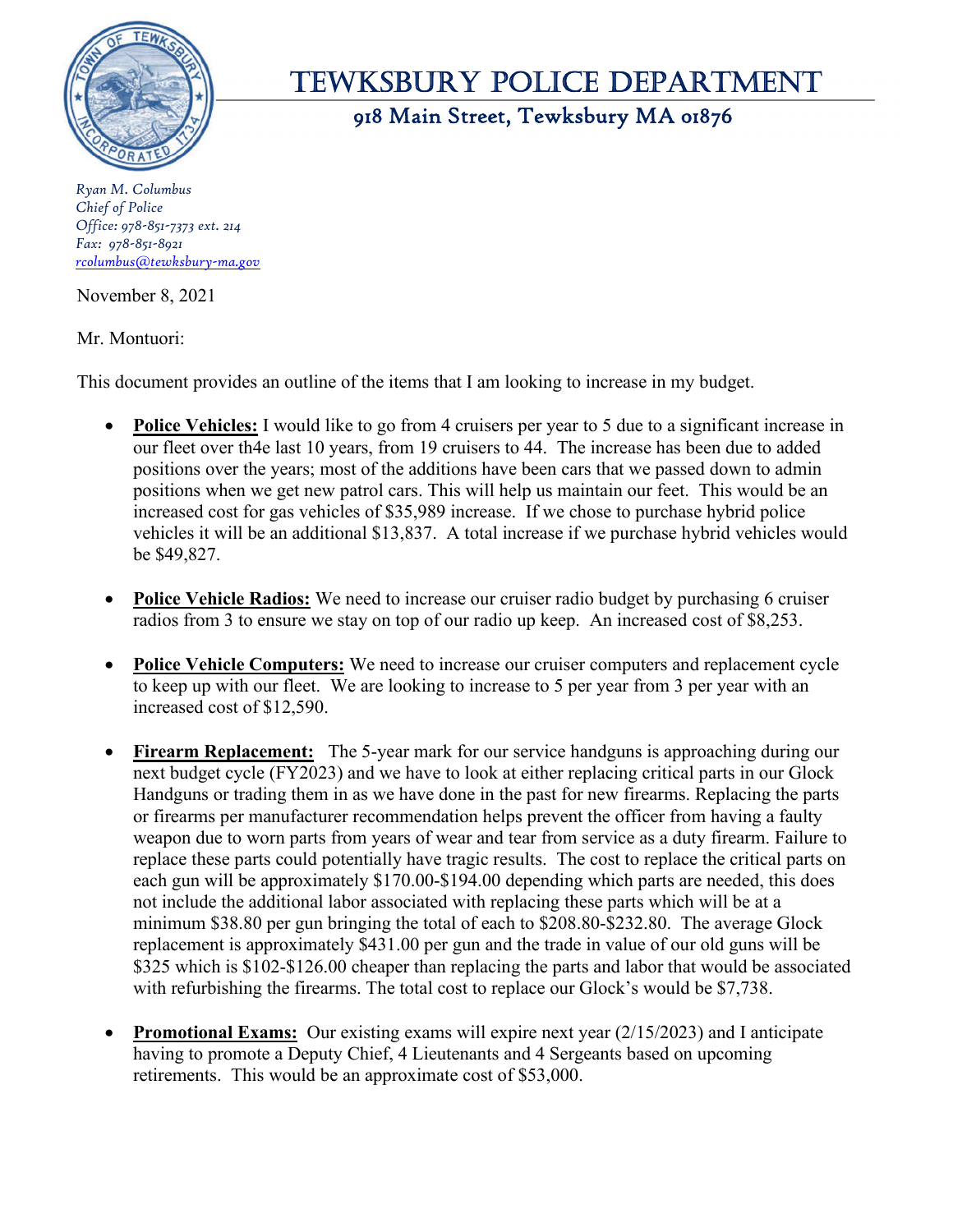

- 
- **Frontline Initiative:** The grant for Matt Page-Shelton is going into its final year and we have been talking about what will happen if we don't get additional grant money to cover his salary. We would divide this among the 5 departments; our share would be \$17,100.
- **Building Improvement:** Vinny is getting quotes for improvements to roll call, booking and the locker rooms.
- **Range Budget:** Looking to increase the range budget for ammunition from \$20,607 to \$27,400; an increase of \$6,793 in order to be able to train on our firearms 2 times per year instead of 1. We have a decrease in this overall cost even with a 10% increase in ammunition costs due to no longer needing shotgun ammunition.
- **Overtime Note:** We have added Officer Wellness as an additional mandatory training, and if we add a second range day, this has to be done on overtime. To train the entire department there is an estimated overtime cost of \$27,000. Something to consider along with our other mandatory trainings, Defensive Tactics, CPR, Taser, Active Shooter (approx. 108k). Should we put these under training?
- **Training Budget:** I would like to increase the training budget by 10k. The costs of training has increased we need more in this budget to cover these trainings.
- **Budget Priorities:**
	- o **Increase Staffing**: We have not increased our patrol staffing levels going back as far as 2009. We are rarely ever fully staffed and have a 22 percent increase in call volume since 2009. Additionally, we handle call much differently than we did in 2009. We can be on calls with some people with mental health issues substance use and domestic violence calls for a long period of time due to the effort we put in on these calls. This has caused a strain on officers work load and also causes an increase on overtime.
	- o **Radio Infrastructure:** Replace out existing and out dated radio infrastructure with the use of Massachusetts State Grants to ensure proper communications for the safety of our officers.
	- o **Body Worn Cameras:** As our nation has become more critical than ever with law enforcement, the need for the ultimate transparency with video recordings of police during incidents has almost become mandatory in today's society. In today's digital world, people don't believe anything unless they see it on video. Almost all police interactions across the nation are handled correctly, but how do we prove it? The answer is simple, body cameras to show what we do and how we do it. This not only protects the officer from false accusations and law suits but shows the community in which we serve we are truly a transparent organization. With this tool, we not only will be able to have the camera footage of interactions, but this model provides a much needed officer safety component in addition to the calls for service that activates the cameras in certain